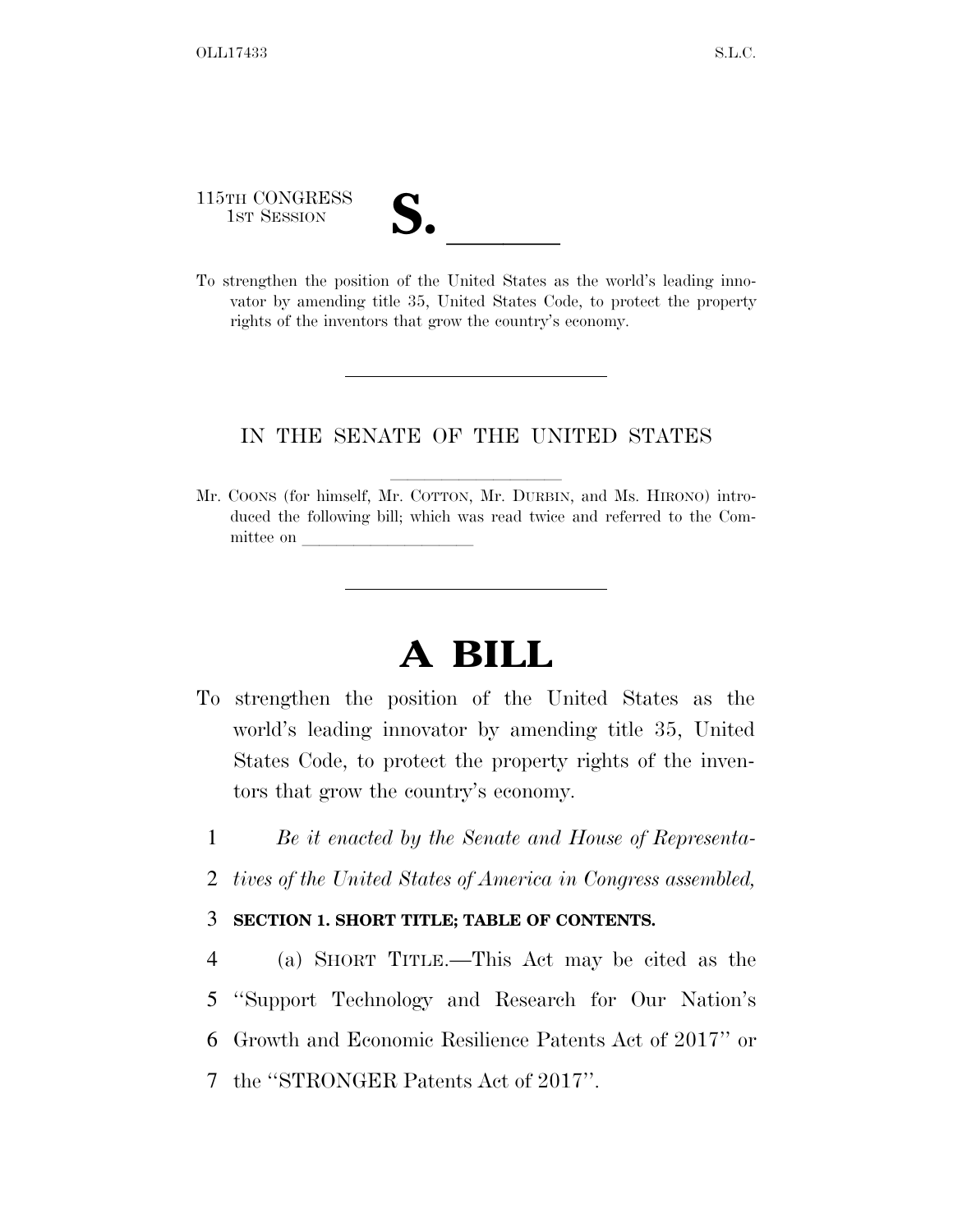### 1 (b) TABLE OF CONTENTS.—The table of contents for

#### 2 this Act is as follows:

Sec. 1. Short title; table of contents.

#### TITLE I—STRONGER PATENTS ACT

- Sec. 101. Findings.
- Sec. 102. Inter partes review.
- Sec. 103. Post-grant review.
- Sec. 104. Composition of post-grant review and inter partes review panels.
- Sec. 105. Reexamination of patents.
- Sec. 106. Restoration of patents as property rights.
- Sec. 107. Elimination of USPTO fee diversion.
- Sec. 108. Infringement of patent.
- Sec. 109. Institutions of higher education.
- Sec. 110. Assisting small businesses in the U.S. patent system.

#### TITLE II—TARGETING ROGUE AND OPAQUE LETTERS

- Sec. 201. Definitions.
- Sec. 202. Unfair or deceptive acts or practices in connection with the assertion of a United States patent.
- Sec. 203. Enforcement by Federal Trade Commission.

Sec. 204. Preemption of State laws on patent demand letters and enforcement by State attorneys general.

## 3 **TITLE I—STRONGER PATENTS**  4 **ACT**

### 5 **SEC. 101. FINDINGS.**

6 Congress finds that—

 (1) the patent property rights enshrined in the Constitution of the United States provide the foun- dation for the exceptional innovation environment in 10 the United States;

11 (2) strong patent rights encourage United 12 States inventors to invest their resources in creating 13 new inventions;

14 (3) patent protection has led to patient cures, 15 positive changes to the standard of living for all peo-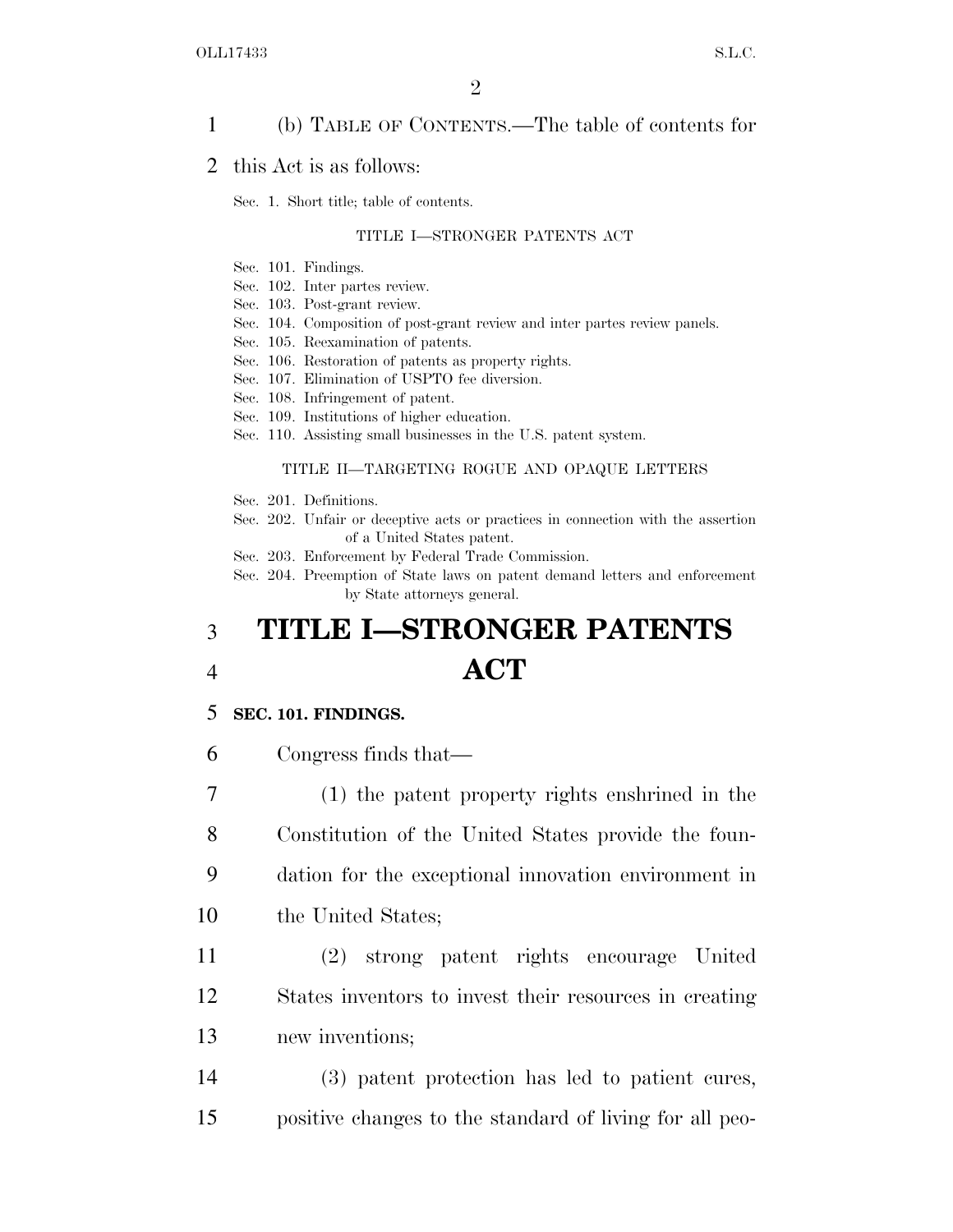| $\mathbf{1}$   | ple in the United States, and improvements to the       |
|----------------|---------------------------------------------------------|
| $\overline{2}$ | agricultural, telecommunications, and electronics in-   |
| 3              | dustries, among others;                                 |
| $\overline{4}$ | (4) the United States patent system is an es-           |
| 5              | sential part of the country's economic success;         |
| 6              | (5) strong patent protection improves<br>the            |
| 7              | chances of success for small companies and increases    |
| 8              | their chances of securing financing from investors;     |
| 9              | (6) intellectual property-intensive industries in       |
| 10             | the United States generate tens of millions of jobs     |
| 11             | for individuals in the United States;                   |
| 12             | (7) intellectual property-intensive industries in       |
| 13             | the United States account for more than one-third       |
| 14             | of the country's gross domestic product;                |
| 15             | (8) in the highly competitive global economy,           |
| 16             | the United States needs to uphold strong patent         |
| 17             | protections to maintain its position as the world's     |
| 18             | premier innovative country;                             |
| 19             | (9) Congress last enacted comprehensive re-             |
| 20             | forms of the patent system just recently, in 2011;      |
| 21             | unintended consequences of the<br>(10)<br>com-          |
| 22             | prehensive 2011 reform of patent laws are con-          |
| 23             | tinuing to become evident, including the strategic fil- |
| 24             | ing of post-grant review proceedings to depress stock   |
| 25             | prices and extort settlements, the filing of repetitive |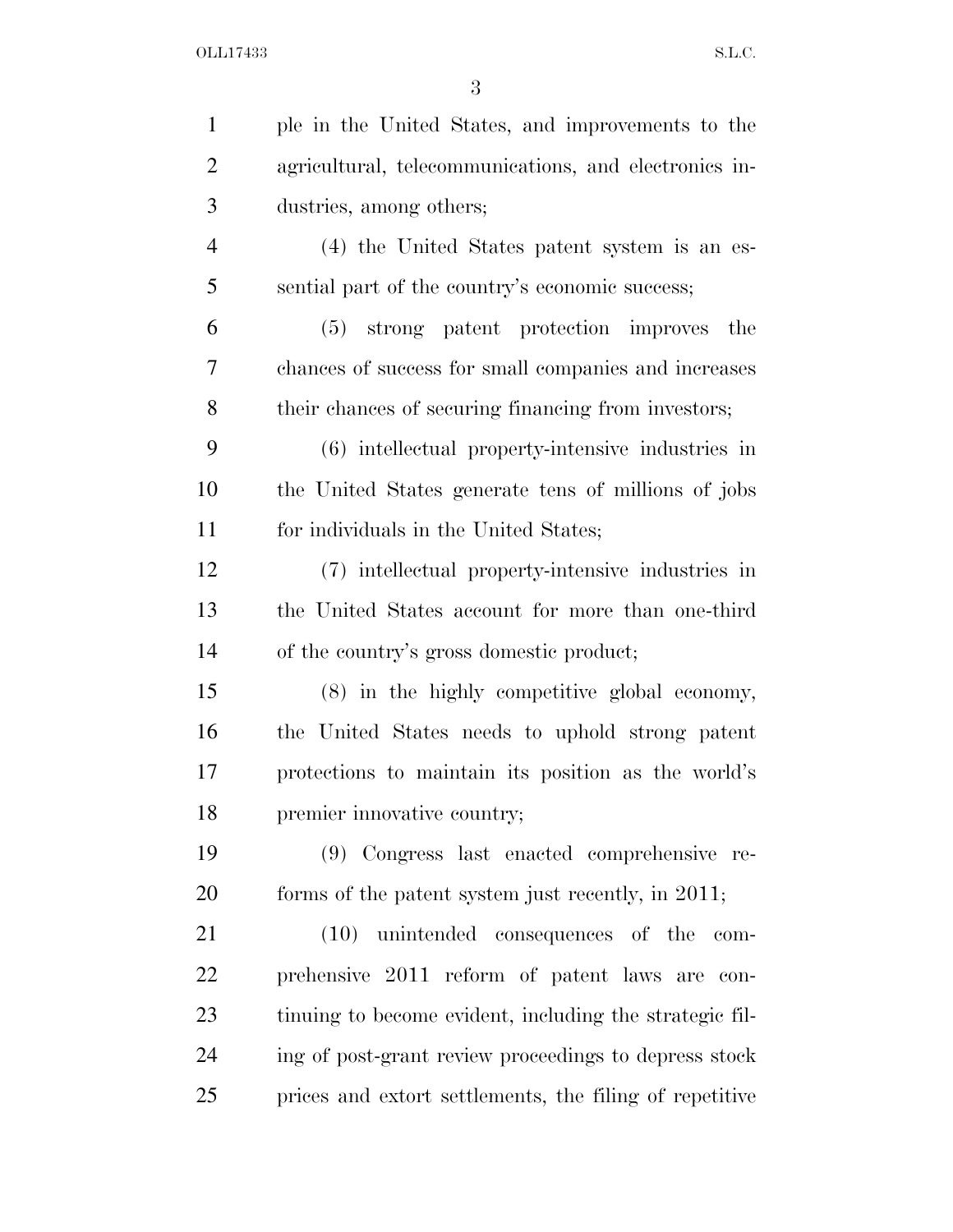petitions for inter partes and post-grant reviews that have the effect of harassing patent owners, and the unnecessary duplication of work by the district courts of the United States and the Patent Trial and Appeal Board;

 (11) the Judicial Conference of the United States has made significant revisions to rules gov- erning pleadings and discovery in the Federal Rules of Civil Procedure, which took effect in December 2015;

 (12) the Supreme Court recently issued rulings in Octane Fitness, LLC v. Icon Health & Fitness, Inc., 134 S.Ct. 1749 (2014) and Highmark Inc. v. Allcare Health Management System, Inc., 134 S.Ct. 1744 (2014) that significantly reduced the burden on an alleged infringer to recover attorney fees from the patent owner, and increased the incidence of fees shifted to the losing party; and

 (13) efforts by Congress to reform the patent system without careful scrutiny create a serious risk of making it more costly and difficult for legitimate innovators to protect their patents from infringe- ment, thereby weakening United States companies and the United States economy.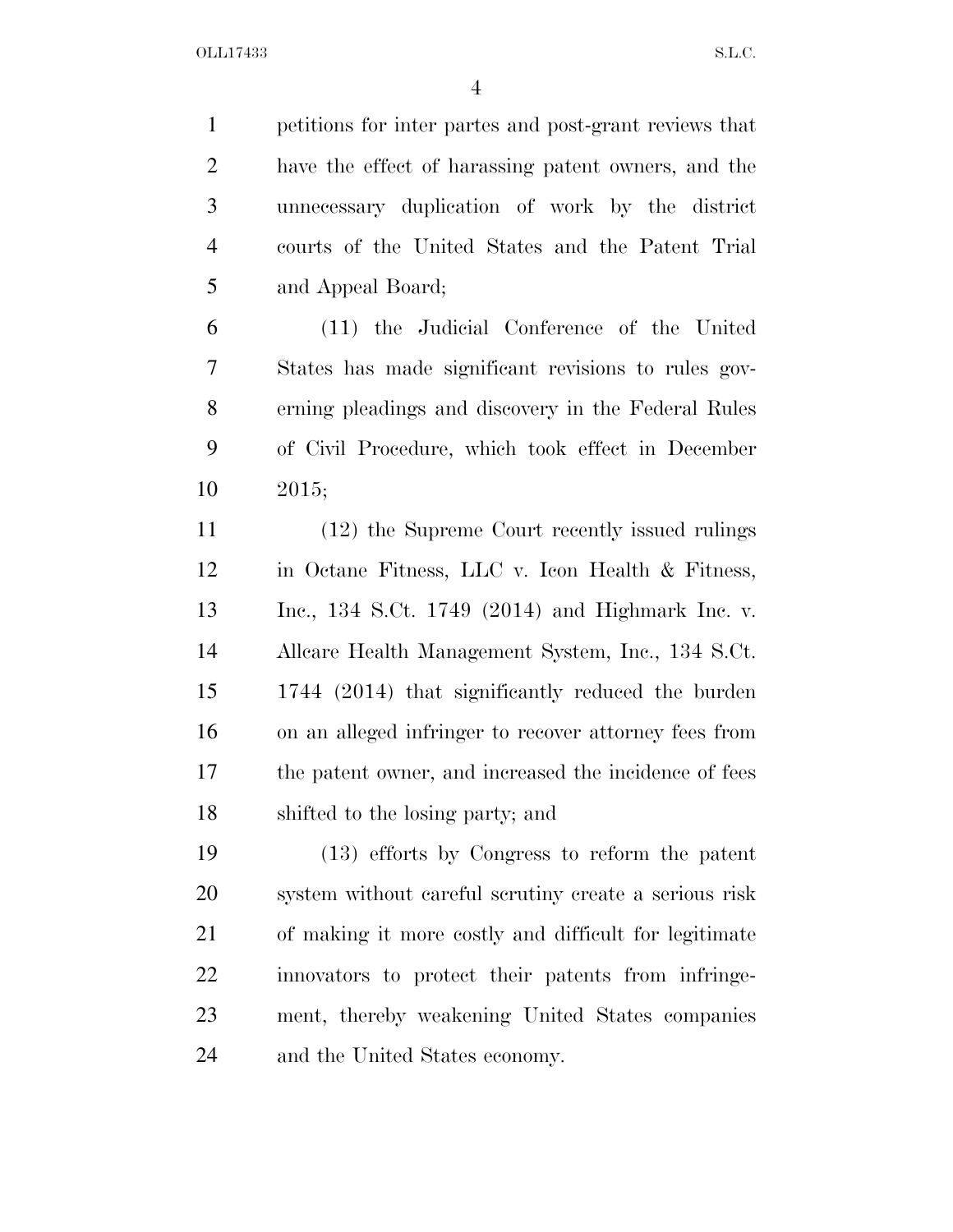| $\mathbf{1}$   | SEC. 102. INTER PARTES REVIEW.                          |
|----------------|---------------------------------------------------------|
| $\overline{2}$ | (a) CLAIM CONSTRUCTION.—Section $316(a)$ of title       |
| 3              | 35, United States Code, is amended—                     |
| $\overline{4}$ | $(1)$ in paragraph $(9)$ , by inserting after "sub-     |
| 5              | stitute claims," the following: "including the stand-   |
| 6              | ard for how substitute claims should be construed,";    |
| 7              | $(2)$ in paragraph $(12)$ , by striking "; and" and     |
| 8              | inserting a semicolon;                                  |
| 9              | $(3)$ in paragraph $(13)$ , by striking the period at   |
| 10             | the end and inserting "; and"; and                      |
| 11             | (4) by adding at the end the following:                 |
| 12             | $\cdot$ (14) providing that for all purposes under this |
| 13             | chapter—                                                |
| 14             | $\lq\lq$ each challenged claim of a patent              |
| 15             | shall be construed as the claim would be con-           |
| 16             | strued under section $282(b)$ in an action to in-       |
| 17             | validate a patent, including by construing each         |
| 18             | challenged claim of the patent in accordance            |
| 19             | with-                                                   |
| 20             | "(i) the ordinary and customary                         |
| 21             | meaning of the claim as understood by a                 |
| 22             | person having ordinary skill in the art to              |
| 23             | which the claimed invention pertains; and               |
| 24             | "(ii) the prosecution history per-                      |
| 25             | taining to the patent; and                              |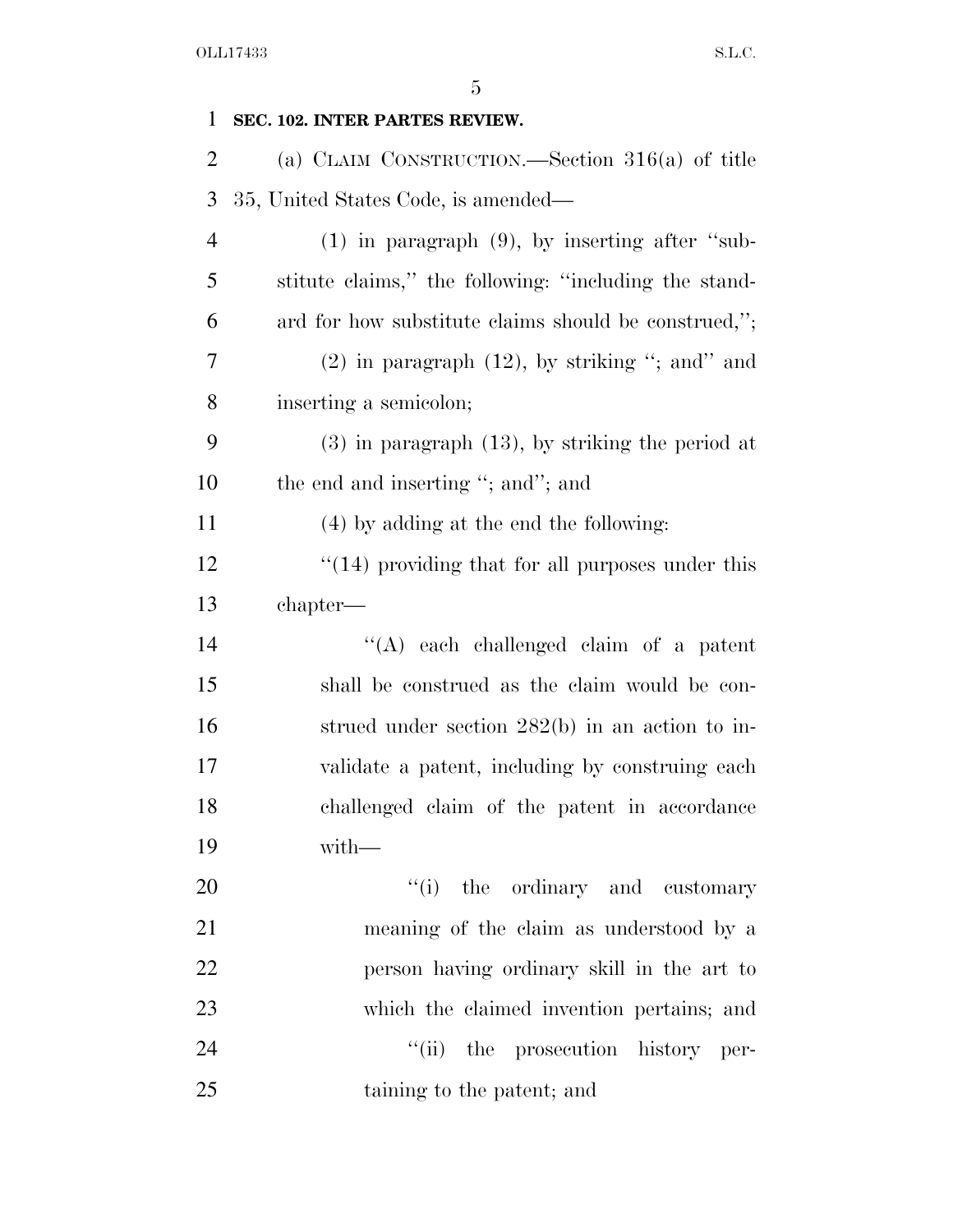| $\mathbf{1}$   | $\lq\lq$ if a court has previously construed a          |
|----------------|---------------------------------------------------------|
| $\overline{2}$ | challenged claim of a patent or a challenged            |
| $\mathfrak{Z}$ | claim term in a civil action to which the patent        |
| $\overline{4}$ | owner was a party, the Office shall consider            |
| 5              | that claim construction.".                              |
| 6              | (b) BURDEN OF PROOF.—Section $316(e)$ of title 35,      |
| 7              | United States Code, is amended to read as follows:      |
| 8              | "(e) EVIDENTIARY STANDARDS.—                            |
| 9              | "(1) PRESUMPTION OF VALIDITY.—The pre-                  |
| 10             | sumption of validity under section $282(a)$ shall apply |
| 11             | to a previously issued claim that is challenged dur-    |
| 12             | ing an inter partes review under this chapter.          |
| 13             | "(2) BURDEN OF PROOF.—In an inter partes                |
| 14             | review instituted under this chapter, the petitioner    |
| 15             | shall have the burden of proving a proposition of       |
| 16             | unpatentability of a previously issued claim by clear   |
| 17             | and convincing evidence.".                              |
| 18             | (c) STANDING.—Section 311 of title 35, United           |
| 19             | States Code, is amended by adding at the end the fol-   |
| 20             | lowing:                                                 |
| 21             | "(d) PERSONS THAT MAY PETITION.—                        |
| 22             | " $(1)$ DEFINITION.—In this subsection, the term        |
| 23             | 'charged with infringement' means a real and sub-       |
| 24             | stantial controversy regarding infringement of a pat-   |
| 25             | ent exists such that the petitioner would have stand-   |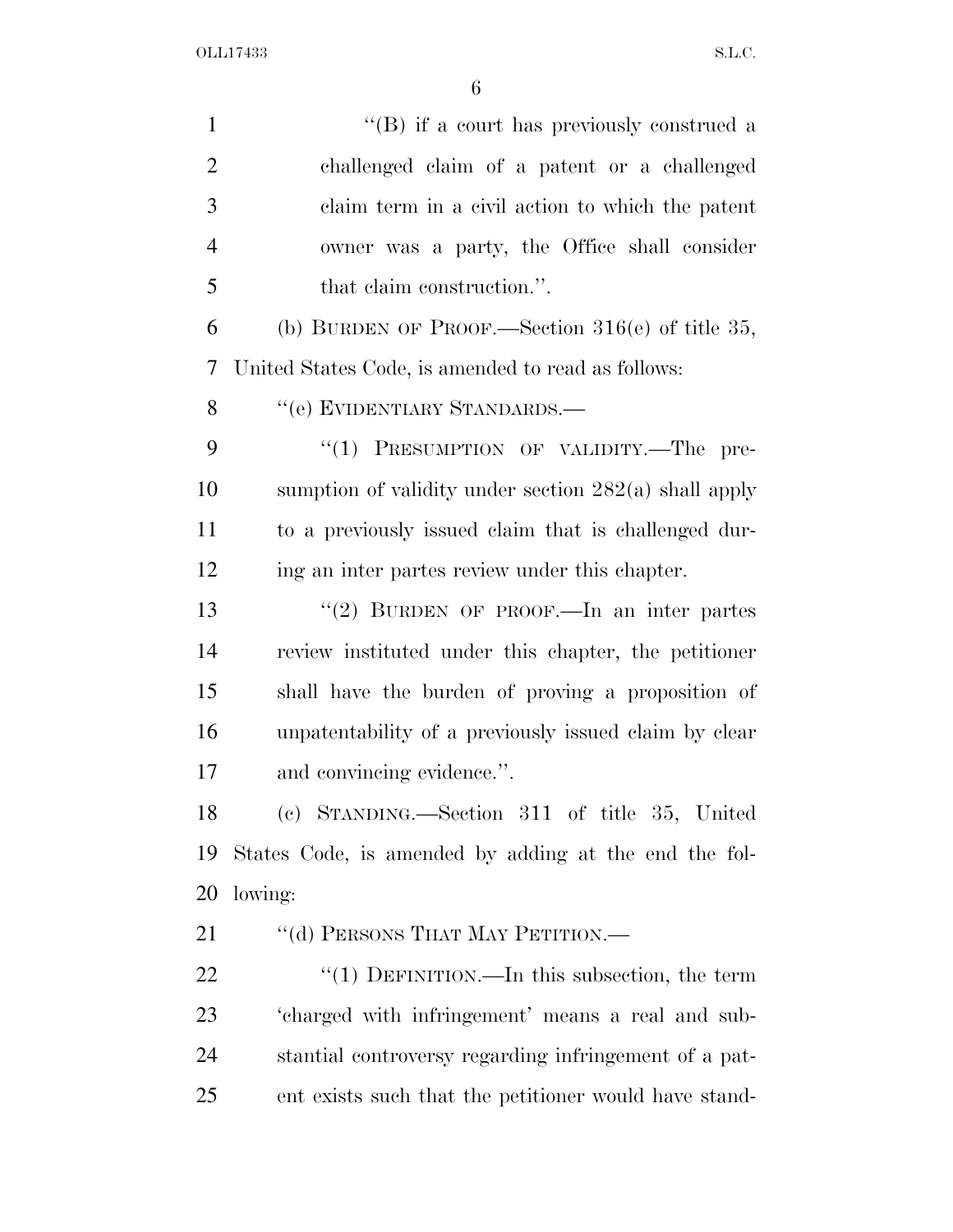| $\mathbf{1}$   | ing to bring a declaratory judgment action in Fed-       |
|----------------|----------------------------------------------------------|
| $\overline{2}$ | eral court.                                              |
| 3              | "(2) NECESSARY CONDITIONS.—A person may                  |
| $\overline{4}$ | not file with the Office a petition to institute an      |
| 5              | inter partes review of a patent unless the person, or    |
| 6              | a real party in interest or privy of the person, has     |
| $\overline{7}$ | been—                                                    |
| 8              | $\lq\lq$ sued for infringement of the patent;            |
| 9              | <b>or</b>                                                |
| 10             | $\lq\lq$ charged with infringement under the             |
| 11             | patent.".                                                |
| 12             | (d) LIMITATION ON REVIEWS.—Section $314(a)$ of           |
| 13             | title 35, United States Code, is amended to read as fol- |
| 14             | lows:                                                    |
| 15             | $``(a)$ THRESHOLD.—                                      |
| 16             |                                                          |
|                | "(1) LIKELIHOOD OF PREVAILING.—Subject to                |
| 17             | paragraph $(2)$ , the Director shall not authorize an    |
| 18             | inter partes review to be instituted unless the Direc-   |
| 19             | tor determines that the information presented in the     |
| 20             | petition filed under section 311 and any response        |
| 21             | filed under section 313 shows that there is a reason-    |
| 22             | able likelihood that the petitioner would prevail with   |
| 23             | respect to at least 1 of the claims challenged in the    |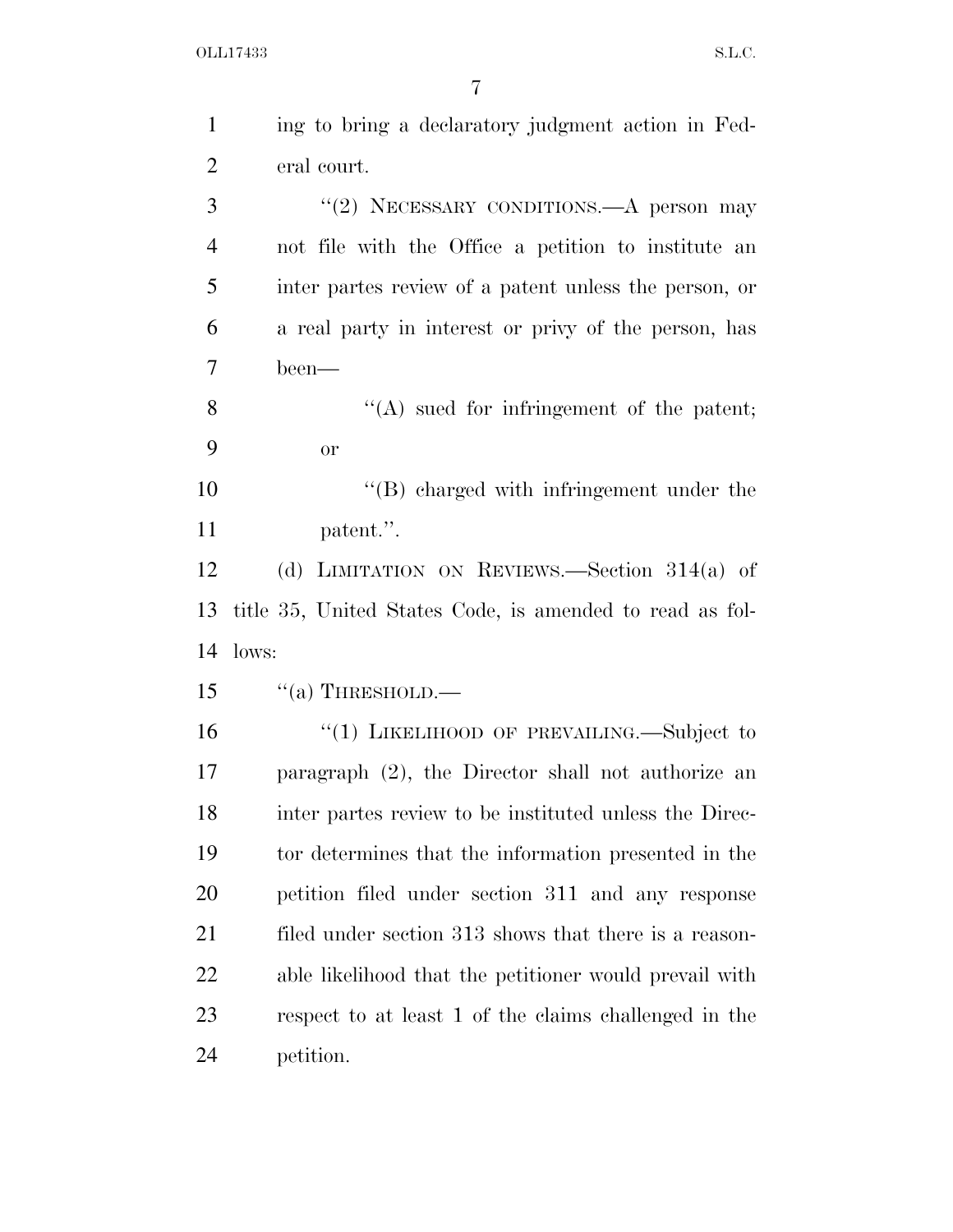1 "(2) PREVIOUS INSTITUTION.—The Director shall not authorize an inter partes review to be insti- tuted on a claim challenged in a petition if the Di- rector has previously instituted an inter partes re- view or post-grant review with respect to that claim.''.

 (e) APPEALS FROM INSTITUTION DECISIONS.—Sec- tion 314 of title 35, United States Code, is amended by striking subsection (d) and inserting the following:

 ''(d) NO APPEAL.—A determination by the Director not to institute an inter partes review under this section shall be final and nonappealable.

13 "(e) INTERLOCUTORY APPEAL.—

14 "(1) RIGHT OF APPEAL.—A determination by the Director to institute an inter partes review under this section may be appealed to the United States Court of Appeals for the Federal Circuit.

 $\frac{1}{2}$  TIMING.—A party shall file a notice of in- terlocutory appeal under paragraph (1) not later than 7 days after the date on which the Director en-21 ters the institution decision.

22 "(3) LIMITATION.—An interlocutory appeal filed under paragraph (1) may challenge the institu- tion decision on any basis except for the determina-25 tion made under section  $314(a)(1)$ .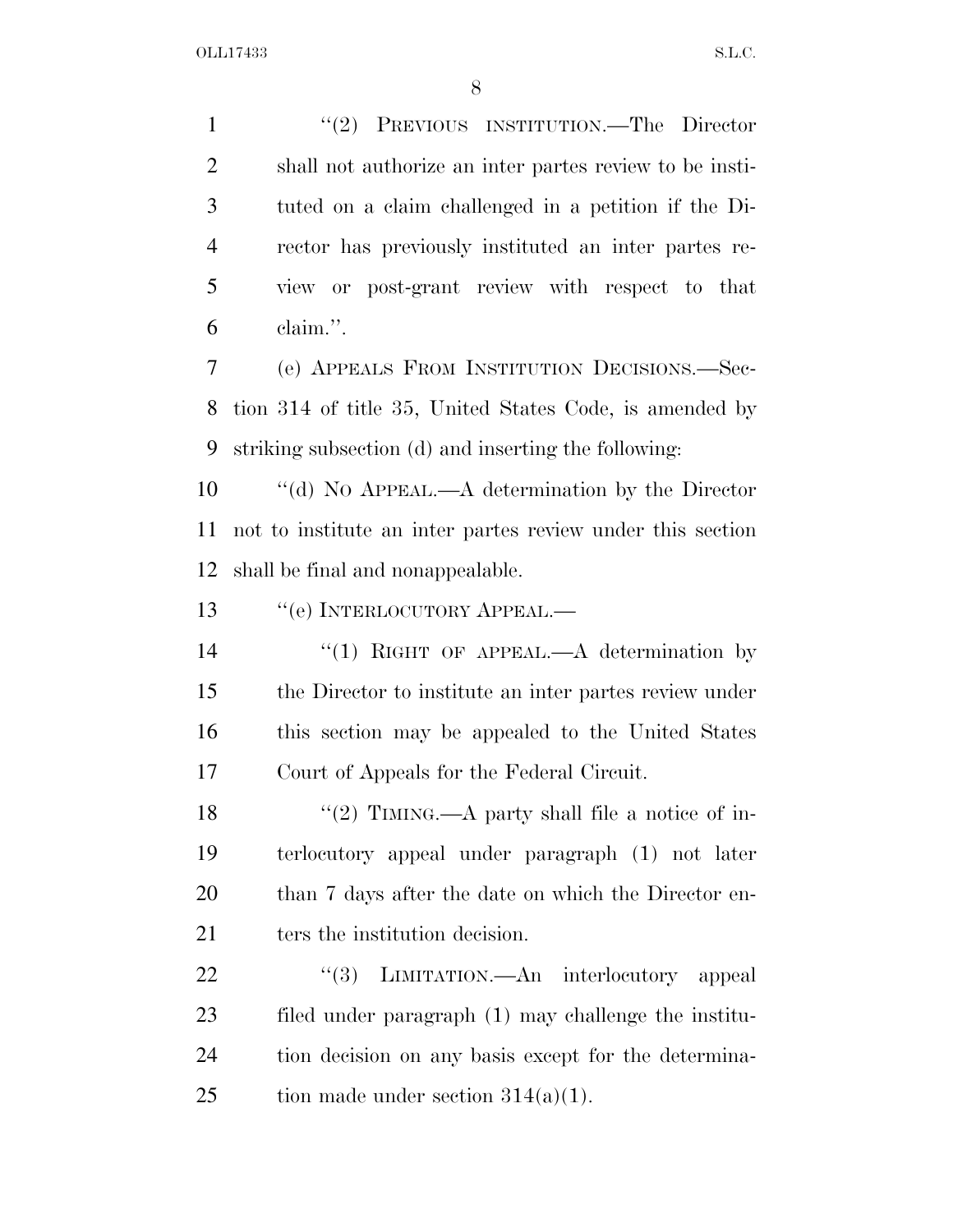| $\mathbf{1}$   | "(4) EFFECT ON PROCEEDINGS.—An interlocu-                    |
|----------------|--------------------------------------------------------------|
| $\overline{2}$ | tory appeal filed under paragraph (1) shall not stay         |
| 3              | proceedings in the inter partes review unless the Di-        |
| $\overline{4}$ | rector or the United States Court of Appeals for the         |
| 5              | Federal Circuit so orders.                                   |
| 6              | "(5) DECISION.—An interlocutory appeal filed                 |
| 7              | under paragraph (1) may be granted at the discre-            |
| 8              | tion of the United States Court of Appeals for the           |
| 9              | Federal Circuit, which may include consideration of          |
| 10             | whether-                                                     |
| 11             | $\lq\lq$ the institution decision appears to be              |
| 12             | in error and mere institution presents a risk of             |
| 13             | immediate, irreparable injury to the patent                  |
| 14             | owner;                                                       |
| 15             | $\lq\lq$ the institution decision presents an                |
| 16             | unsettled and fundamental issue of law, impor-               |
| 17             | tant both to the specific proceeding and gen-                |
| 18             | erally, that is likely to evade end-of-the-pro-              |
| 19             | ceeding review; or                                           |
| 20             | $\cdot$ (C) the institution decision is manifestly           |
| 21             | erroneous.".                                                 |
| 22             | (f) ELIMINATING REPETITIVE PROCEEDINGS.—Sec-                 |
| 23             | tion $315(e)$ of title $35$ , United States Code, is amended |
| 24             | to read as follows:                                          |
| 25             | $``$ (e) ESTOPPEL.—                                          |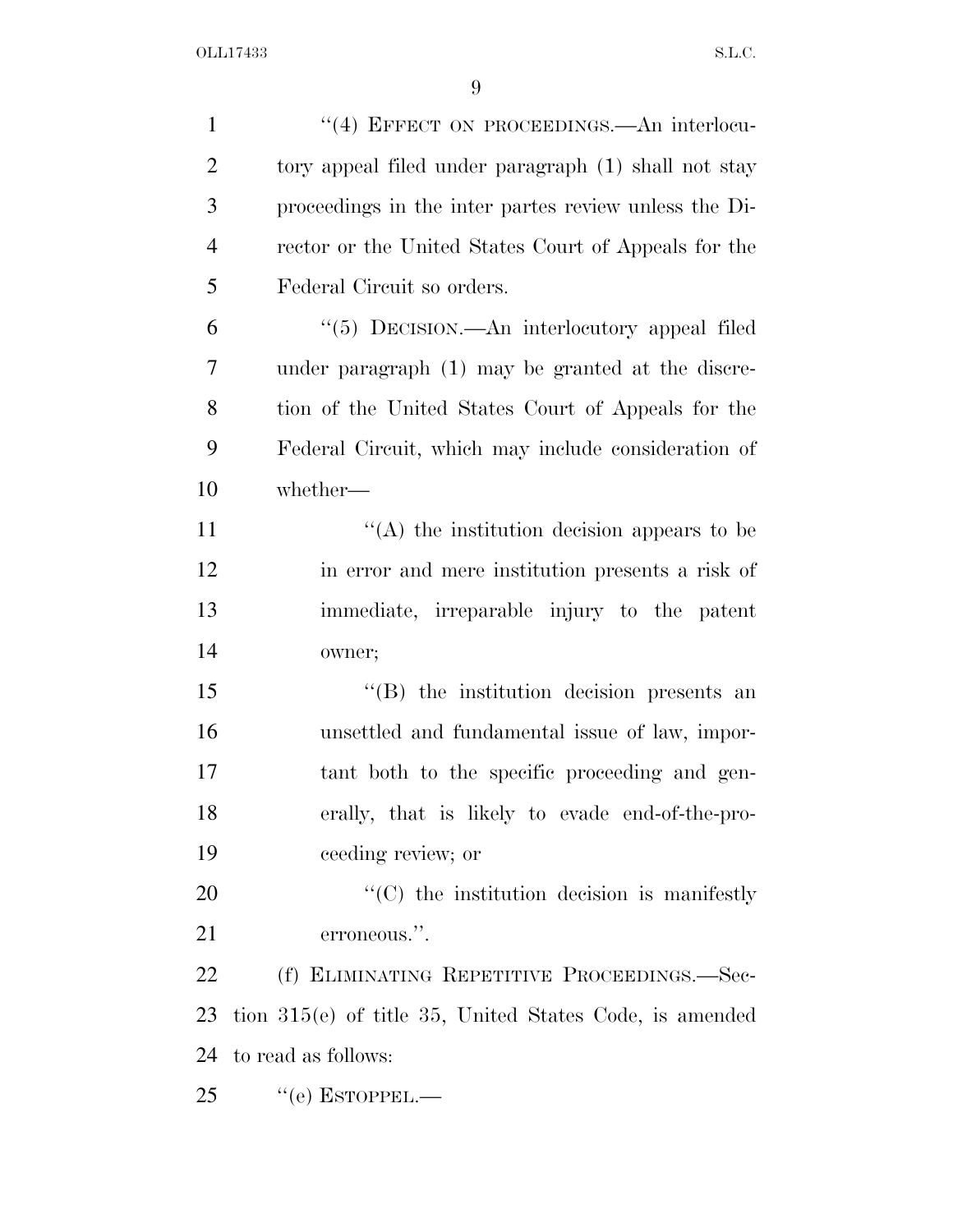1 "(1) PROCEEDINGS BEFORE THE OFFICE.—A person petitioning for an inter partes review of a claim in a patent under this chapter, or the real party in interest or privy of the petitioner, may not petition for a subsequent inter partes review before the Office with respect to that patent on any ground that the petitioner raised or reasonably could have raised in the initial petition, unless, after the filing of the initial petition, the petitioner, or the real party in interest or privy of the petitioner, is charged with infringement of additional claims of the patent.

13 "(2) CIVIL ACTIONS AND OTHER PRO- CEEDINGS.—A person petitioning for an inter partes review of a claim in a patent under this chapter that results in an institution decision under section 314, or the real party in interest or privy of the peti- tioner, may not assert either in a civil action arising in whole or in part under section 1338 of title 28 or in a proceeding before the International Trade Commission under section 337 of the Tariff Act of 1930 (19 U.S.C. 1337) that the claim is invalid based on section 102 or 103 of this title, unless the invalidity argument is based on allegations that the claimed invention was in public use, on sale, or oth-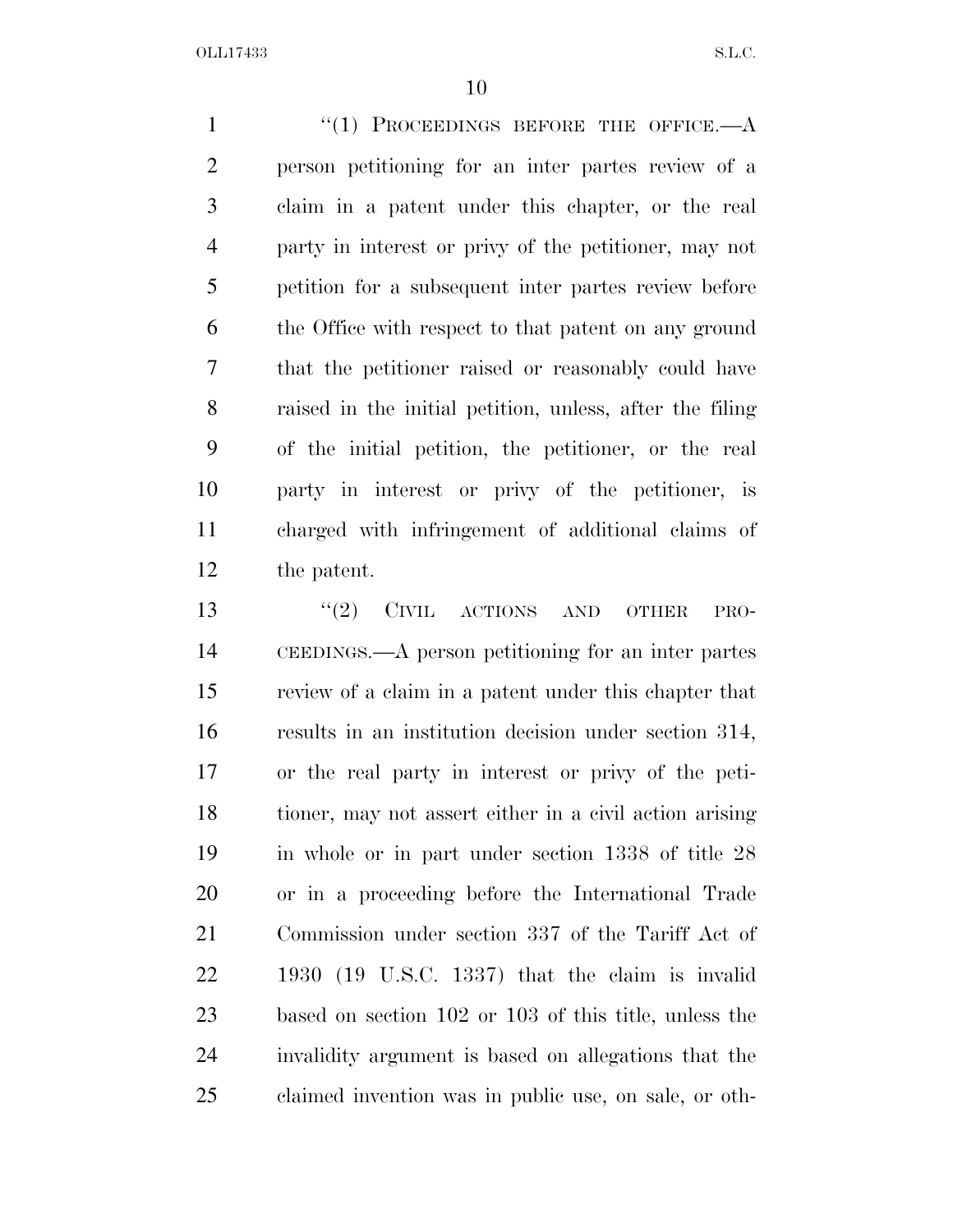| $\mathbf{1}$   | erwise available to the public before the effective fil-       |
|----------------|----------------------------------------------------------------|
| $\overline{2}$ | ing date of the claimed invention.".                           |
| 3              | (g) REAL PARTY IN INTEREST.—                                   |
| $\overline{4}$ | (1) CLARIFICATION OF DEFINITION.—Section                       |
| 5              | 315 of title 35, United States Code, is amended by             |
| 6              | adding at the end the following:                               |
| 7              | "(f) PETITIONER.—For purposes of this chapter, a               |
| 8              | person that directly or through an affiliate, subsidiary, or   |
| 9              | proxy, makes a financial contribution to the preparation       |
| 10             | for, or conduct during, an inter partes review on behalf       |
| 11             | of the petitioner shall be considered a real party in interest |
| 12             | of the petitioner.".                                           |
| 13             | (2) DISCOVERY OF REAL PARTY IN INTER-                          |
| 14             | EST.—Section $316(a)(5)$ of title 35, United States            |
| 15             | Code, is amended to read as follows:                           |
| 16             | $\cdot$ (5) setting forth standards and procedures for         |
| 17             | discovery of relevant evidence, including that such            |
| 18             | discovery shall be limited to-                                 |
| 19             | $\lq\lq$ the deposition of witnesses submitting                |
| 20             | affidavits or declarations;                                    |
| 21             | "(B) evidence identifying the petitioner's                     |
| 22             | real parties in interest; and                                  |
| 23             | $\cdot\cdot$ (C) what is otherwise necessary in the in-        |
| 24             | terest of justice;".                                           |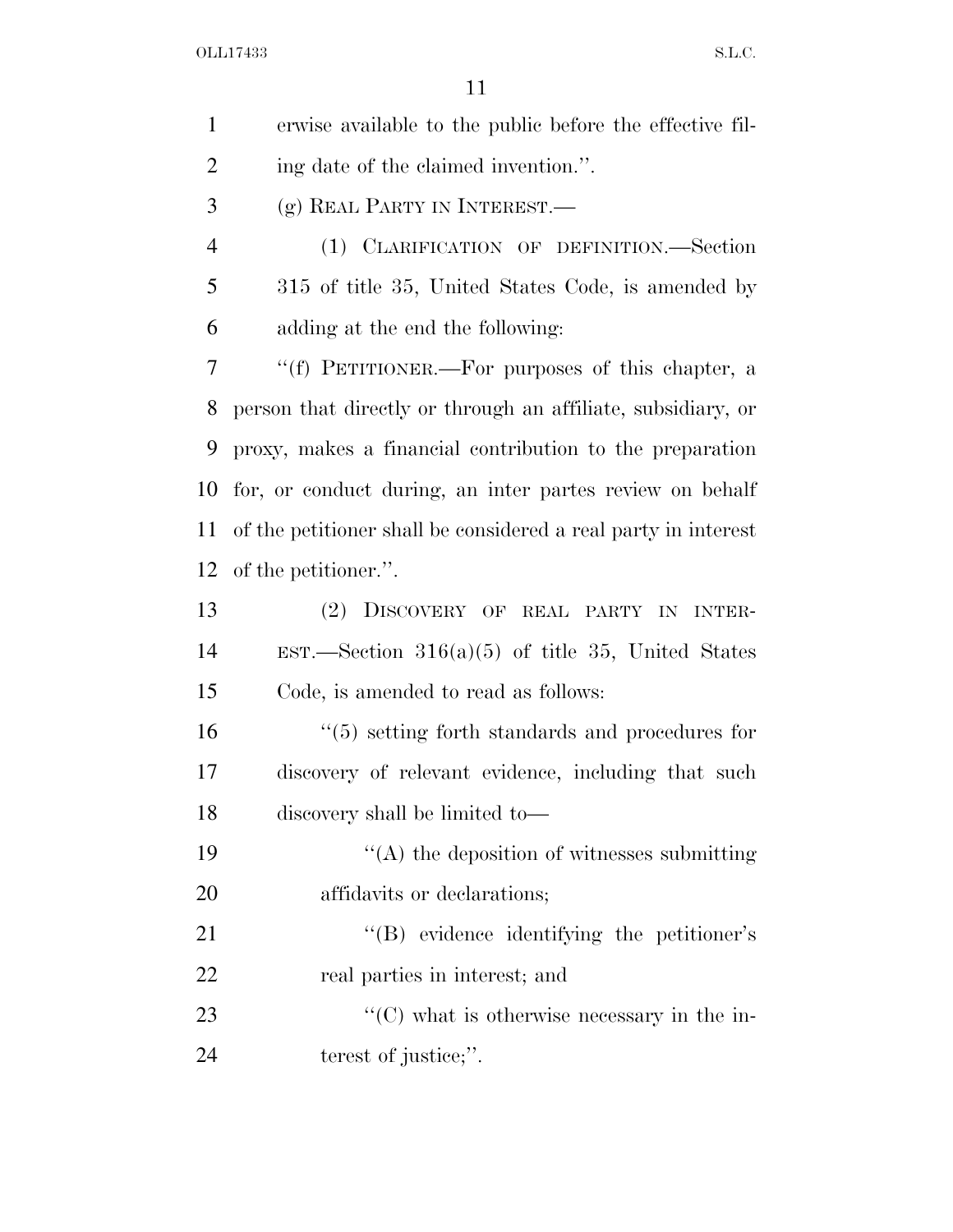| $\mathbf{1}$   | (h) PRIORITY OF FEDERAL COURT VALIDITY DE-                     |
|----------------|----------------------------------------------------------------|
| $\overline{2}$ | TERMINATIONS.                                                  |
| 3              | (1) IN GENERAL.—Section 315 of title 35,                       |
| 4              | United States Code, as amended by subsection (h),              |
| 5              | is amended—                                                    |
| 6              | (A) by redesignating subsections<br>$\left( \mathrm{e}\right)$ |
| 7              | through $(f)$ as subsections $(d)$ through $(g)$ , re-         |
| 8              | spectively; and                                                |
| 9              | (B) by inserting after subsection (b) the                      |
| 10             | following:                                                     |
| 11             | "(c) FEDERAL COURT VALIDITY DETERMINA-                         |
| 12             | TIONS.-                                                        |
| 13             | "(1) INSTITUTION BARRED.—An inter partes                       |
| 14             | review of a patent claim may not be instituted if, in          |
| 15             | a civil action arising in whole or in part under sec-          |
| 16             | tion 1338 of title 28 or in a proceeding before the            |
| 17             | International Trade Commission under section 337               |
| 18             | of the Tariff Act of 1930 (19 U.S.C. 1337), a court            |
| 19             | has entered a final judgment—                                  |
| 20             | $\lq\lq$ that decides the validity of the patent               |
| 21             | claim with respect to section $102$ or $103$ ; and             |
| 22             | "(B) from which an appeal under section                        |
| 23             | $1295$ of title 28 may be taken, or from which                 |
| 24             | an appeal under section 1295 of title 28 was                   |
| 25             | previously available but is no longer available.               |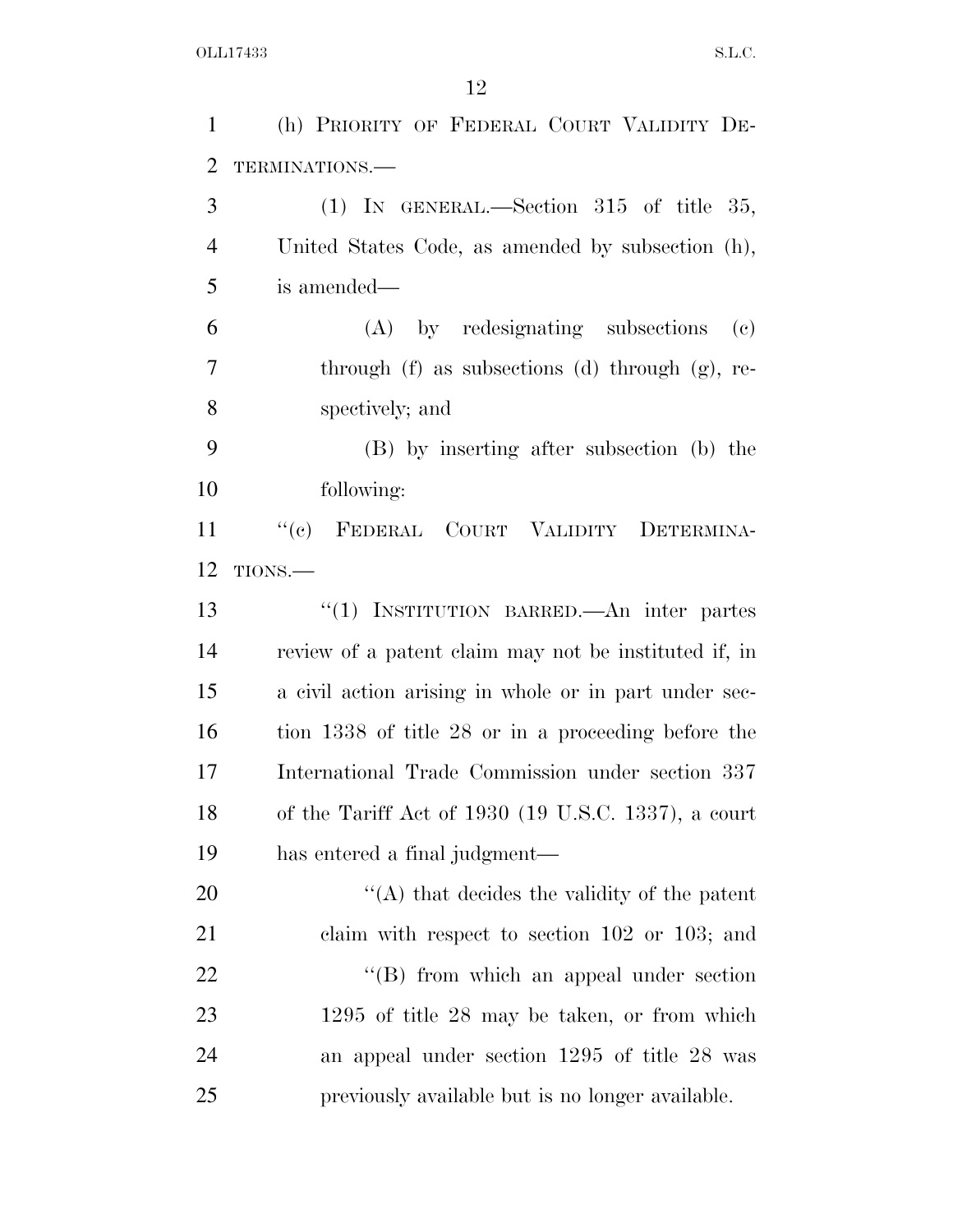1 "(2) STAY OF PROCEEDINGS.—

2 "(A) IN GENERAL.—If, in a civil action arising in whole or in part under section 1338 of title 28 or in a proceeding before the Inter- national Trade Commission under section 337 of the Tariff Act of 1930 (19 U.S.C. 1337), a court has entered a final judgment that decides the validity of a patent claim with respect to section 102 or 103 and from which an appeal under section 1295 of title 28 may be taken, the Patent Trial and Appeal Board shall stay any ongoing inter partes review of that patent claim pending a final decision of the court or Commission, as applicable.

15 "(B) TERMINATION.—If the validity of a patent claim described in subparagraph (A) is finally upheld by a court or the International Trade Commission, as applicable, the Patent Trial and Appeal Board shall terminate the inter partes review.''.

 (2) TECHNICAL AND CONFORMING AMEND- MENTS.—Chapter 31 of title 35, United States Code, is amended—

24 (A) in section  $315(b)$ , by striking "sub-25 section (c)" and inserting "subsection  $(d)$ ";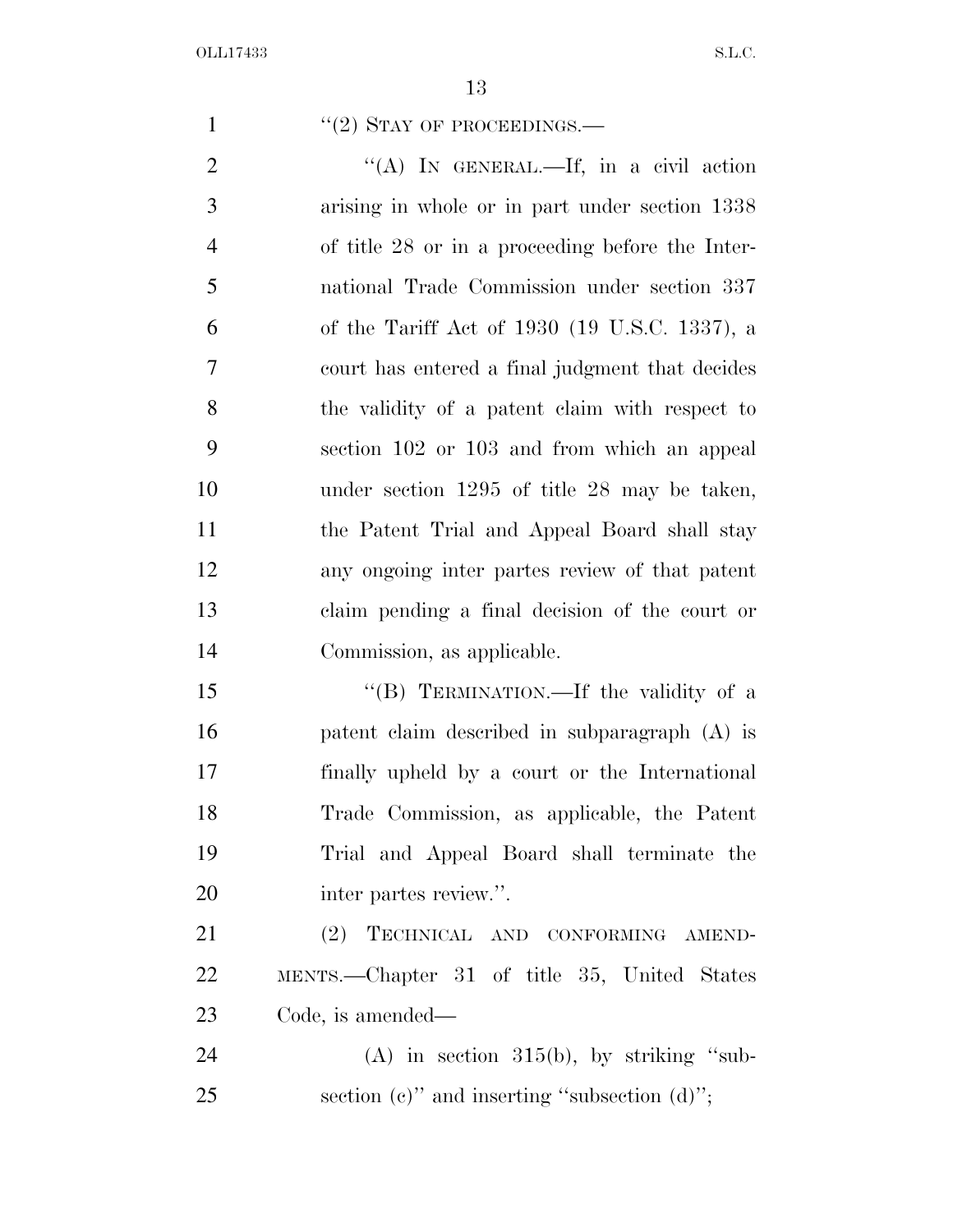| $\mathbf{1}$   | (B) in section $316(a)$ —                                  |
|----------------|------------------------------------------------------------|
| $\overline{2}$ | in paragraph (11), by striking<br>(i)                      |
| 3              | "section $315(e)$ " and inserting "section"                |
| $\overline{4}$ | $315(d)$ "; and                                            |
| 5              | (ii) in paragraph $(12)$ , by striking                     |
| 6              | "section $315(e)$ " and inserting "section"                |
| 7              | $315(d)$ "; and                                            |
| 8              | $(C)$ in section 317(a), by striking "section              |
| 9              | $315(e)$ " and inserting "section $315(f)$ ".              |
| 10             | (i) AMENDMENT OF CLAIMS.—                                  |
| 11             | (1) INTER PARTES REVIEW AMENDMENT PRAC-                    |
| 12             | TICE.—Chapter 31 of title 35, United States Code,          |
| 13             | is amended by inserting after section 316 the fol-         |
| 14             | lowing:                                                    |
| 15             | "§316A. Inter partes review amendment practice             |
| 16             |                                                            |
|                | "(a) ACTIONS PERMITTED.—During an inter partes             |
| 17             | review instituted under this chapter, the patent owner may |
| 18             | move to take 1 or more of the following actions with re-   |
| 19             | spect to any challenged patent claim being reviewed:       |
| 20             | $\lq(1)$ Cancel the claim.                                 |
| 21             | $\lq(2)$ Propose a reasonable number of substitute         |
| 22             | claims whose patentability will be adjudicated by the      |
| 23             | Patent Trial and Appeal Board in accordance with           |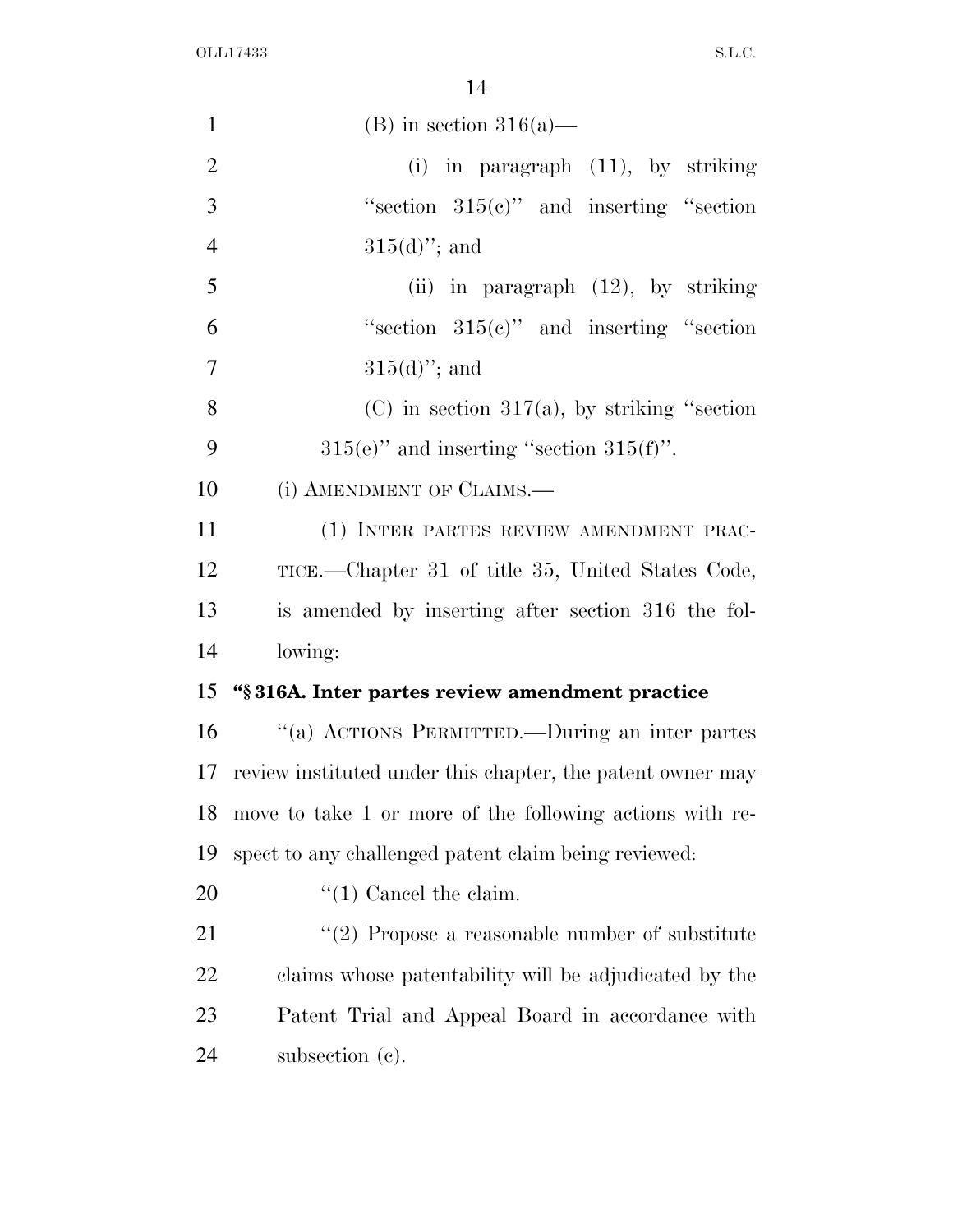| $\mathbf{1}$   | $\lq(3)$ Propose a reasonable number of substitute         |
|----------------|------------------------------------------------------------|
| $\overline{2}$ | claims to be examined in an expedited IPR reexam-          |
| 3              | ination in accordance with subsection (d).                 |
| $\overline{4}$ | "(b) SCOPE OF CLAIMS.—An amendment to a patent             |
| 5              | under this section may not enlarge the scope of the claims |
| 6              | of the patent or introduce new matter.                     |
| $\overline{7}$ | "(c) AMENDMENT PRACTICE BEFORE THE PATENT                  |
| 8              | TRIAL AND APPEAL BOARD.—                                   |
| 9              | "(1) PATENT OWNER'S INITIAL MOTION.-For                    |
| 10             | each challenged claim for which the patent owner           |
| 11             | seeks to propose a reasonable number of substitute         |
| 12             | claims, the patent owner shall be required to make         |
| 13             | a prima facie showing that each substitute claim—          |
| 14             | $\lq\lq$ responds to each ground of                        |
| 15             | unpatentability on which the inter partes review           |
| 16             | was instituted;                                            |
| 17             | $\lq\lq$ meets the written description require-            |
| 18             | ment under section $112(a)$ ; and                          |
| 19             | "(C) meets the requirement under sub-                      |
| 20             | section (b) of this section.                               |
| 21             | $"(2)$ NEW EVIDENCE.—                                      |
| 22             | "(A) PETITIONER.—The petitioner may re-                    |
| 23             | spond to the patent owner's initial motion                 |
| 24             | under paragraph (1) by presenting new evi-                 |
| 25             | dence.                                                     |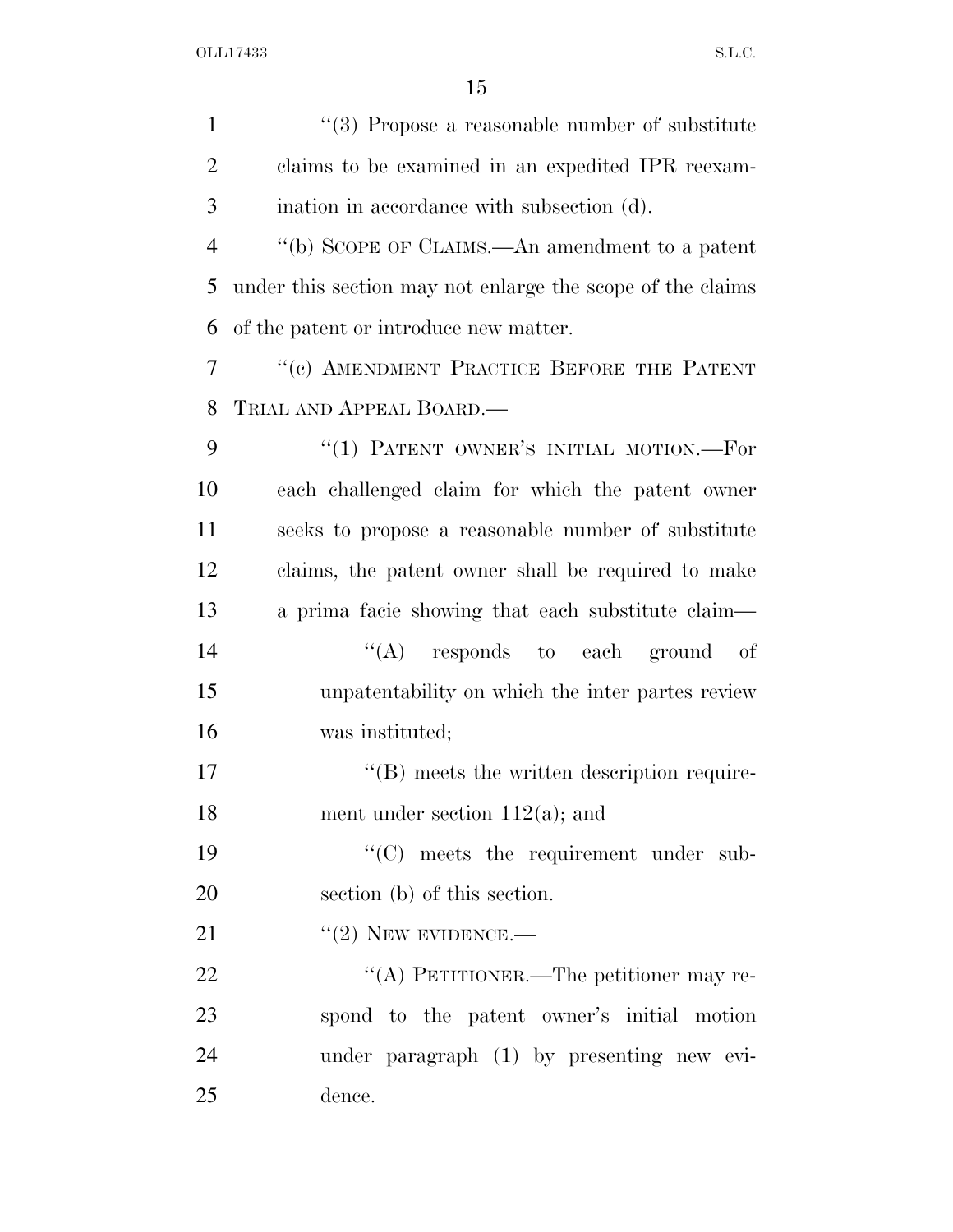| $\mathbf{1}$   | "(B) PATENT OWNER.—The patent owner              |
|----------------|--------------------------------------------------|
| $\overline{2}$ | shall have not less than 1 opportunity to re-    |
| 3              | spond to any new evidence presented under sub-   |
| $\overline{4}$ | paragraph $(A)$ .                                |
| 5              | $``(3)$ EXPEDITED PATENTABILITY REPORT.—         |
| 6              | "(A) IN GENERAL.—Upon the filing of a            |
| 7              | motion under paragraph (1), the Patent Trial     |
| 8              | and Appeal Board, in its discretion, may order   |
| 9              | an expedited patentability report from a patent  |
| 10             | examiner on a substitute claim.                  |
| 11             | "(B) CONTENTS OF REPORT.—In ordering             |
| 12             | an expedited patentability report, the Patent    |
| 13             | Trial and Appeal Board may—                      |
| 14             | "(i) order examination of any ground             |
| 15             | of patentability that is assessed by a pat-      |
| 16             | ent examiner under chapter 12; and               |
| 17             | "(ii) request a non-binding rec-                 |
| 18             | ommendation as to the patentability of a         |
| 19             | substitute claim.                                |
| 20             | "(C) RIGHT OF REPLY.—Any party to the            |
| 21             | inter partes review may file supplemental brief- |
| 22             | ing, including new evidence, addressing the ex-  |
| 23             | pedited patentability report.                    |
| 24             | "(D) TIMING.—The production of the ex-           |
| 25             | pedited patentability report shall be expedited. |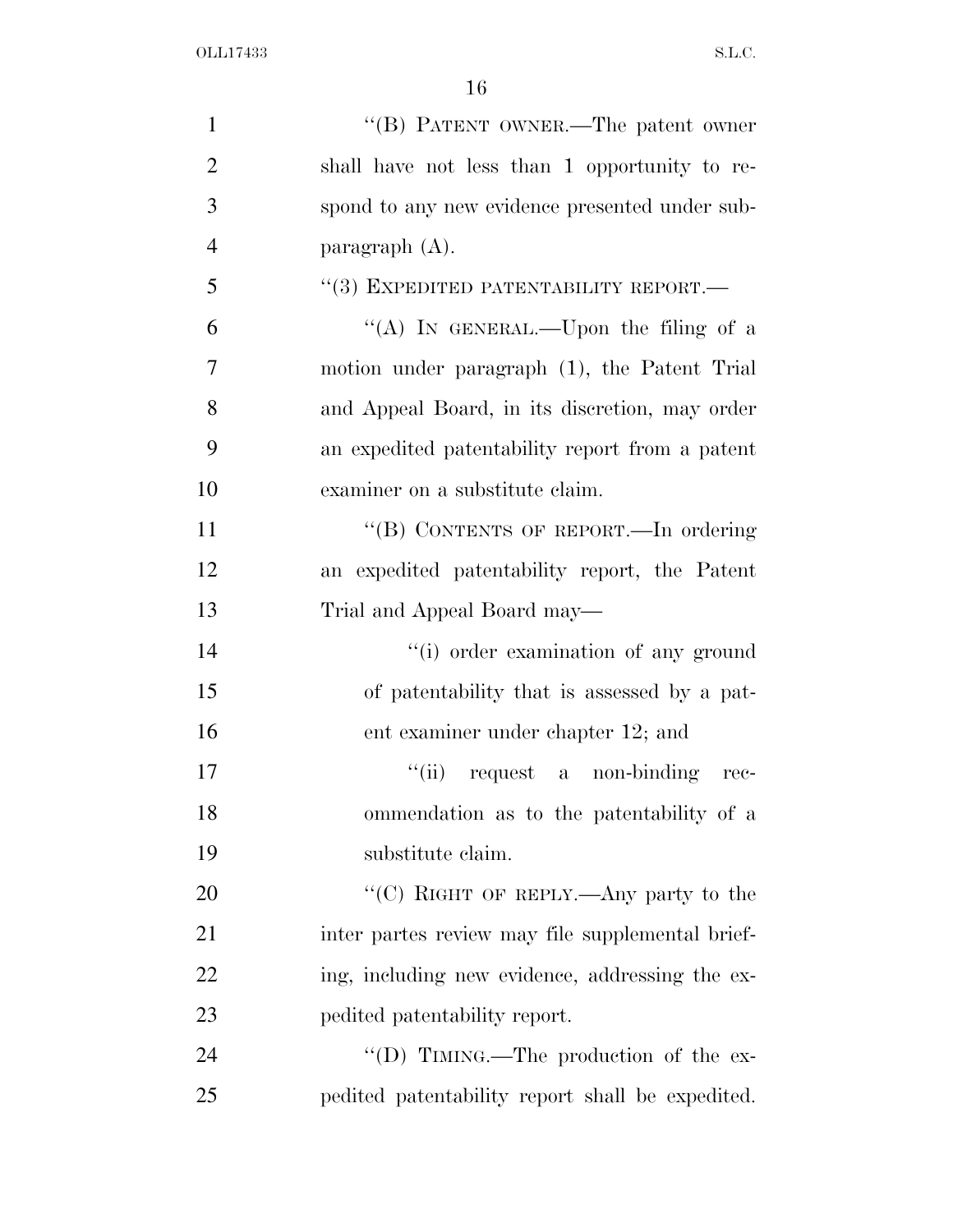| $\mathbf{1}$   | "(E) GOOD CAUSE.—The ordering of a                     |
|----------------|--------------------------------------------------------|
| $\overline{2}$ | patentability report shall constitute good cause,      |
| 3              | for purposes of section $316(a)(11)$ , to extend       |
| $\overline{4}$ | the 1-year period for the inter partes review.         |
| 5              | "(4) ADJUDICATION OF PATENTABILITY.-                   |
| 6              | "(A) NO REBUTTAL.—A patent owner                       |
| $\overline{7}$ | shall be entitled to a substitute claim if the         |
| 8              | prima facie showing required under paragraph           |
| 9              | $(1)$ is not rebutted.                                 |
| 10             | "(B) ADDITIONAL EVIDENCE.—If addi-                     |
| 11             | tional evidence of record is presented, the pat-       |
| 12             | ent owner shall be entitled to a substitute claim      |
| 13             | unless a preponderance of that evidence proves         |
| 14             | that the patent owner is not so entitled.              |
| 15             | "(5) PATENT TRIAL AND APPEAL BOARD'S DIS-              |
| 16             | CRETION TO ORDER EXPEDITED IPR REEXAMINA-              |
| 17             | TION.—Upon issuing a final written decision with       |
| 18             | respect to each challenged claim, the Patent Trial     |
| 19             | and Appeal Board may order an expedited IPR reex-      |
| 20             | amination to be conducted under section $(d)(2)$ to    |
| 21             | consider a substitute claim in lieu of issuing a final |
| 22             | written decision on that claim.                        |
| 23             | AMENDMENTS TO ADVANCE<br>(6)<br><b>SETTLE-</b>         |
| 24             | MENT.-The Patent Trial and Appeal Board may            |
| 25             | consider additional motions to amend upon the joint    |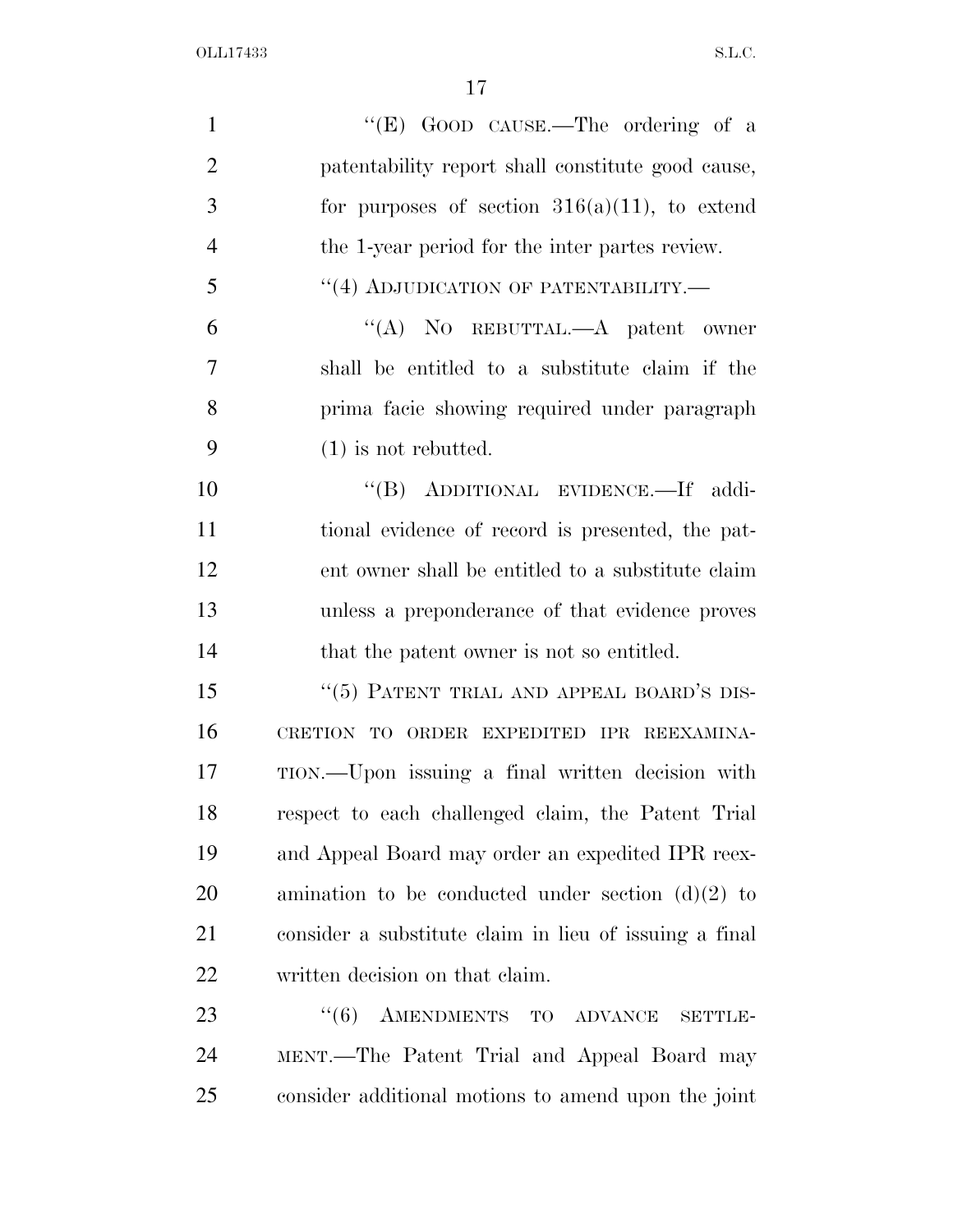request of the petitioner and the patent owner to materially advance the settlement of a proceeding under section 317 if the patent owner makes the prima facie showing required under paragraph (1). ''(d) AMENDMENT PRACTICE BEFORE A PATENT EX- AMINER.— 7 "(1) MOTION TO CONVERT TO EXPEDITED IPR EXAMINATION.— 9 "(A) IN GENERAL.—If the Director deter- mines to institute an inter partes review on a challenged claim under section 314, a patent owner may, before any further substantive briefing on the patentability of an instituted claim, move to terminate the inter partes review in favor of an expedited IPR reexamination under paragraph (2) of this subsection. 17 "'(B) CONTENTS OF MOTION.—A patent owner shall be required to show good cause for why an expedited IPR reexamination would fur- ther the goals of the patent system, including 21 consideration of whether there are substantial—  $\frac{1}{1}$  investments in research directly 23 related to the claimed invention;  $\frac{1}{1}$  secondary indicia of non-obvious-

ness, such as commercial success, long-felt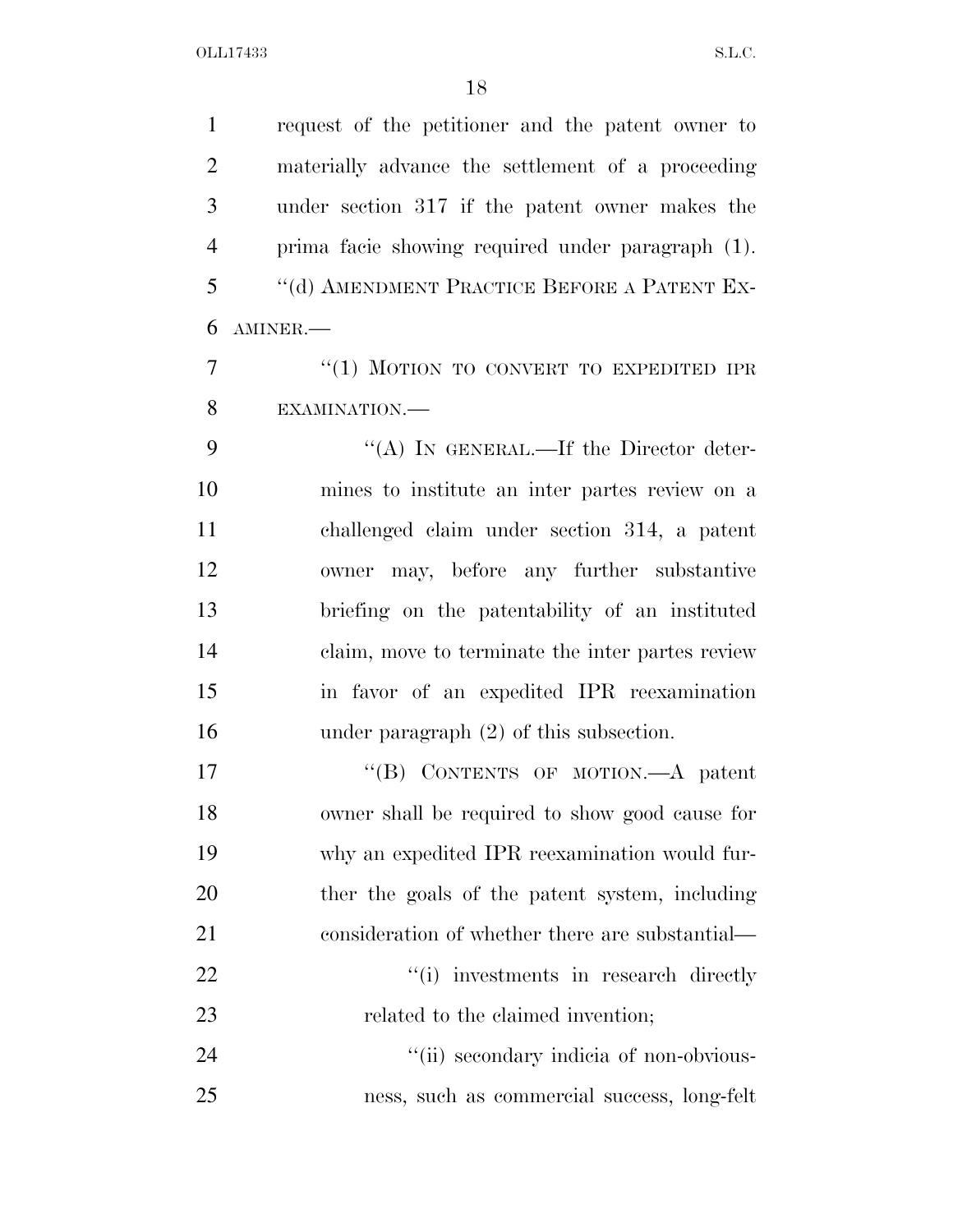| $\mathbf{1}$   | but unsolved needs, or failures of persons      |
|----------------|-------------------------------------------------|
| $\overline{2}$ | skilled in the art to develop the claimed in-   |
| 3              | vention; or                                     |
| $\overline{4}$ | "(iii) changes in case law governing            |
| 5              | relevant substantive patentability require-     |
| 6              | ments since the patent was issued.              |
| $\overline{7}$ | $\cdot$ (C) NEW EVIDENCE ALLOWED.—The           |
| 8              | opening motion and opposition briefs under this |
| 9              | paragraph may include new evidence, and fur-    |
| 10             | ther rebuttal evidence may be allowed at the    |
| 11             | discretion of the Patent Trial and Appeal       |
| 12             | Board.                                          |
| 13             | "(2) CONDUCT OF EXPEDITED IPR EXAMINA-          |
| 14             | TION                                            |
| 15             | "(A) IN GENERAL.—If the Patent Trial            |
| 16             | and Appeal Board grants a motion filed under    |
| 17             | paragraph (1), the patent owner shall cancel    |
| 18             | each instituted claim and submit a reasonable   |
| 19             | number of substitute claims for consideration   |
| 20             | by the patent examiner in an expedited IPR ex-  |
| 21             | amination under this paragraph.                 |
| 22             | "(B) TIMING.—A patent examiner shall            |
| 23             | complete an expedited IPR examination, exclud-  |
| 24             | ing any time for appeals, within 18 months.     |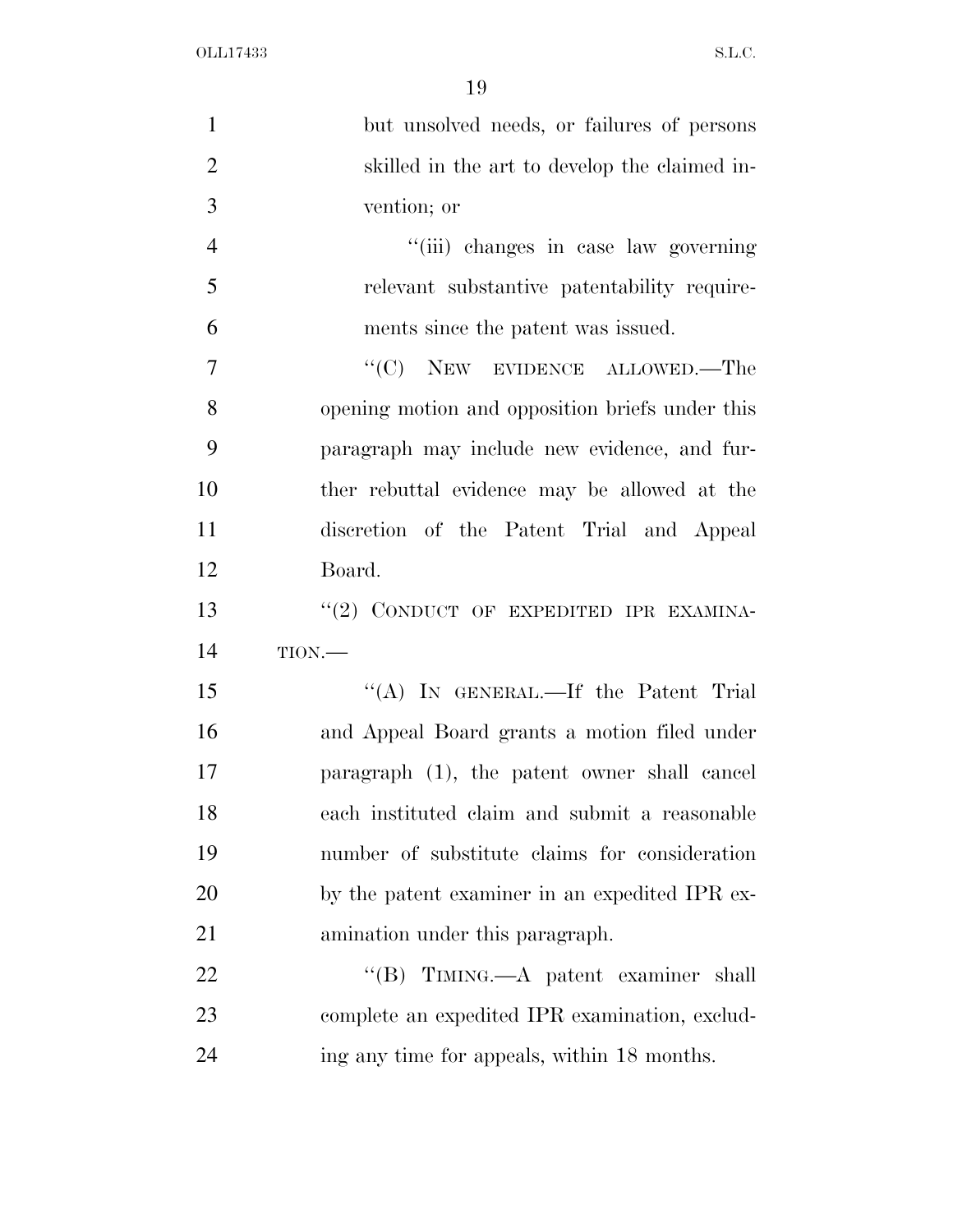| $\mathbf{1}$   | "(C) PROCEDURES.—Consideration of the            |
|----------------|--------------------------------------------------|
| $\overline{2}$ | substitute claims in an expedited IPR examina-   |
| 3              | tion shall follow the procedures established for |
| $\overline{4}$ | initial examination under sections 132 and 133,  |
| 5              | subject to subsection (b) of this section and    |
| 6              | modified as necessary to ensure that the proce-  |
| $\overline{7}$ | dures are expedited.                             |
| 8              | $\lq\lq$ (D) APPEAL.—                            |
| 9              | "(i) PATENT EXAMINER DECISION.-                  |
| 10             | If the final decision of a patent examiner       |
| 11             | in an expedited IPR examination is ad-           |
| 12             | verse to the patentability of a substitute       |
| 13             | claim, the patent owner may appeal the de-       |
| 14             | cision to the Patent Trial and Appeal            |
| 15             | Board under section $134(e)$ .                   |
| 16             | "(ii) PATENT TRIAL AND APPEAL                    |
| 17             | BOARD DECISION.—If the final decision in         |
| 18             | an appeal of an expedited IPR reexamina-         |
| 19             | tion to the Patent Trial and Appeal Board        |
| 20             | under section $134(c)$ is adverse to the pat-    |
| 21             | entability of a substitute claim, the patent     |
| 22             | owner may appeal the decision to the             |
| 23             | United States Court of Appeals for the           |
| 24             | Federal Circuit in accordance with sections      |
| 25             | 141 through 144.                                 |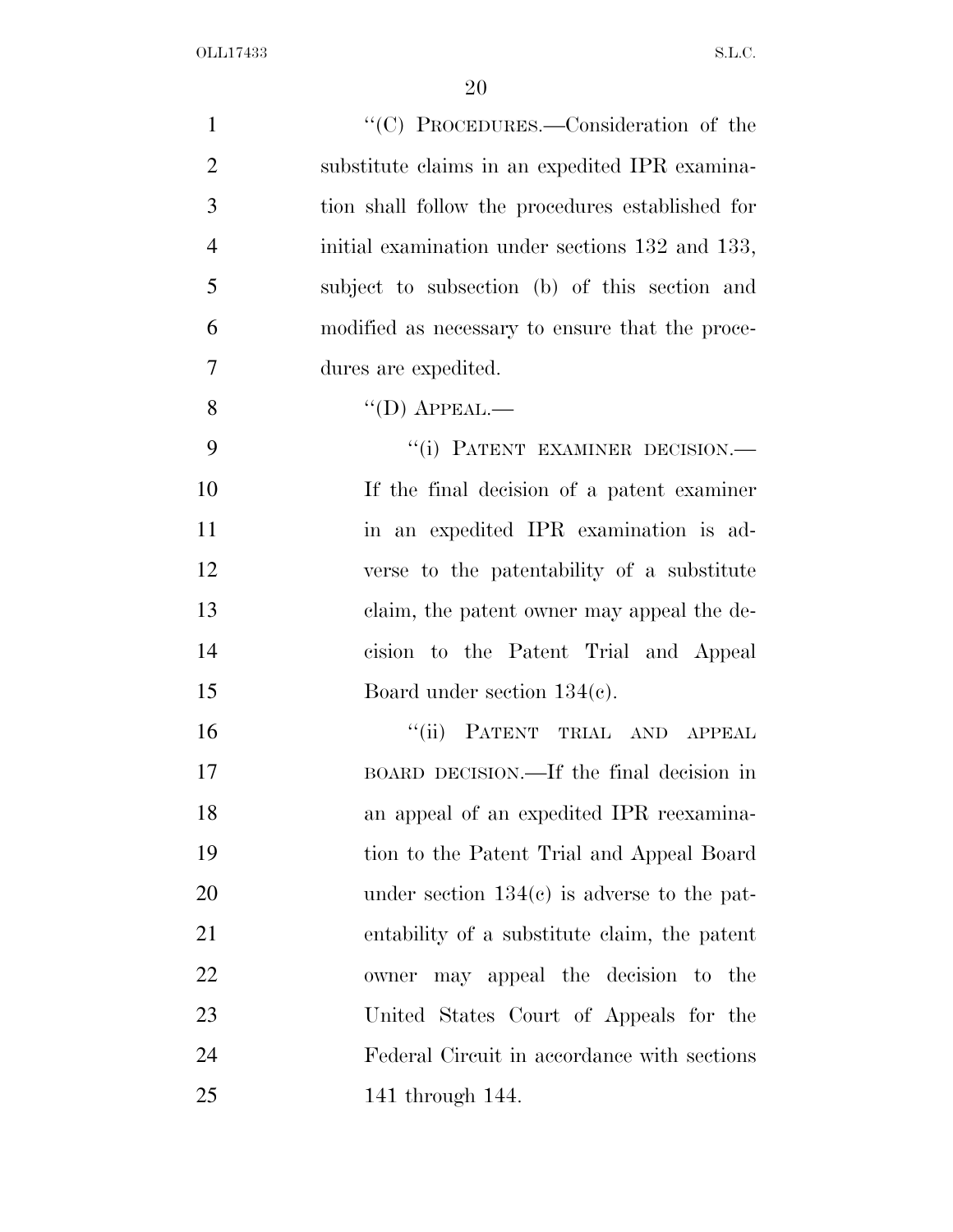$''(E)$  CERTIFICATE.—If the patent exam- iner determines in an expedited IPR examina- tion that a substitute claim is patentable, and the time for appeal has expired or any appeal proceeding has terminated, the Director shall issue and publish a certificate incorporating in the patent the substitute claim. 8 "(F) INTERVENING RIGHTS.—Any sub- stitute claim determined to be patentable and incorporated into a patent following an expe- dited IPR examination shall have the same ef- fect as that specified in section 252 for reissued patents on the right of any person who made, purchased, or used within the United States, or imported into the United States, anything pat- ented by the substitute claim, or who made sub- stantial preparation therefor, prior to issuance of a certificate under subparagraph (E).''. (2) TECHNICAL AND CONFORMING AMEND- MENTS.— (A) EXPEDITED IPR EXAMINATION AP- PEALS.— (i) APPEALS TO PATENT TRIAL AND

APPEAL BOARD.—Section 134 of title 35,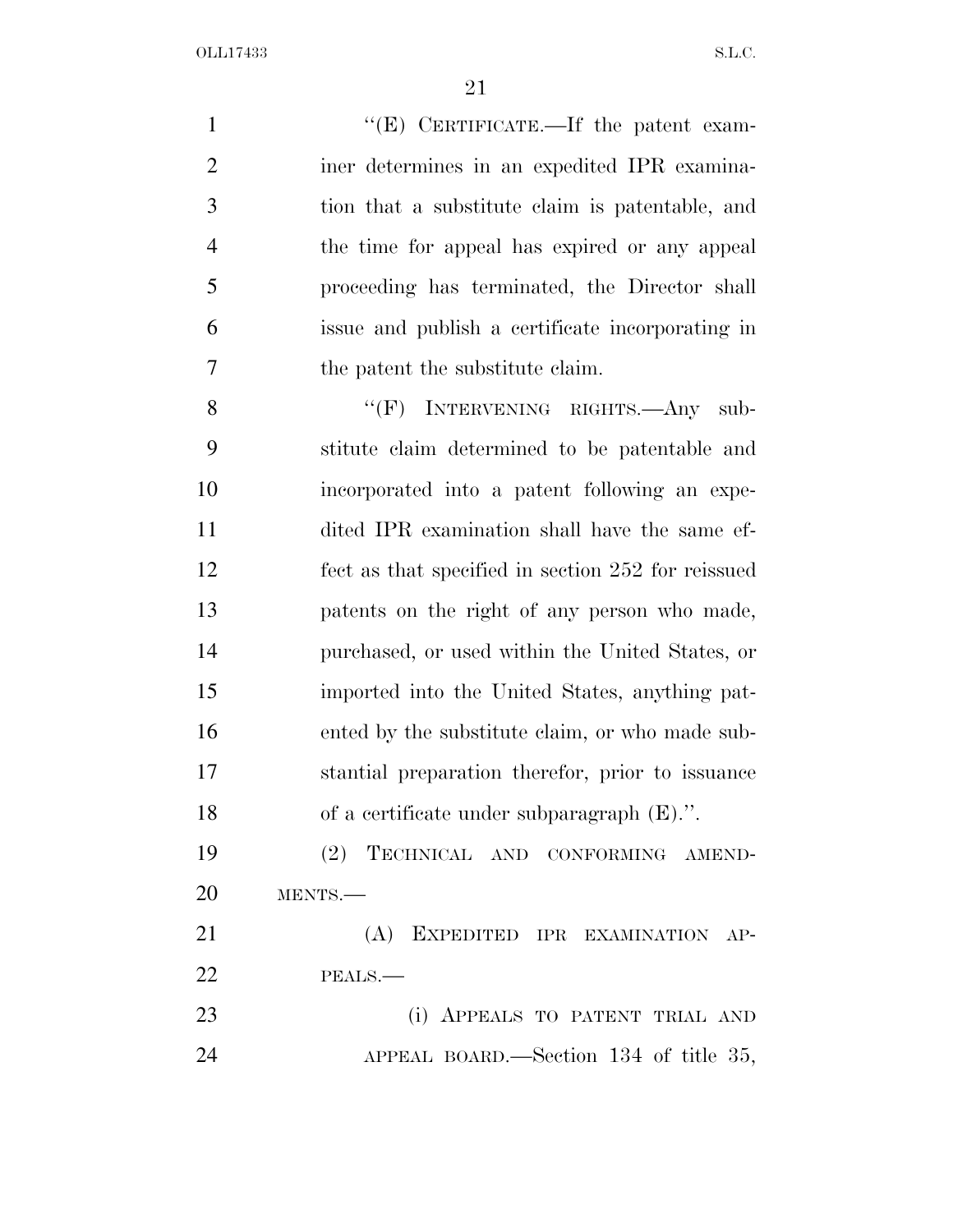| $\mathbf{1}$   | United States Code, is amended by adding                       |
|----------------|----------------------------------------------------------------|
| $\overline{2}$ | at the end the following:                                      |
| 3              | "(c) PATENT OWNER IN EXPEDITED EXAMINA-                        |
| 4              | TION.—A patent owner may appeal from the final rejec-          |
| 5              | tion of any substitute claim by the primary examiner in        |
| 6              | an expedited IPR examination under section $316A(d)$ to        |
| 7              | the Patent Trial and Appeal Board, having once paid the        |
| 8              | fee for such appeal.".                                         |
| 9              | (ii) APPEALS TO FEDERAL CIRCUIT.—                              |
| 10             | Section 141 of title 35, United States                         |
| 11             | Code, is amended—                                              |
| 12             | (I) by redesignating subsections                               |
| 13             | $(e)$ and $(d)$ as subsection $(d)$ and $(e)$ ;                |
| 14             | and                                                            |
| 15             | (II) by inserting after subsection                             |
| 16             | (b) the following:                                             |
| 17             | "(c) EXPEDITED EXAMINATIONS.—A patent owner                    |
|                | 18 who is dissatisfied with the final decision in an appeal to |
| 19             | the Patent Trial and Appeal Board under section $134(c)$       |
| 20             | of an expedited IPR examination may appeal the Board's         |
| 21             | decision to the United States Court of Appeals for the         |
| 22             | Federal Circuit.".                                             |
| 23             | CONDUCT OF INTER PARTES<br>(B)<br>$RE-$                        |
| 24             | VIEW.—Section 316 of title 35, United States                   |
| 25             | Code, is amended—                                              |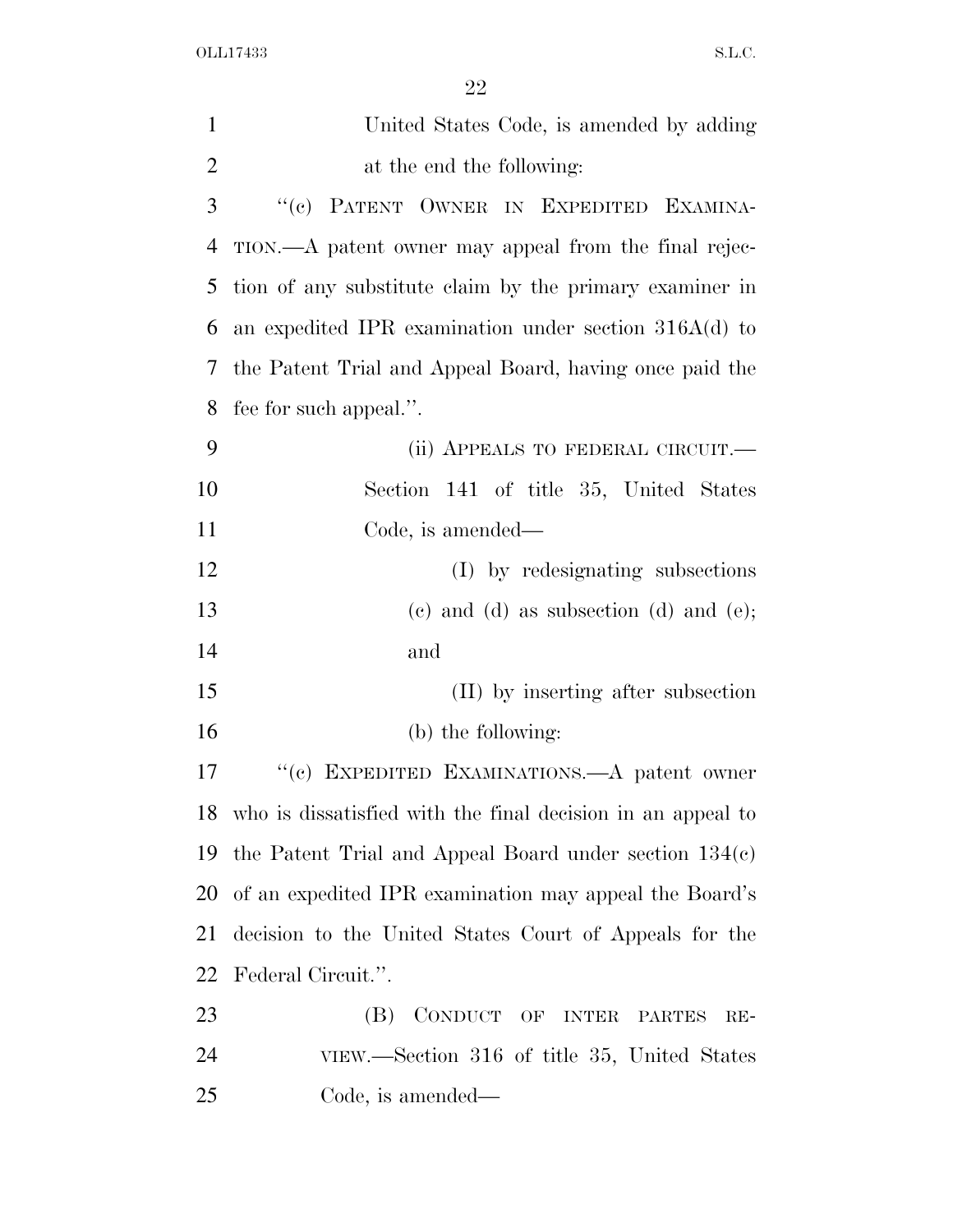| $\mathbf{1}$   | (i) in subsection (a)(9), by striking                 |
|----------------|-------------------------------------------------------|
| $\overline{2}$ | "subsection (d)" each place that term ap-             |
| 3              | pears and inserting "section 316A";                   |
| $\overline{4}$ | (ii) by striking subsection (d); and                  |
| 5              | (iii) by redesignating subsection (e) as              |
| 6              | subsection (d).                                       |
| $\overline{7}$ | (C) DECISION OF THE BOARD.—Section                    |
| 8              | 318(a) of title 35, United States Code, is            |
| 9              | amended—                                              |
| 10             | (i) by striking "If" and inserting "Ex-               |
| 11             | cept as provided in section $316A(c)(5)$ , if";       |
| 12             | and                                                   |
| 13             | (ii) by striking "section $316(d)$ " and              |
| 14             | inserting "section 316A".                             |
| 15             | (D) TABLE OF SECTIONS.—The table of                   |
| 16             | sections for chapter 31 of title 35, United           |
| 17             | States Code, is amended by inserting after the        |
| 18             | item relating to section 316 the following:           |
|                | "316A. Inter partes review amendment practice.".      |
| 19             | SEC. 103. POST-GRANT REVIEW.                          |
| 20             | (a) CLAIM CONSTRUCTION.—Section $326(a)$ of title     |
| 21             | 35, United States Code, is amended—                   |
| 22             | $(1)$ in paragraph $(9)$ , by inserting after "sub-   |
| 23             | stitute claims," the following: "including the stand- |
| 24             | ard for how substitute claims should be construed,";  |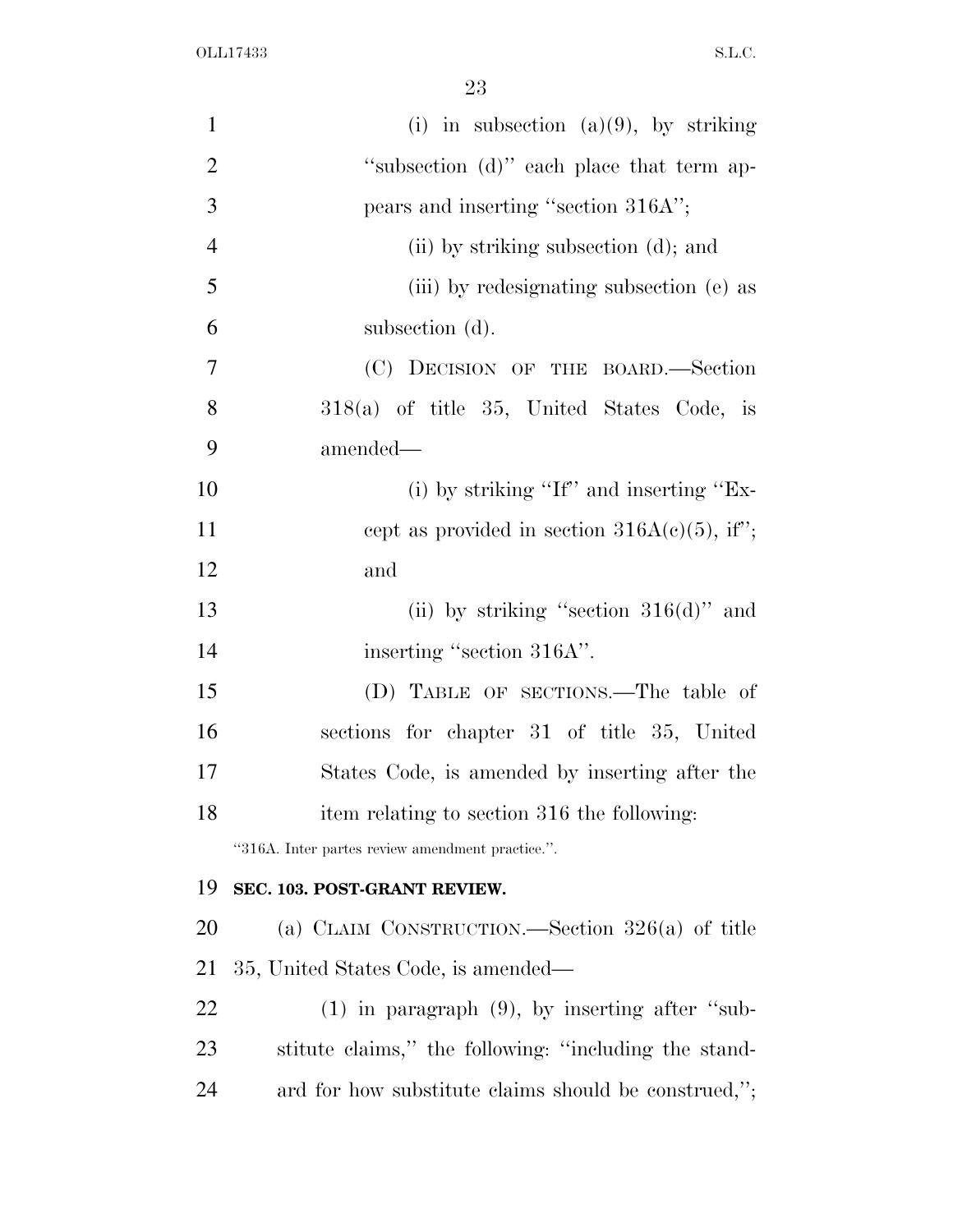| $\mathbf{1}$   | $(2)$ in paragraph $(11)$ , by striking "; and" and   |
|----------------|-------------------------------------------------------|
| $\overline{2}$ | inserting a semicolon;                                |
| 3              | $(3)$ in paragraph $(12)$ , by striking the period at |
| $\overline{4}$ | the end and inserting "; and"; and                    |
| 5              | (4) by adding at the end the following:               |
| 6              | $"(13)$ providing that for all purposes under this    |
| 7              | chapter—                                              |
| 8              | "(A) each challenged claim of a patent                |
| 9              | shall be construed as the claim would be con-         |
| 10             | strued under section $282(b)$ in an action to in-     |
| 11             | validate a patent, including by construing each       |
| 12             | challenged claim of the patent in accordance          |
| 13             | with-                                                 |
| 14             | "(i) the ordinary and customary                       |
| 15             | meaning of the claim as understood by a               |
| 16             | person having ordinary skill in the art to            |
| 17             | which the claimed invention pertains; and             |
| 18             | "(ii) the prosecution history per-                    |
| 19             | taining to the patent; and                            |
| 20             | "(B) if a court has previously construed a            |
| 21             | challenged claim of a patent or a challenged          |
| 22             | claim term in a civil action to which the patent      |
| 23             | owner was a party, the Office shall consider          |
|                |                                                       |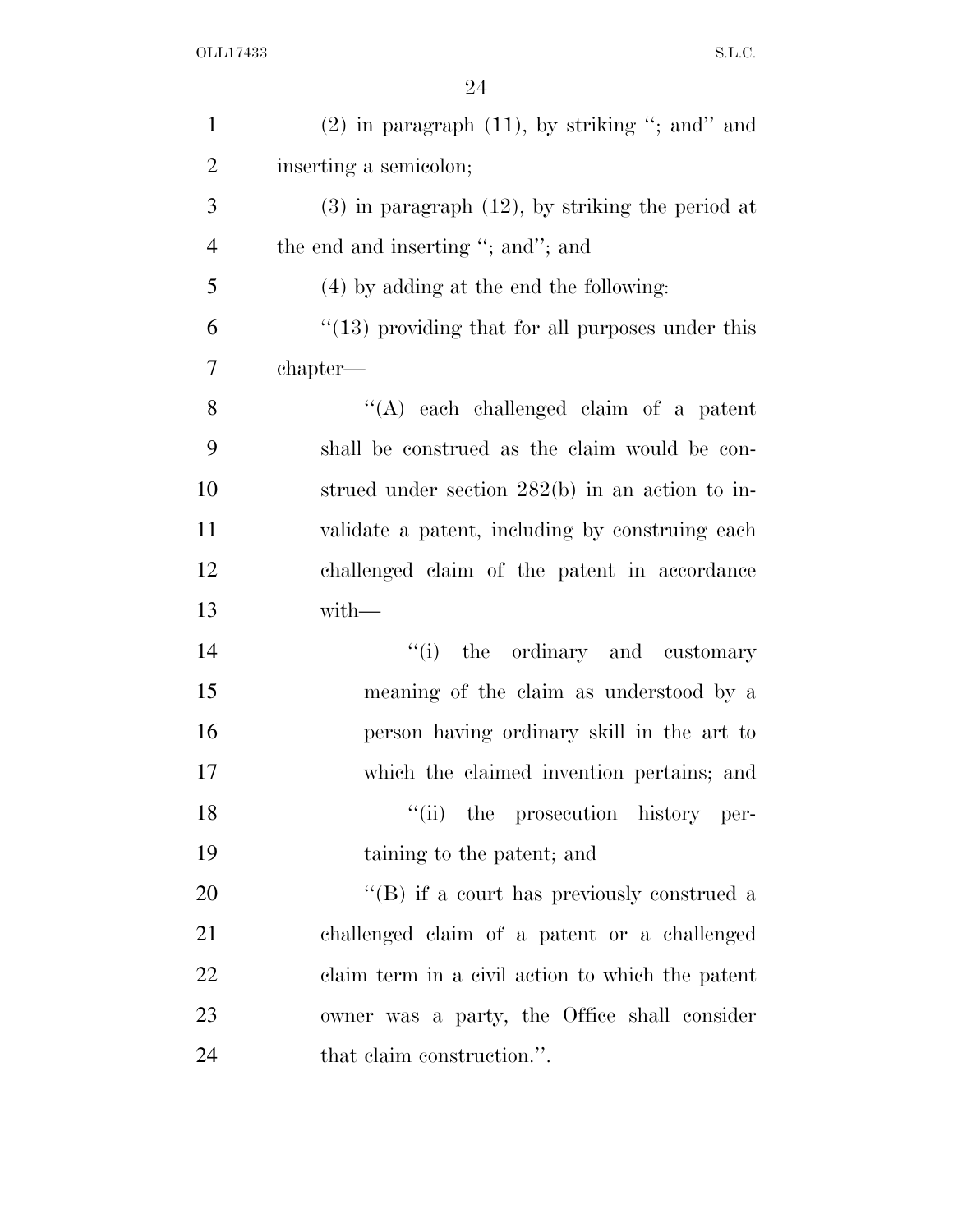(b) BURDEN OF PROOF.—Section 326(e) of title 35, United States Code, is amended to read as follows:

''(e) EVIDENTIARY STANDARDS.—

4 "(1) PRESUMPTION OF VALIDITY.—The pre- sumption of validity under section 282(a) shall apply to a previously issued claim that is challenged dur-ing a proceeding under this chapter.

8 "(2) BURDEN OF PROOF.—In a post-grant re- view instituted under this chapter, the petitioner shall have the burden of proving a proposition of unpatentability of a previously issue claim by clear and convincing evidence.''.

 (c) STANDING.—Section 321 of title 35, United States Code, is amended by adding at the end the fol-lowing:

16 "(d) PERSONS THAT MAY PETITION.—

17 "(1) DEFINITION.—In this subsection, the term 'charged with infringement' means a real and sub- stantial controversy regarding infringement of a pat- ent exists such that the petitioner would have stand- ing to bring a declaratory judgment action in Fed-eral court.

23 "(2) NECESSARY CONDITIONS.—A person may not file with the Office a petition to institute a post-grant review of the patent unless the person, or a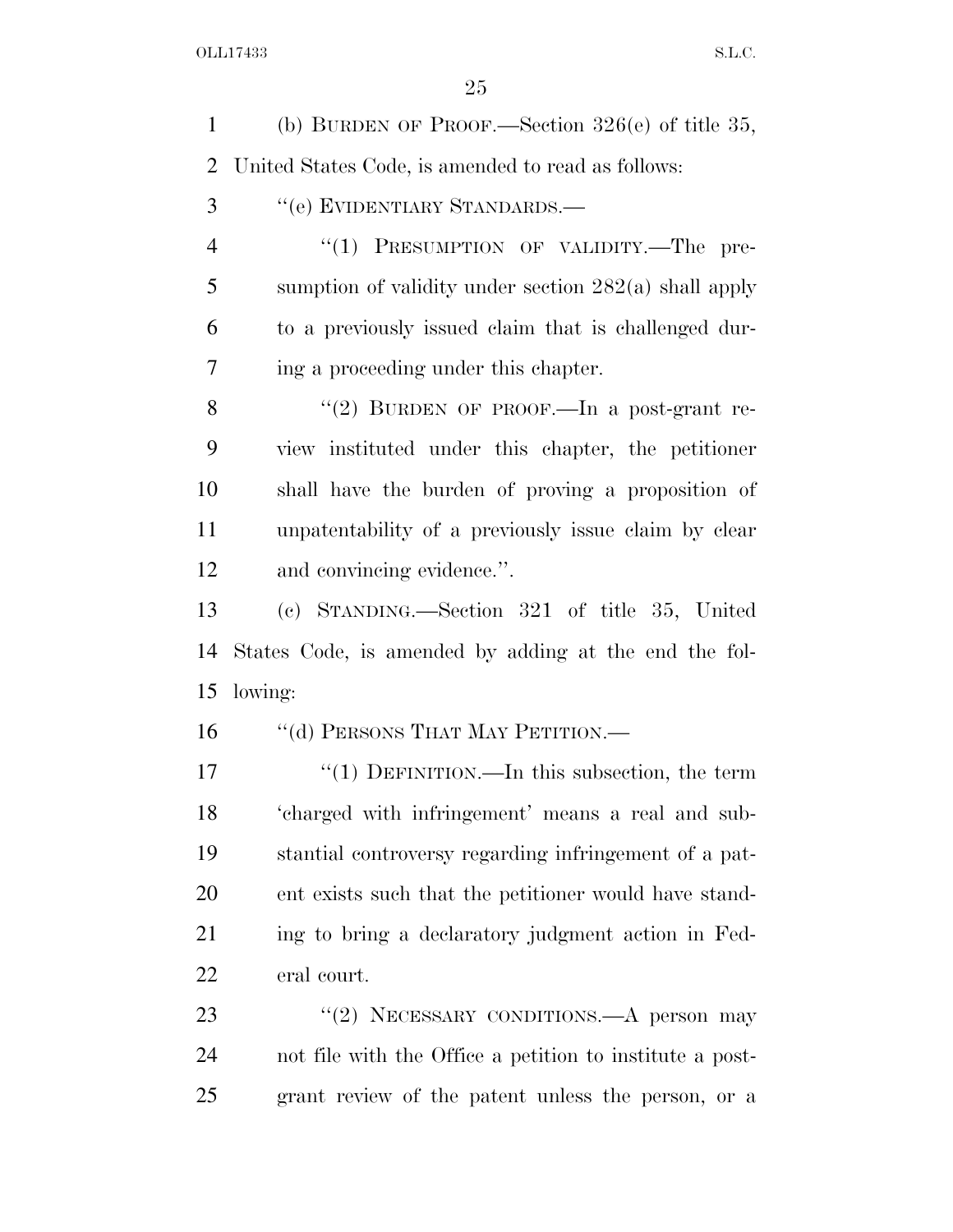| $\mathbf{1}$   | real party in interest or privy of the person, dem-      |
|----------------|----------------------------------------------------------|
| $\overline{2}$ | onstrates—                                               |
| 3              | $\lq\lq$ a reasonable possibility of being—              |
| $\overline{4}$ | "(i) sued for infringement of the pat-                   |
| 5              | ent; or                                                  |
| 6              | "(ii) charged with infringement under                    |
| 7              | the patent; or                                           |
| 8              | "(B) a competitive harm related to the va-               |
| 9              | lidity of the patent.".                                  |
| 10             | (d) LIMITATION ON REVIEWS.—Section $324(a)$ of           |
| 11             | title 35, United States Code, is amended to read as fol- |
| 12             | lows:                                                    |
| 13             | $``(a)$ THRESHOLD.—                                      |
| 14             | "(1) LIKELIHOOD OF PREVAILING.—Subject to                |
| 15             | paragraph $(2)$ , the Director may not authorize a       |
| 16             | post-grant review to be instituted unless the Director   |
| 17             | determines that the information presented in the pe-     |
| 18             | tition filed under section 321, if such information is   |
| 19             | not rebutted, would demonstrate that it is more like-    |
| 20             | ly than not that at least 1 of the claims challenged     |
| 21             | in the petition is unpatentable.                         |
| 22             | PREVIOUS INSTITUTION.—The Director<br>(2)                |
| 23             | may not authorize a post-grant review to be insti-       |
| 24             | tuted on a claim challenged in a petition if the Di-     |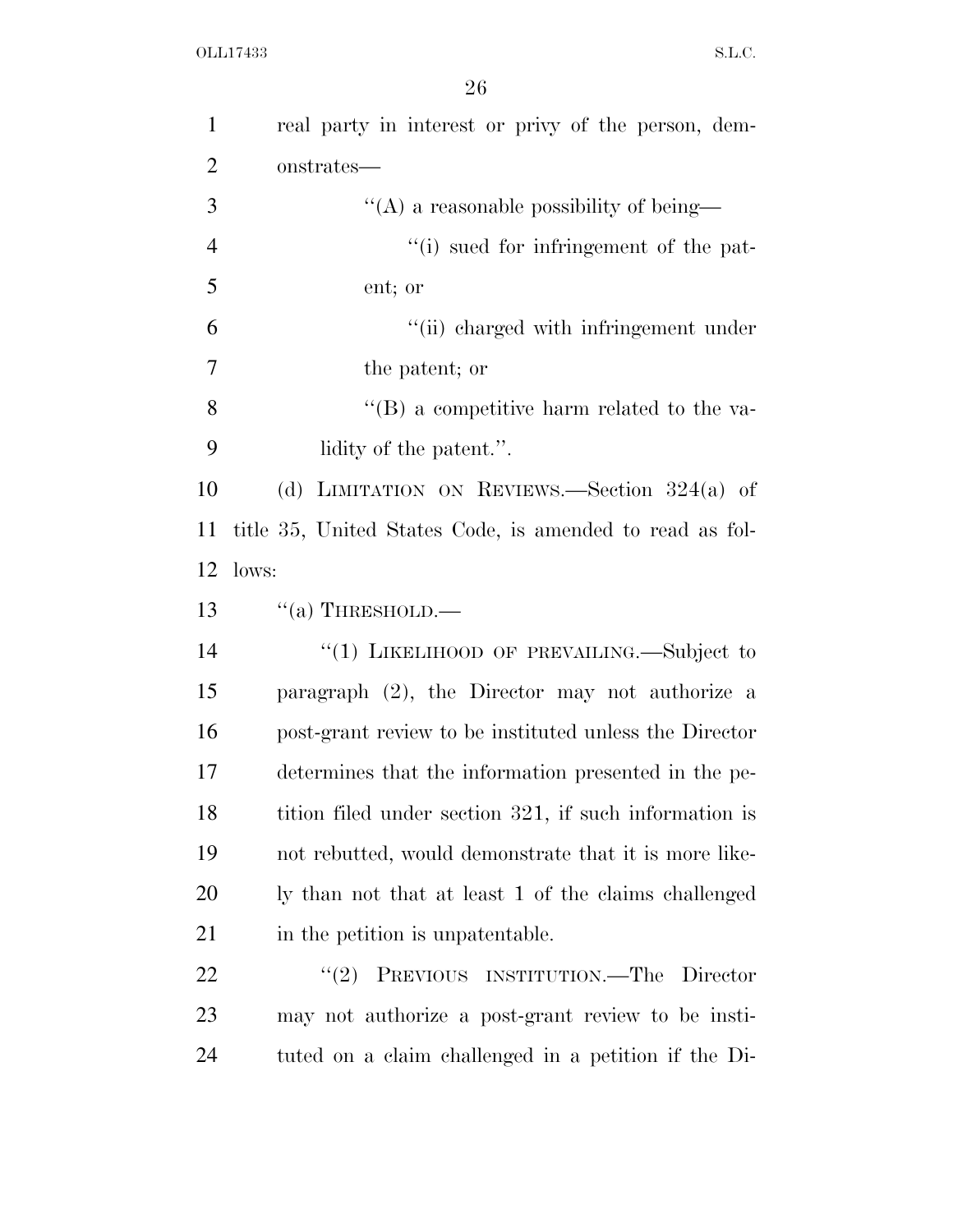| $\mathbf{1}$   | rector has previously instituted an inter partes or           |
|----------------|---------------------------------------------------------------|
| $\overline{2}$ | post-grant review with respect to that claim.".               |
| 3              | (e) APPEALS FROM INSTITUTION DECISIONS.—Sec-                  |
| 4              | tion 324 of title 35, United States Code, is amended by       |
| 5              | striking subsection (e) and inserting the following:          |
| 6              | "(e) NO APPEAL.—A determination by the Director               |
| 7              | not to institute a post-grant review under this section shall |
| 8              | be final and nonappealable.                                   |
| 9              | "(f) INTERLOCUTORY APPEAL.—                                   |
| 10             | "(1) RIGHT OF APPEAL.— $A$ determination by                   |
| 11             | the Director to institute a post-grant review under           |
| 12             | this section may be appealed to the United States             |
| 13             | Court of Appeals for the Federal Circuit.                     |
| 14             | "(2) TIMING.—A party shall file a notice of in-               |
| 15             | terlocutory appeal under paragraph (1) not later              |
| 16             | than 7 days after the date on which the Director en-          |
| 17             | ters the institution decision.                                |
| 18             | "(3) LIMITATION.—An interlocutory appeal                      |
| 19             | filed under paragraph (1) may challenge the institu-          |
| 20             | tion decision on any basis except for the determina-          |
| 21             | tion made under section $324(a)(1)$ .                         |
| 22             | "(4) EFFECT ON PROCEEDINGS.—An interlocu-                     |
| 23             | tory appeal filed under paragraph (1) shall not stay          |
| 24             | proceedings in the post-grant review unless the Di-           |
|                |                                                               |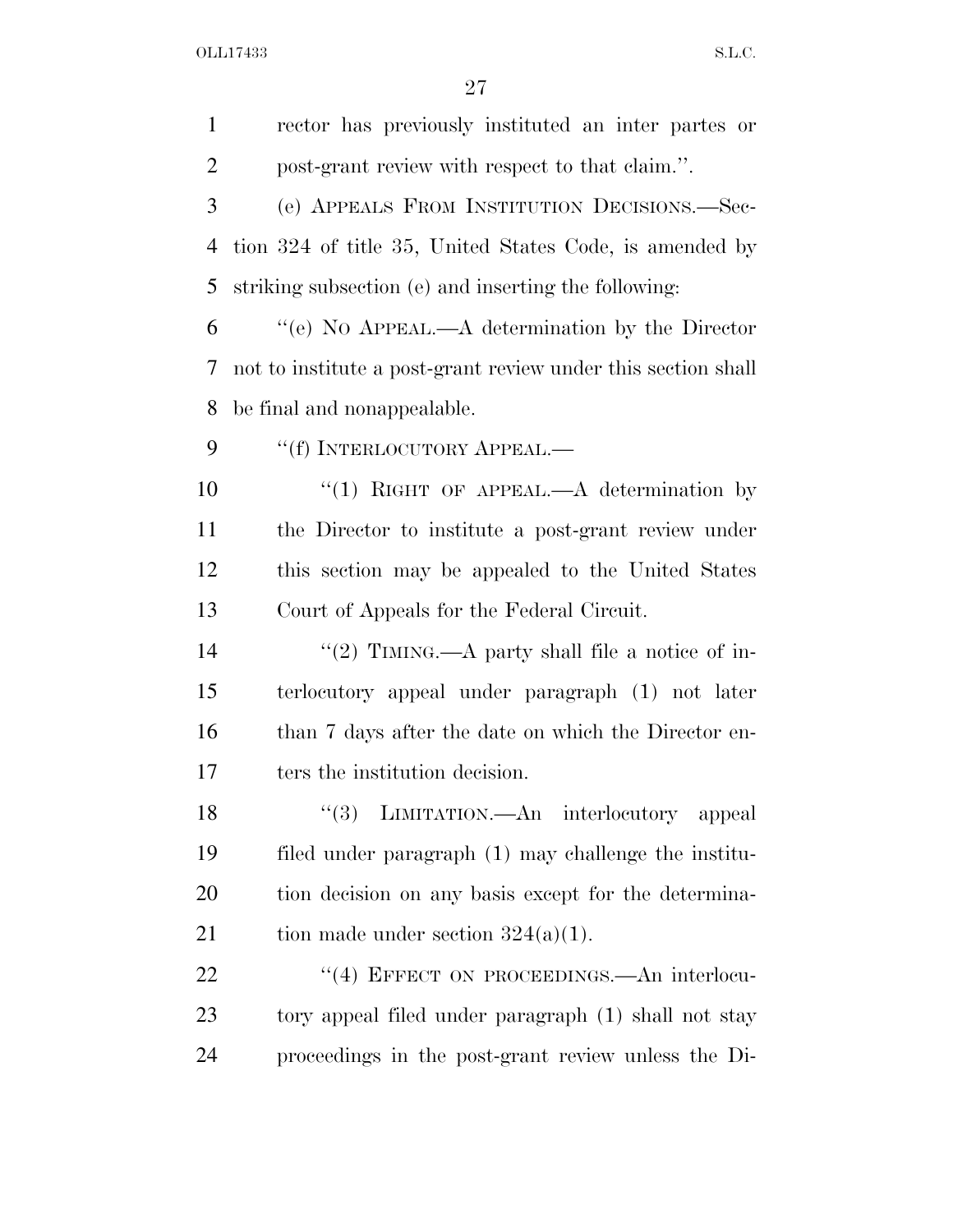| $\mathbf{1}$   | rector or the United States Court of Appeals for the         |
|----------------|--------------------------------------------------------------|
| $\overline{2}$ | Federal Circuit so orders.                                   |
| 3              | "(5) DECISION.—An interlocutory appeal filed                 |
| $\overline{4}$ | under paragraph (1) may be granted at the discre-            |
| 5              | tion of the United States Court of Appeals for the           |
| 6              | Federal Circuit, which may include consideration of          |
| 7              | whether-                                                     |
| 8              | $\lq\lq$ the institution decision appears to be              |
| 9              | in error and mere institution presents a risk of             |
| 10             | immediate, irreparable injury to the patent                  |
| 11             | owner;                                                       |
| 12             | "(B) the institution decision presents an                    |
| 13             | unsettled and fundamental issue of law, impor-               |
| 14             | tant both to the specific proceeding and gen-                |
| 15             | erally, that is likely to evade end-of-the-pro-              |
| 16             | ceeding review; or                                           |
| 17             | $\cdot$ (C) the institution decision is manifestly           |
| 18             | erroneous.'<br>,,                                            |
| 19             | (f) ELIMINATING REPETITIVE PROCEEDINGS.—Sec-                 |
| 20             | tion $325(e)(1)$ of title 35, United States Code, is amended |
| 21             | to read as follows:                                          |
| 22             | "(1) PROCEEDINGS BEFORE THE OFFICE.— $A$                     |
| 23             | person petitioning for a post-grant review of a claim        |
| 24             | in a patent under this chapter, or the real party in         |
| 25             | interest or privy of the petitioner, may not petition        |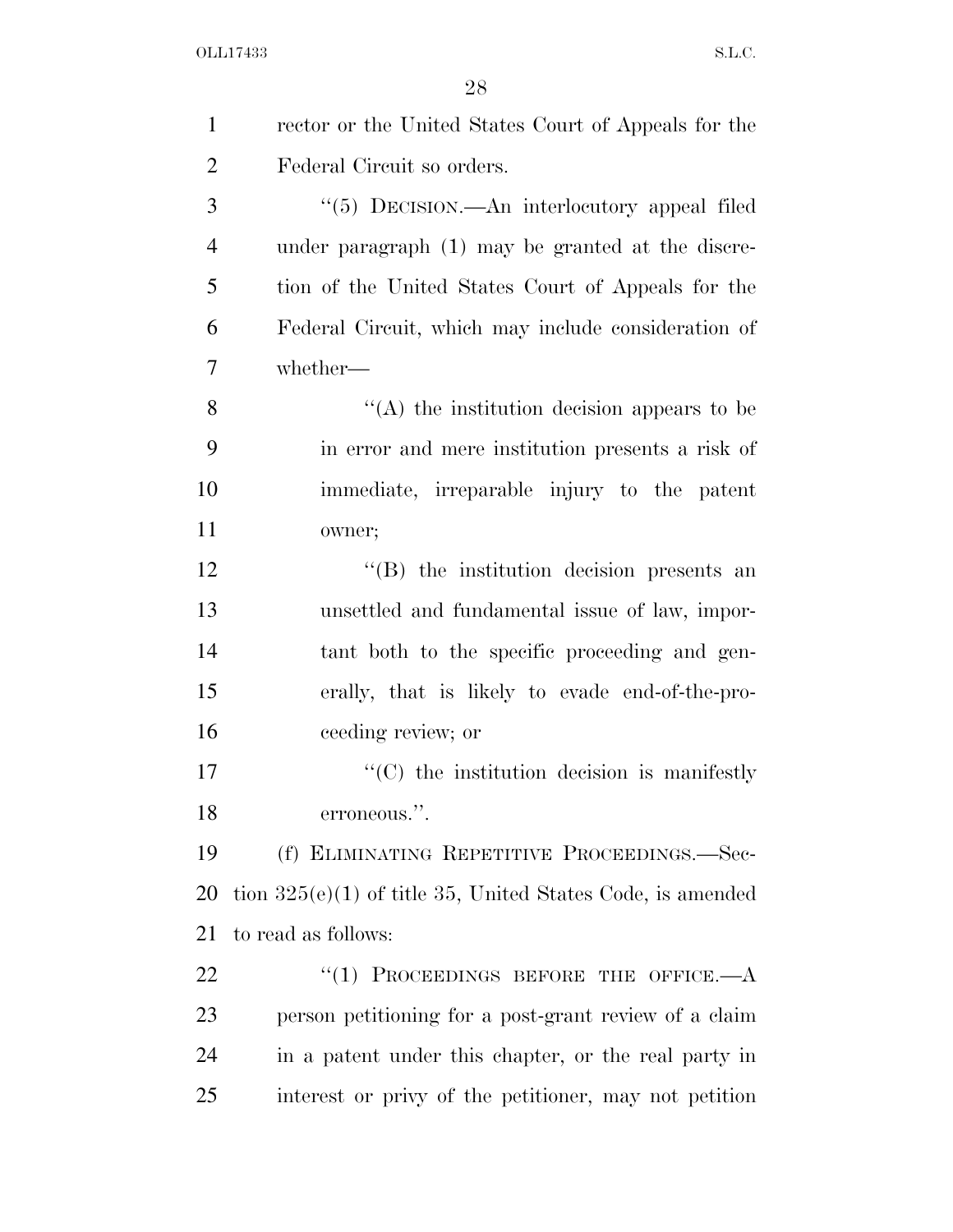| $\mathbf{1}$   | for a subsequent post-grant review before the Office          |
|----------------|---------------------------------------------------------------|
| $\overline{2}$ | with respect to that patent on any ground that the            |
| 3              | petitioner raised or reasonably could have raised in          |
| $\overline{4}$ | the initial petition, unless, after the filing of the ini-    |
| 5              | tial petition, the petitioner, or the real party in in-       |
| 6              | terest or privy of the petitioner, is charged with in-        |
| 7              | fringement of additional claims of the patent.".              |
| 8              | (g) REAL PARTY IN INTEREST.—                                  |
| 9              | (1) CLARIFICATION OF DEFINITION.—Section                      |
| 10             | 325 of title 35, United States Code, is amended by            |
| 11             | adding at the end the following:                              |
| 12             | "(g) REAL PARTY IN INTEREST.—For purposes of                  |
| 13             | this chapter, a person that directly or through an affiliate, |
| 14             | subsidiary, or proxy, makes a financial contribution to the   |
| 15             | preparation for, or conduct during, a post-grant review on    |
| 16             | behalf of the petitioner shall be considered a real party     |
| 17             | in interest of the petitioner.".                              |
| 18             | DISCOVERY OF REAL PARTY IN INTER-<br>(2)                      |
| 19             | EST.—Section $326(a)(5)$ of title 35, United States           |
| 20             | Code, is amended to read as follows:                          |
| 21             | $\cdot$ (5) setting forth standards and procedures for        |
| 22             | discovery of relevant evidence, including that such           |
| 23             | discovery shall be limited to—                                |
| 24             | $\lq\lq$ the deposition of witnesses submitting               |
| 25             | affidavits or declarations;                                   |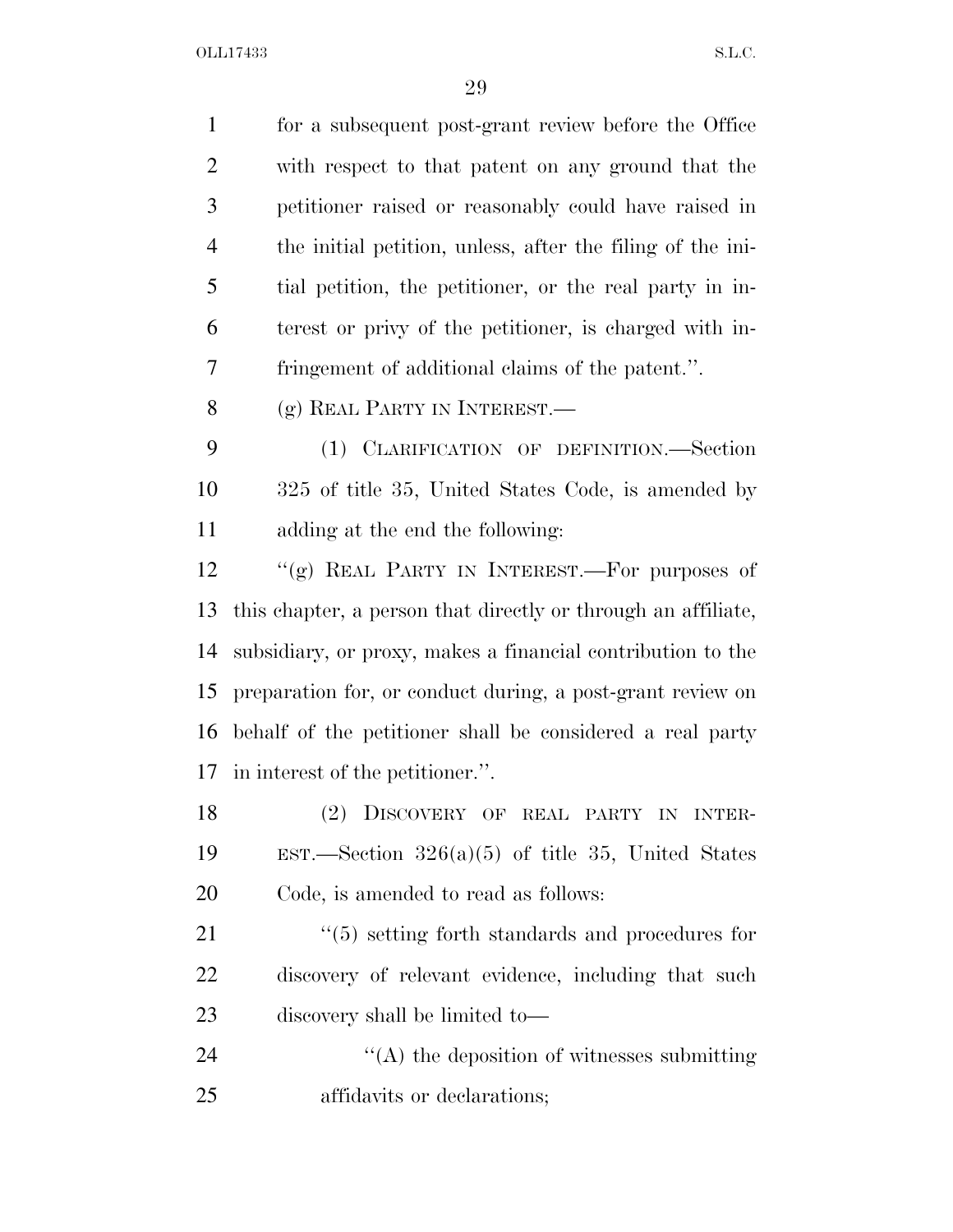| $\mathbf{1}$   | $\lq\lq(B)$ evidence identifying the petitioner's      |
|----------------|--------------------------------------------------------|
| $\overline{2}$ | real parties in interest; and                          |
| 3              | $\lq\lq$ (C) what is otherwise necessary in the in-    |
| $\overline{4}$ | terest of justice;".                                   |
| 5              | (h) PRIORITY OF FEDERAL COURT VALIDITY DE-             |
| 6              | TERMINATIONS.-                                         |
| 7              | (1) IN GENERAL.—Section $325$ of title 35,             |
| 8              | United States Code, as amended by subsection (h),      |
| 9              | is amended—                                            |
| 10             | (A) by redesignating subsections<br>(c)                |
| 11             | through $(g)$ as subsections $(d)$ through $(h)$ , re- |
| 12             | spectively; and                                        |
| 13             | (B) by inserting after subsection (b) the              |
| 14             | following:                                             |
| 15             | ``(e)<br>FEDERAL COURT VALIDITY DETERMINA-             |
| 16             | TIONS.                                                 |
| 17             | "(1) INSTITUTION BARRED. A post-grant re-              |
| 18             | view of a patent claim may not be instituted if, in    |
| 19             | a civil action arising in whole or in part under sec-  |
| 20             | tion 1338 of title 28 or in a proceeding before the    |
| 21             | International Trade Commission under section 337       |
| 22             | of the Tariff Act of 1930 (19 U.S.C. 1337), a court    |
| 23             | has entered a final judgment—                          |
| 24             | $\lq\lq$ that decides the validity of the patent       |
| 25             | claim with respect to section $102$ or $103$ ; and     |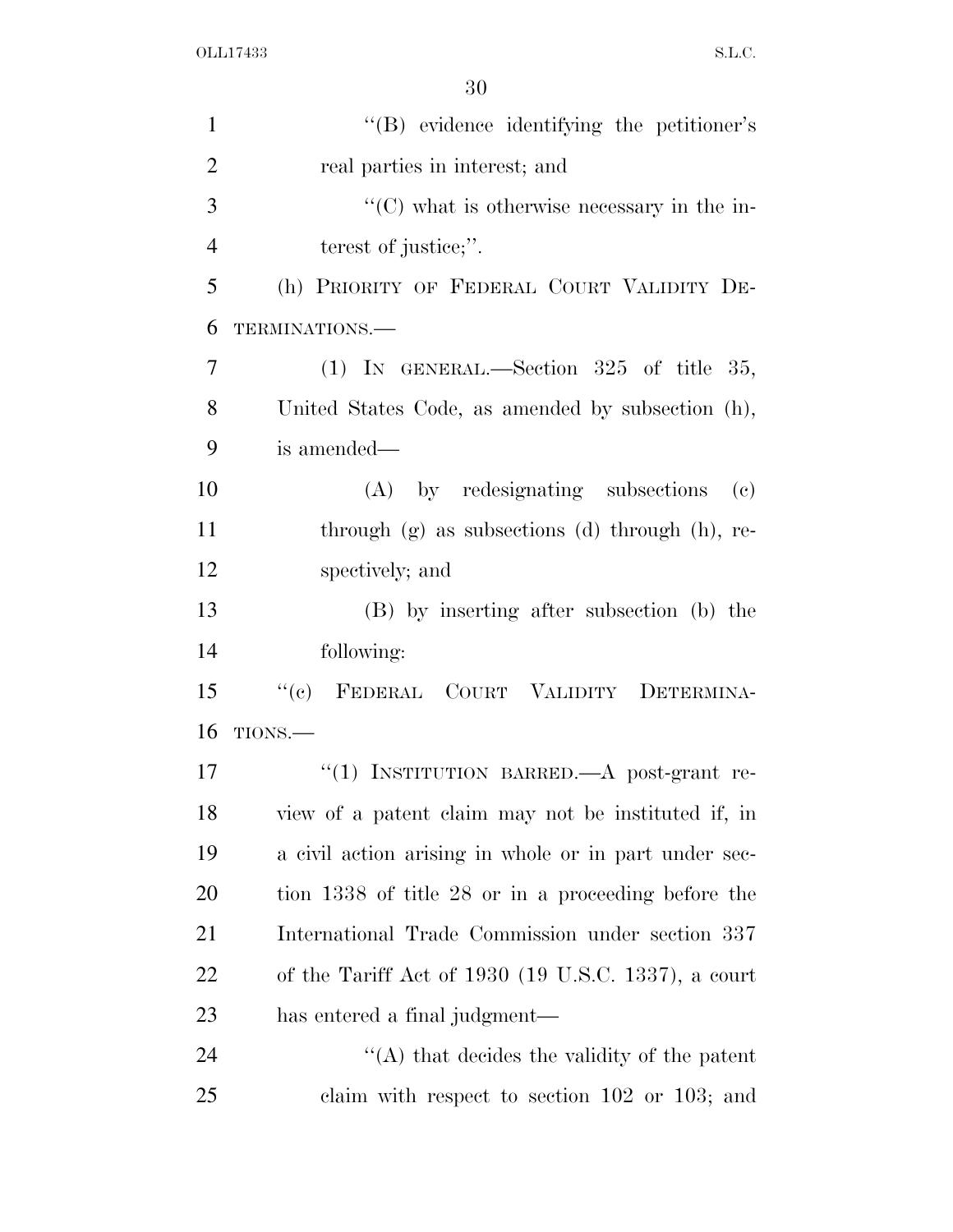1 ''(B) from which an appeal under section 1295 of title 28 may be taken, or from which an appeal under section 1295 of title 28 was previously available but is no longer available.  $\frac{1}{2}$   $\frac{1}{2}$  STAY OF PROCEEDINGS.

 "(A) In GENERAL.—If, in a civil action arising in whole or in part under section 1338 of title 28 or in a proceeding before the Inter- national Trade Commission under section 337 of the Tariff Act of 1930 (19 U.S.C. 1337), a court has entered a final judgment that decides the validity of a patent claim with respect to section 102 or 103 and from which an appeal under section 1295 of title 28 may be taken, the Patent Trial and Appeal Board shall stay any ongoing post-grant review of that patent claim pending a final decision of the court or Commission, as applicable.

19 "'(B) TERMINATION.—If the validity of a patent claim described in subparagraph (A) is finally upheld by a court or the International Trade Commission, as applicable, the Patent Trial and Appeal Board shall terminate the post-grant review.''.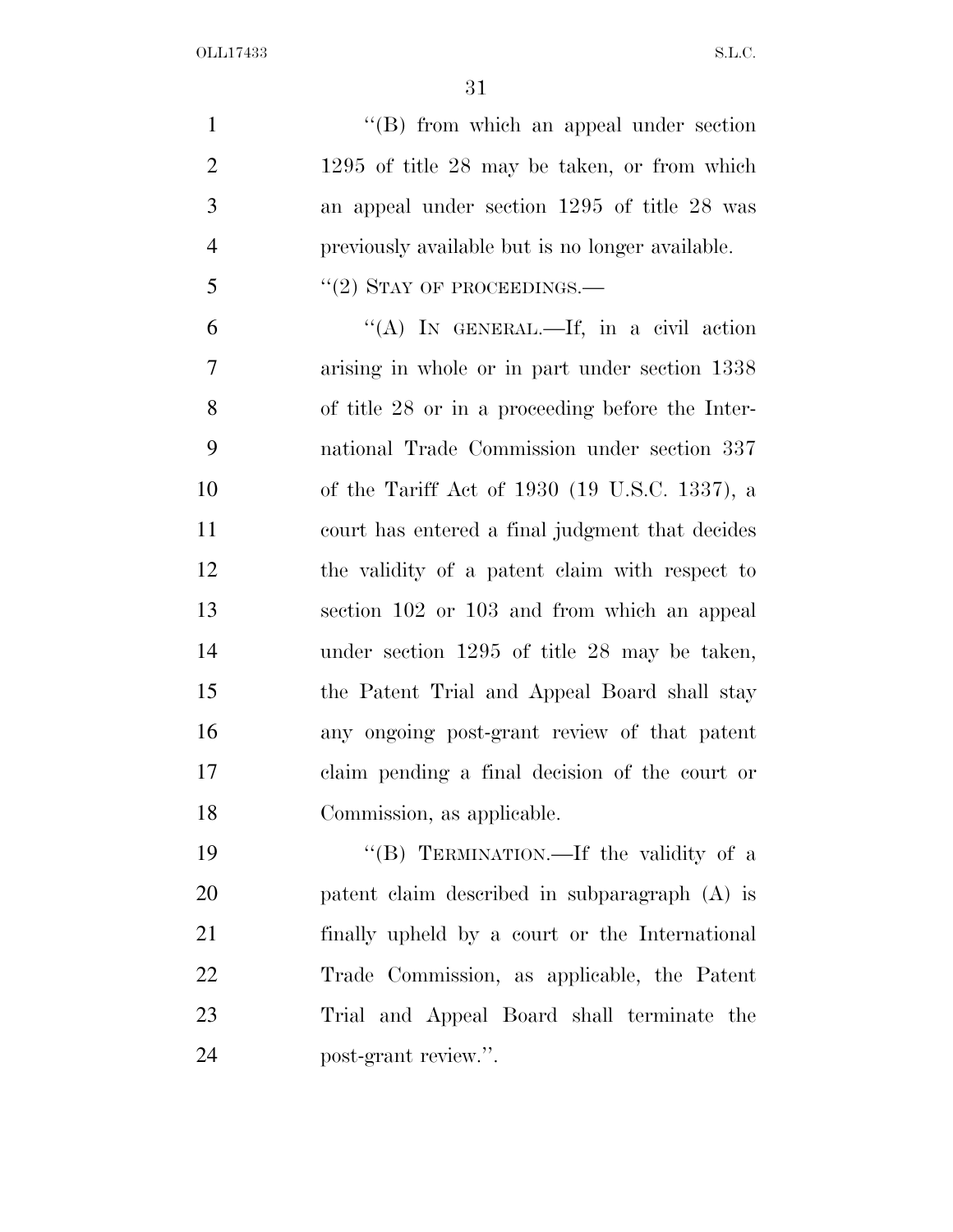| $\mathbf{1}$   | (2) TECHNICAL AND CONFORMING AMEND-                      |
|----------------|----------------------------------------------------------|
| $\overline{2}$ | MENTS.—Chapter 32 of title 35, United States             |
| 3              | Code, is amended—                                        |
| $\overline{4}$ | (A) in section $326(a)(11)$ , by striking "sec-          |
| 5              | tion $325(c)$ " and inserting "section $325(d)$ ";       |
| 6              | and                                                      |
| 7              | (B) in section $327(a)$ , by striking "section"          |
| 8              | $325(e)$ " and inserting "section $325(f)$ ".            |
| 9              | (i) AMENDMENT OF CLAIMS.                                 |
| 10             | (1) POST-GRANT REVIEW AMENDMENT PRAC-                    |
| 11             | TICE.—Chapter 32 of title 35, United States Code,        |
| 12             | is amended by inserting after section 326 the fol-       |
| 13             | lowing:                                                  |
| 14             | "§326A. Post-grant review amendment practice             |
| 15             | "(a) ACTIONS PERMITTED.—During a post-grant re-          |
| 16             | view instituted under this chapter, the patent owner may |
| 17             | move to take 1 or more of the following actions with re- |
| 18             | spect to any challenged patent claim being reviewed:     |
| 19             | $``(1)$ Cancel the claim.                                |
| 20             | $\lq(2)$ Propose a reasonable number of substitute       |
| 21             | claims whose patentability will be adjudicated by the    |
| 22             | Patent Trial and Appeal Board in accordance with         |
| 23             | subsection (c).                                          |
|                |                                                          |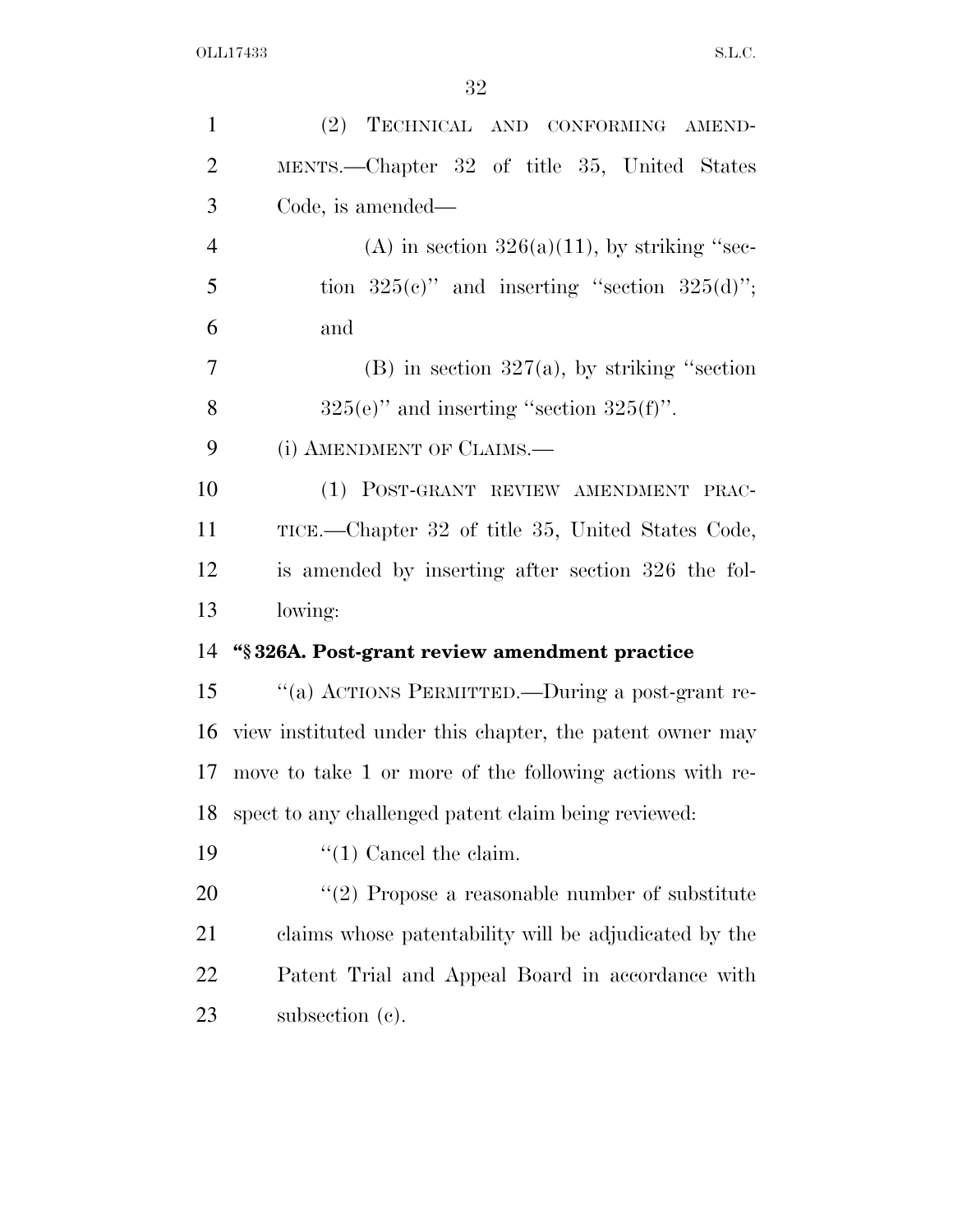| $\mathbf{1}$   | $``(3)$ Propose a reasonable number of substitute          |
|----------------|------------------------------------------------------------|
| $\overline{2}$ | claims to be examined in an expedited PGR reexam-          |
| 3              | ination in accordance with subsection (d).                 |
| $\overline{4}$ | "(b) SCOPE OF CLAIMS.—An amendment to a patent             |
| 5              | under this section may not enlarge the scope of the claims |
| 6              | of the patent or introduce new matter.                     |
| 7              | "(c) AMENDMENT PRACTICE BEFORE THE PATENT                  |
| 8              | TRIAL AND APPEAL BOARD.—                                   |
| 9              | "(1) PATENT OWNER'S INITIAL MOTION.—For                    |
| 10             | each challenged claim for which the patent owner           |
| 11             | seeks to propose a reasonable number of substitute         |
| 12             | claims, the patent owner shall be required to make         |
| 13             | a prima facie showing that each substitute claim-          |
| 14             | $\lq\lq$ responds to each ground of                        |
| 15             | unpatentability on which the post-grant review             |
| 16             | was instituted;                                            |
| 17             | $\lq\lq$ meets the written description require-            |
| 18             | ment under section $112(a)$ ; and                          |
| 19             | "(C) meets the requirement under sub-                      |
| 20             | section (b) of this section.                               |
| 21             | $``(2)$ NEW EVIDENCE.—                                     |
| 22             | "(A) PETITIONER.—The petitioner may re-                    |
| 23             | spond to the patent owner's initial motion                 |
| 24             | under paragraph (1) by presenting new evi-                 |
| 25             | dence.                                                     |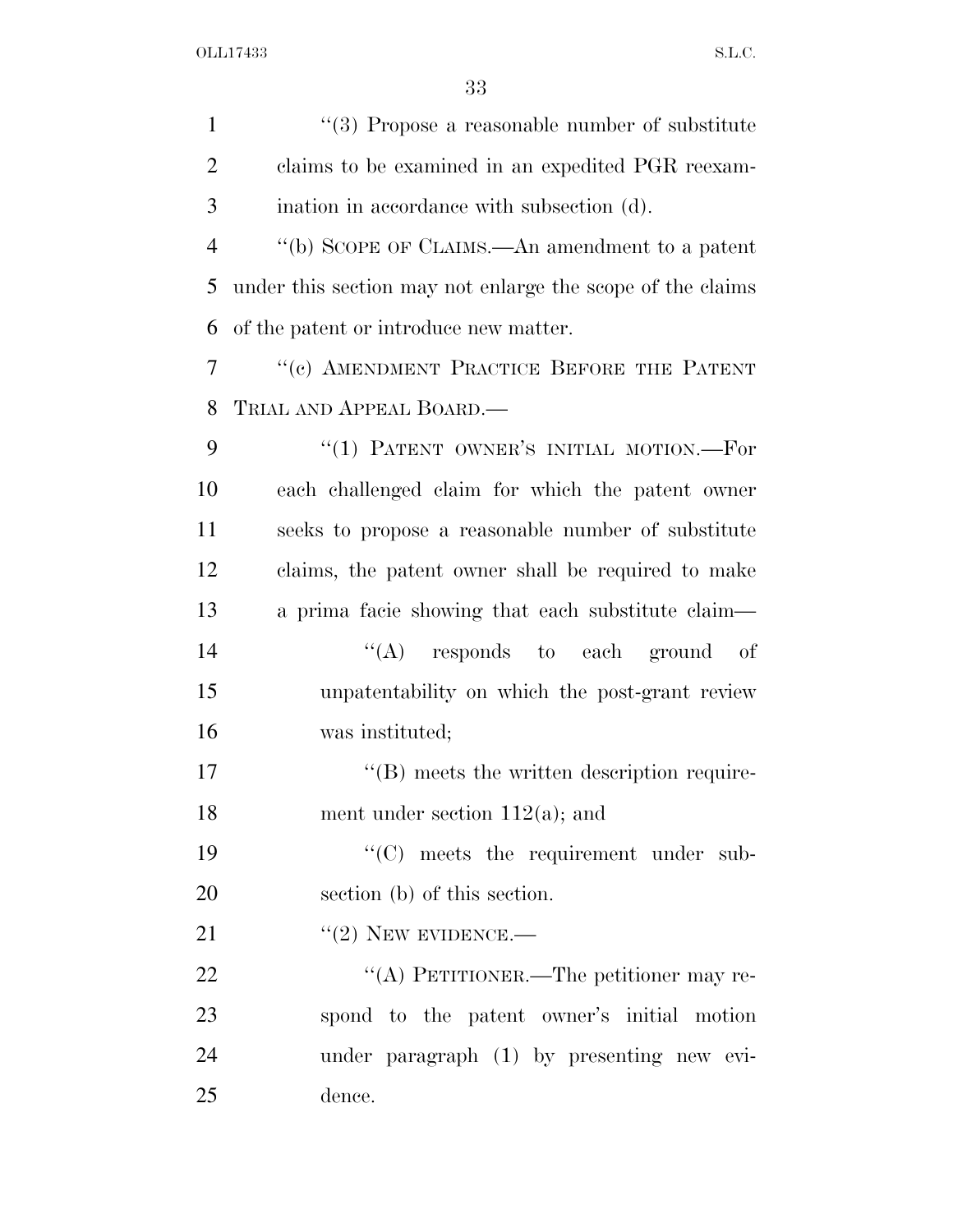| $\mathbf{1}$   | "(B) PATENT OWNER.—The patent owner              |
|----------------|--------------------------------------------------|
| $\overline{2}$ | shall have not less than 1 opportunity to re-    |
| 3              | spond to any new evidence presented under sub-   |
| $\overline{4}$ | paragraph $(A)$ .                                |
| 5              | $(3)$ EXPEDITED PATENTABILITY REPORT.—           |
| 6              | "(A) IN GENERAL.—Upon the filing of a            |
| $\tau$         | motion under paragraph (1), the Patent Trial     |
| 8              | and Appeal Board, in its discretion, may order   |
| 9              | an expedited patentability report from a patent  |
| 10             | examiner on a substitute claim.                  |
| 11             | "(B) CONTENTS OF REPORT.-In ordering             |
| 12             | an expedited patentability report, the Patent    |
| 13             | Trial and Appeal Board may—                      |
| 14             | "(i) order examination of any ground             |
| 15             | of patentability that is assessed by a pat-      |
| 16             | ent examiner under chapter 12; and               |
| 17             | ``(ii)<br>request a non-binding<br>rec-          |
| 18             | ommendation as to the patentability of a         |
| 19             | substitute claim.                                |
| 20             | "(C) RIGHT OF REPLY.—Any party to the            |
| 21             | post-grant review may file supplemental brief-   |
| 22             | ing, including new evidence, addressing the ex-  |
| 23             | pedited patentability report.                    |
| 24             | "(D) TIMING.—The production of the ex-           |
| 25             | pedited patentability report shall be expedited. |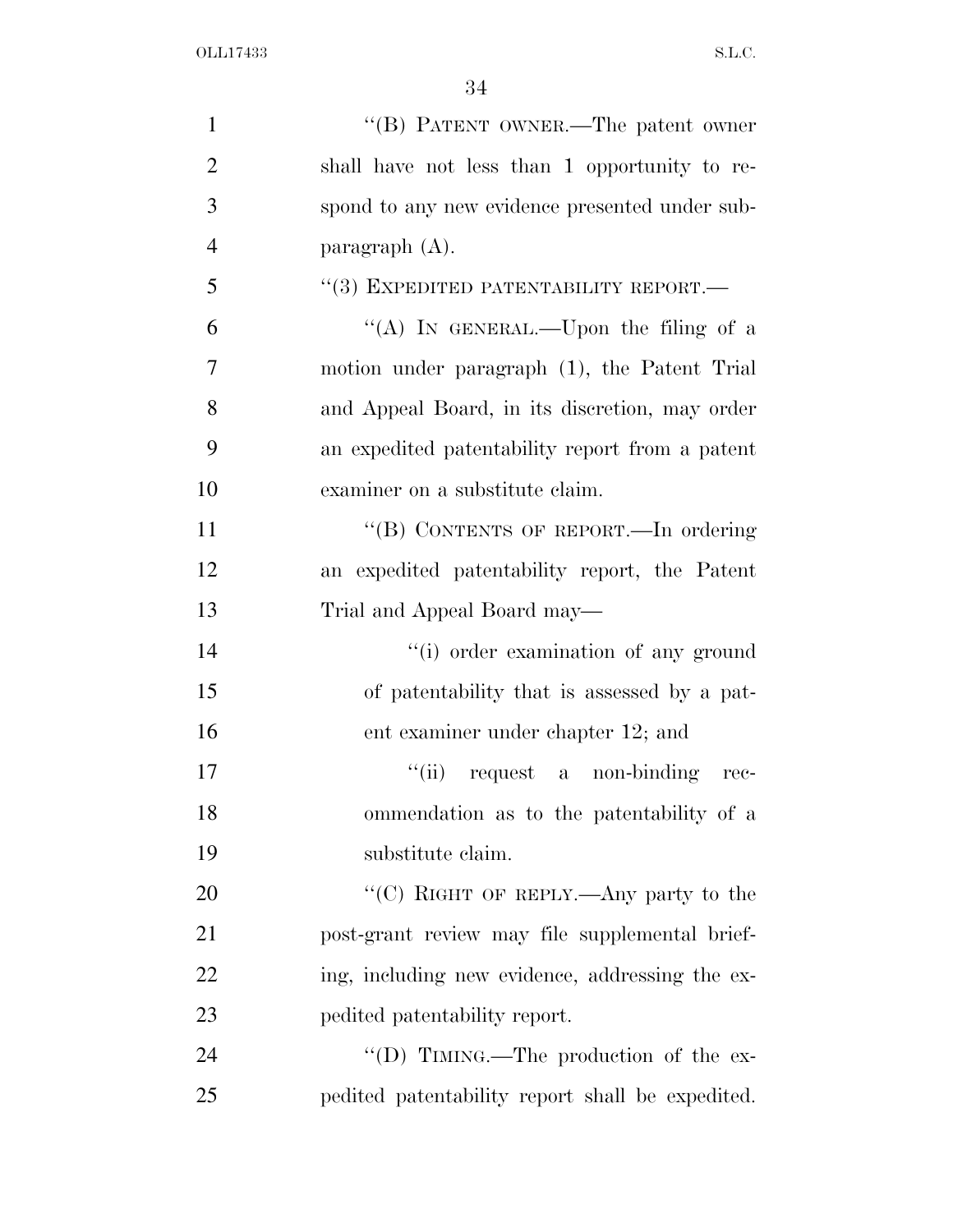| $\mathbf{1}$   | "(E) GOOD CAUSE.—The ordering of a                     |
|----------------|--------------------------------------------------------|
| $\overline{2}$ | patentability report shall constitute good cause,      |
| 3              | for purposes of section $326(a)(11)$ , to extend       |
| 4              | the 1-year period for the post-grant review.           |
| 5              | "(4) ADJUDICATION OF PATENTABILITY.-                   |
| 6              | "(A) NO REBUTTAL.—A patent owner                       |
| 7              | shall be entitled to a substitute claim if the         |
| 8              | prima facie showing required under paragraph           |
| 9              | $(1)$ is not rebutted.                                 |
| 10             | "(B) ADDITIONAL EVIDENCE.-If addi-                     |
| 11             | tional evidence of record is presented, the pat-       |
| 12             | ent owner shall be entitled to a substitute claim      |
| 13             | unless a preponderance of that evidence proves         |
| 14             | that the patent owner is not so entitled.              |
| 15             | "(5) PATENT TRIAL AND APPEAL BOARD'S DIS-              |
| 16             | CRETION TO ORDER EXPEDITED PGR REEXAMINA-              |
| 17             | TION.—Upon issuing a final written decision with       |
| 18             | respect to each challenged claim, the Patent Trial     |
| 19             | and Appeal Board may order an expedited PGR re-        |
| 20             | examination to be conducted under section $(d)(2)$ to  |
| 21             | consider a substitute claim in lieu of issuing a final |
| 22             | written decision on that claim.                        |
| 23             | AMENDMENTS TO ADVANCE<br>(6)<br><b>SETTLE-</b>         |
| 24             | MENT.—The Patent Trial and Appeal Board may            |
| 25             | consider additional motions to amend upon the joint    |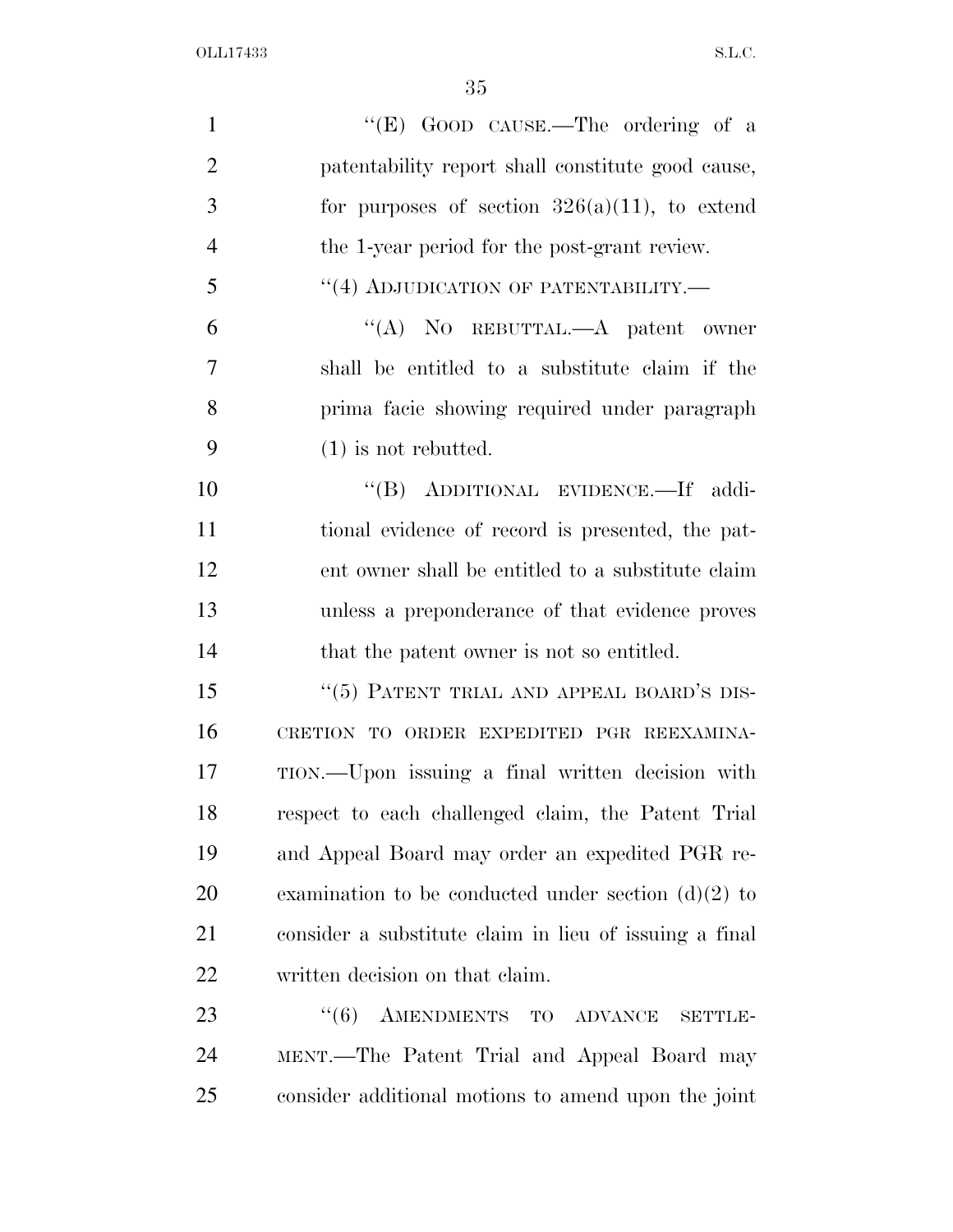request of the petitioner and the patent owner to materially advance the settlement of a proceeding under section 327 if the patent owner makes the prima facie showing required under paragraph (1). ''(d) AMENDMENT PRACTICE BEFORE A PATENT EX- AMINER.— 7 "(1) MOTION TO CONVERT TO EXPEDITED PGR EXAMINATION.— 9 "(A) IN GENERAL.—If the Director deter- mines to institute a post-grant review on a chal- lenged claim under section 324, a patent owner may, before any further substantive briefing on the patentability of an instituted claim, move to terminate the post-grant review in favor of an expedited PGR reexamination under paragraph (2) of this subsection. 17 "'(B) CONTENTS OF MOTION.—A patent owner shall be required to show good cause for why an expedited PGR reexamination would further the goals of the patent system, includ-21 ing consideration of whether there are substan-22 tial— 23 ''(i) investments in research directly 24 related to the claimed invention;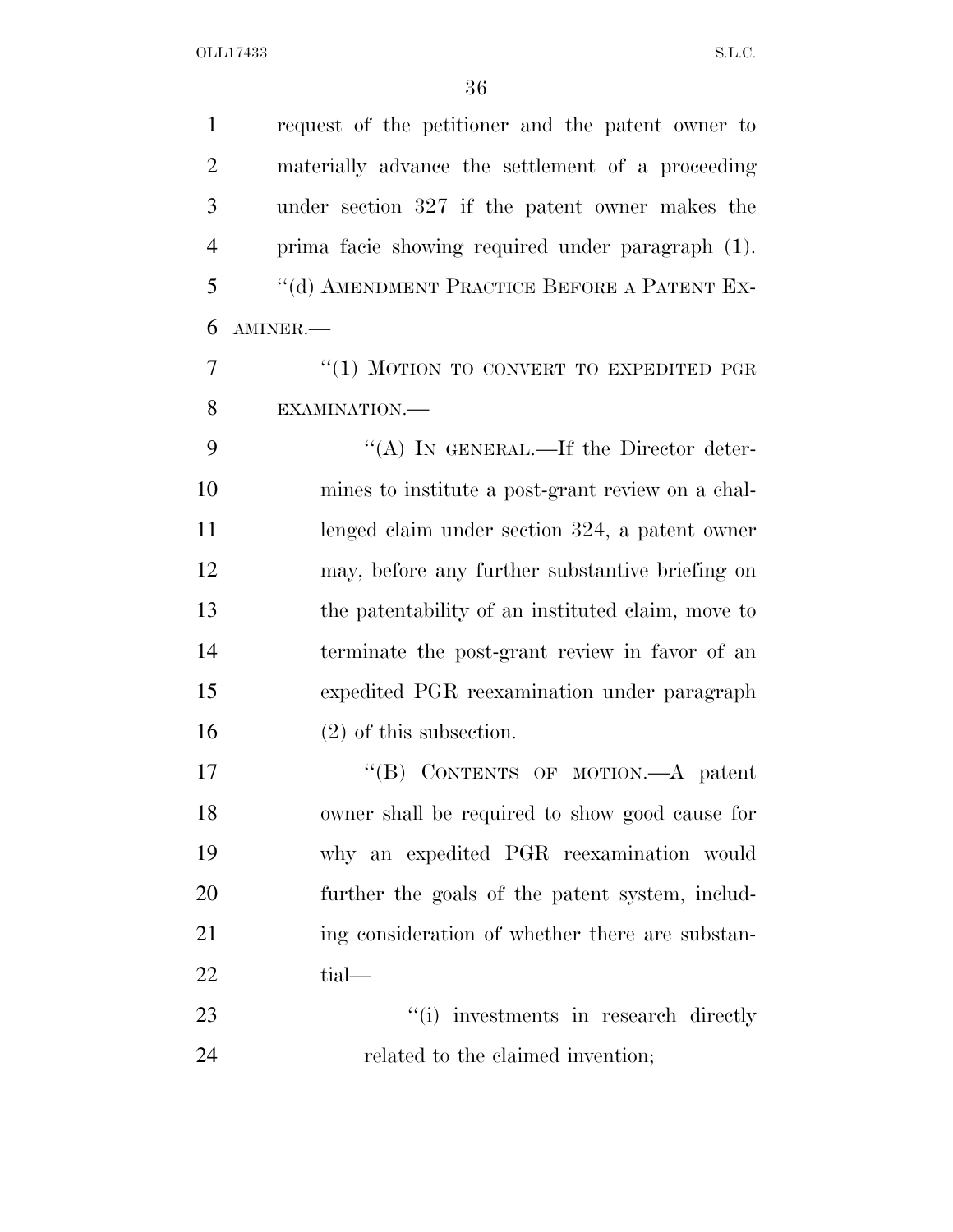| $\mathbf{1}$   | "(ii) secondary indicia of non-obvious-         |
|----------------|-------------------------------------------------|
| $\overline{2}$ | ness, such as commercial success, long-felt     |
| 3              | but unsolved needs, or failures of persons      |
| $\overline{4}$ | skilled in the art to develop the claimed in-   |
| 5              | vention; or                                     |
| 6              | "(iii) changes in case law governing            |
| $\overline{7}$ | relevant substantive patentability require-     |
| 8              | ments since the patent was issued.              |
| 9              | "(C) NEW EVIDENCE ALLOWED.—The                  |
| 10             | opening motion and opposition briefs under this |
| 11             | paragraph may include new evidence, and fur-    |
| 12             | ther rebuttal evidence may be allowed at the    |
| 13             | discretion of the Patent Trial and Appeal       |
| 14             | Board.                                          |
| 15             | "(2) CONDUCT OF EXPEDITED PGR EXAMINA-          |
| 16             | TION.                                           |
| 17             | "(A) IN GENERAL.—If the Patent Trial            |
| 18             | and Appeal Board grants a motion filed under    |
| 19             | paragraph (1), the patent owner shall cancel    |
| 20             | each instituted claim and submit a reasonable   |
| 21             | number of substitute claims for consideration   |
| 22             | by the patent examiner in an expedited PGR      |
| 23             | examination under this paragraph.               |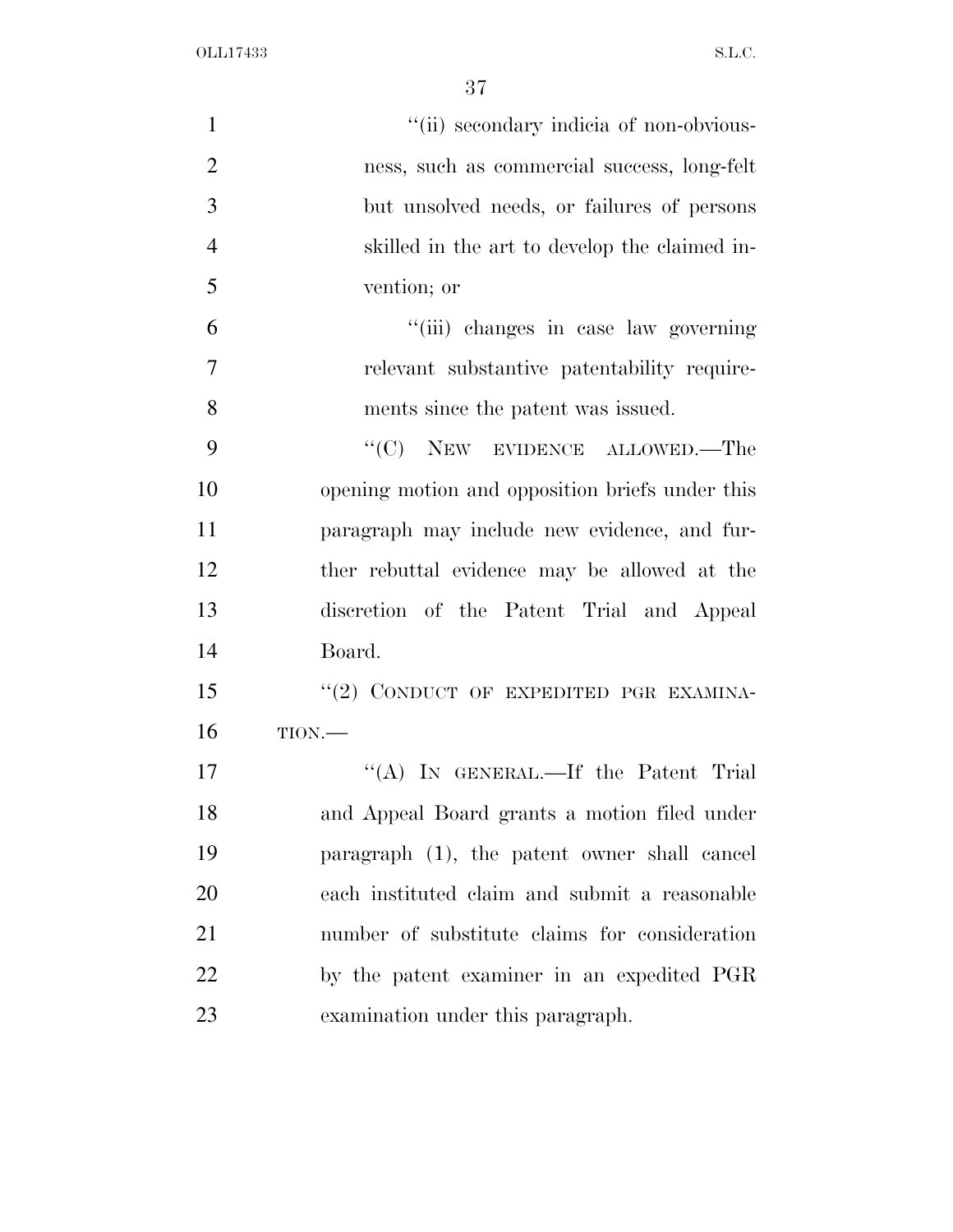| $\mathbf{1}$   | "(B) TIMING.—A patent examiner shall             |
|----------------|--------------------------------------------------|
| $\overline{2}$ | complete an expedited PGR examination, ex-       |
| 3              | cluding any time for appeals, within 18 months.  |
| $\overline{4}$ | "(C) PROCEDURES.—Consideration of the            |
| 5              | substitute claims in an expedited PGR examina-   |
| 6              | tion shall follow the procedures established for |
| $\overline{7}$ | initial examination under sections 132 and 133,  |
| 8              | subject to subsection (b) of this section and    |
| 9              | modified as necessary to ensure that the proce-  |
| 10             | dures are expedited.                             |
| 11             | $\lq\lq$ (D) APPEAL.—                            |
| 12             | "(i) PATENT EXAMINER DECISION.-                  |
| 13             | If the final decision of a patent examiner       |
| 14             | in an expedited PGR examination is ad-           |
| 15             | verse to the patentability of a substitute       |
| 16             | claim, the patent owner may appeal the de-       |
| 17             | cision to the Patent Trial and Appeal            |
| 18             | Board under section $134(c)$ .                   |
| 19             | "(ii) PATENT TRIAL AND<br>APPEAL                 |
| 20             | BOARD DECISION.—If the final decision in         |
| 21             | an appeal of an expedited PGR reexamina-         |
| 22             | tion to the Patent Trial and Appeal Board        |
| 23             | under section $134(c)$ is adverse to the pat-    |
| 24             | entability of a substitute claim, the patent     |
| 25             | owner may appeal the decision to the             |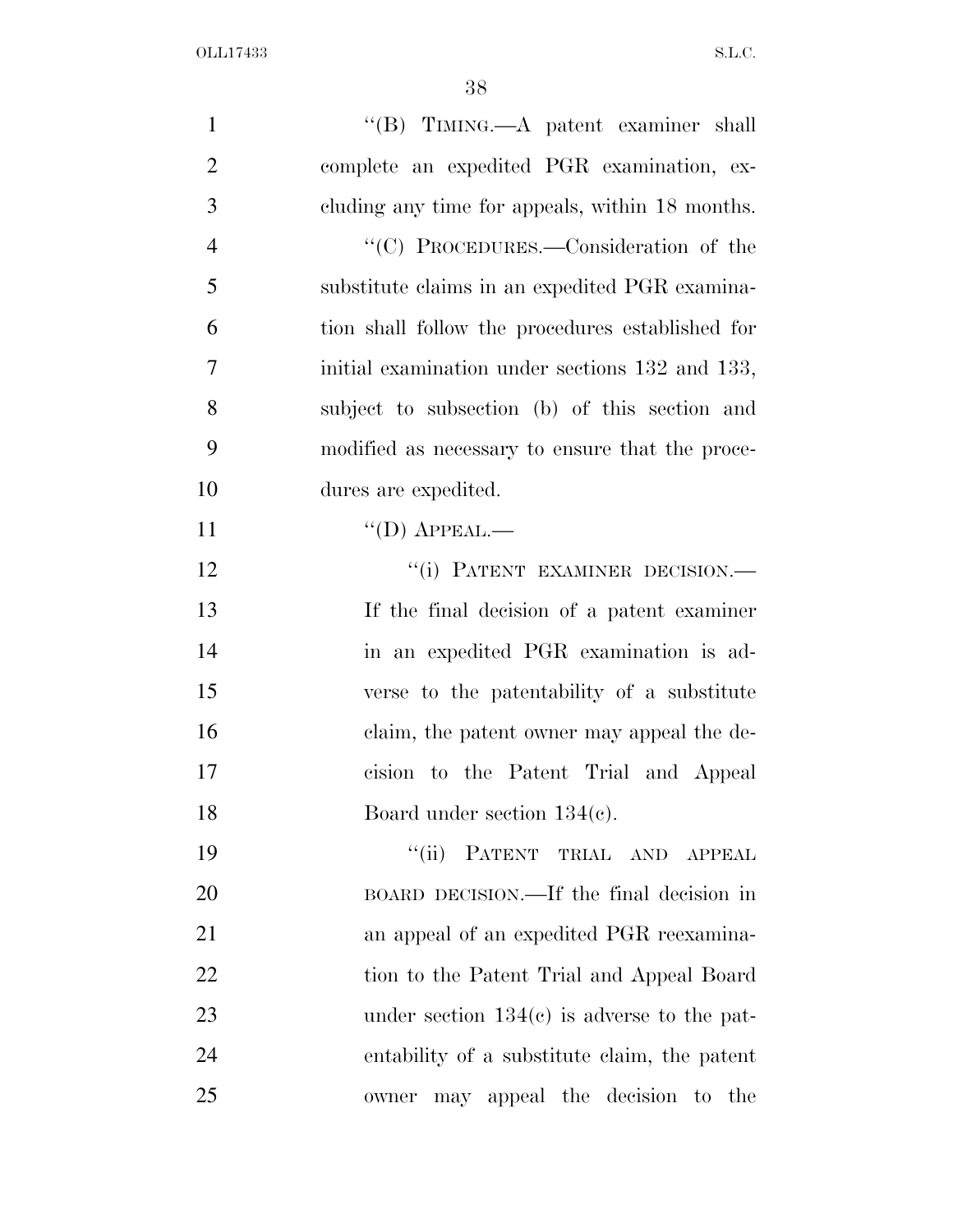| $\mathbf{1}$   | United States Court of Appeals for the             |
|----------------|----------------------------------------------------|
| $\overline{2}$ | Federal Circuit in accordance with sections        |
| 3              | 141 through 144.                                   |
| $\overline{4}$ | "(E) CERTIFICATE.—If the patent exam-              |
| 5              | iner determines in an expedited PGR examina-       |
| 6              | tion that a substitute claim is patentable, and    |
| $\overline{7}$ | the time for appeal has expired or any appeal      |
| 8              | proceeding has terminated, the Director shall      |
| 9              | issue and publish a certificate incorporating in   |
| 10             | the patent the substitute claim.                   |
| 11             | "(F) INTERVENING RIGHTS.—Any sub-                  |
| 12             | stitute claim determined to be patentable and      |
| 13             | incorporated into a patent following an expe-      |
| 14             | dited PGR examination shall have the same ef-      |
| 15             | fect as that specified in section 252 for reissued |
| 16             | patents on the right of any person who made,       |
| 17             | purchased, or used within the United States, or    |
| 18             | imported into the United States, anything pat-     |
| 19             | ented by the substitute claim, or who made sub-    |
| 20             | stantial preparation therefor, prior to issuance   |
| 21             | of a certificate under subparagraph $(E)$ .".      |
| 22             | TECHNICAL AND CONFORMING AMEND-<br>(2)             |
| 23             | MENTS.-                                            |
| 24             | (A)<br>EXPEDITED PGR EXAMINATION AP-               |
| 25             | PEALS.                                             |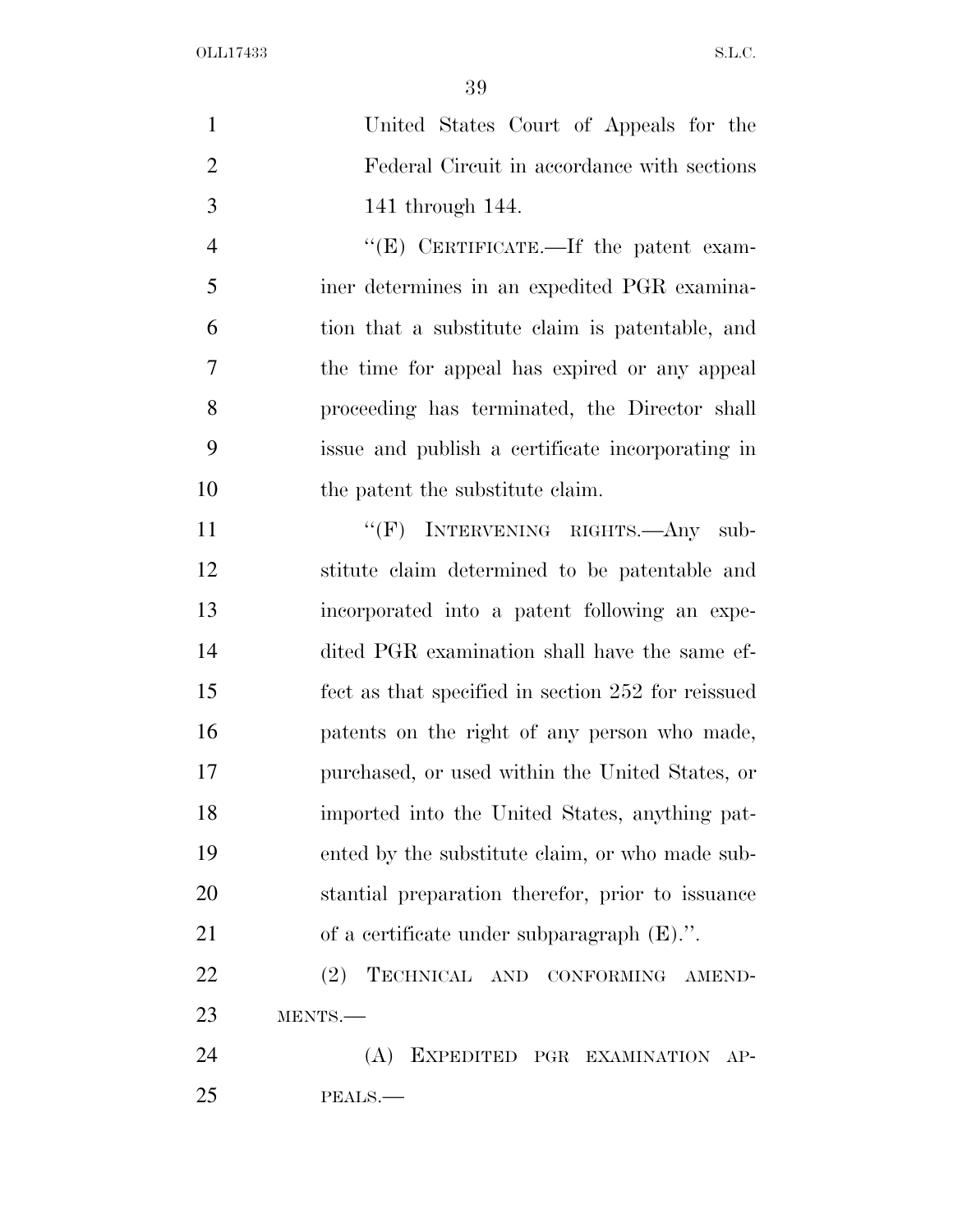| $\mathbf{1}$   | (i) APPEALS TO PATENT TRIAL AND                             |
|----------------|-------------------------------------------------------------|
| $\overline{2}$ | APPEAL BOARD.—Section $134$ of title 35,                    |
| 3              | United States Code, is amended by adding                    |
| $\overline{4}$ | at the end the following:                                   |
| 5              | PATENT OWNER IN EXPEDITED EXAMINA-<br>``(e)                 |
| 6              | TION.—A patent owner may appeal from the final rejec-       |
| 7              | tion of any substitute claim by the primary examiner in     |
| 8              | an expedited PGR examination under section $326A(d)$ to     |
| 9              | the Patent Trial and Appeal Board, having once paid the     |
| 10             | fee for such appeal.".                                      |
| 11             | (ii) APPEALS TO FEDERAL CIRCUIT.—                           |
| 12             | Section 141 of title 35, United States                      |
| 13             | Code, is amended—                                           |
| 14             | (I) by redesignating subsections                            |
| 15             | $(e)$ and $(d)$ as subsection $(d)$ and $(e)$ ;             |
| 16             | and                                                         |
| 17             | (II) by inserting after subsection                          |
| 18             | (b) the following:                                          |
| 19             | "(c) EXPEDITED EXAMINATIONS.—A patent owner                 |
| 20             | who is dissatisfied with the final decision in an appeal to |
| 21             | the Patent Trial and Appeal Board under section $134(c)$    |
| 22             | of an expedited PGR examination may appeal the Board's      |
| 23             | decision to the United States Court of Appeals for the      |
| 24             | Federal Circuit.".                                          |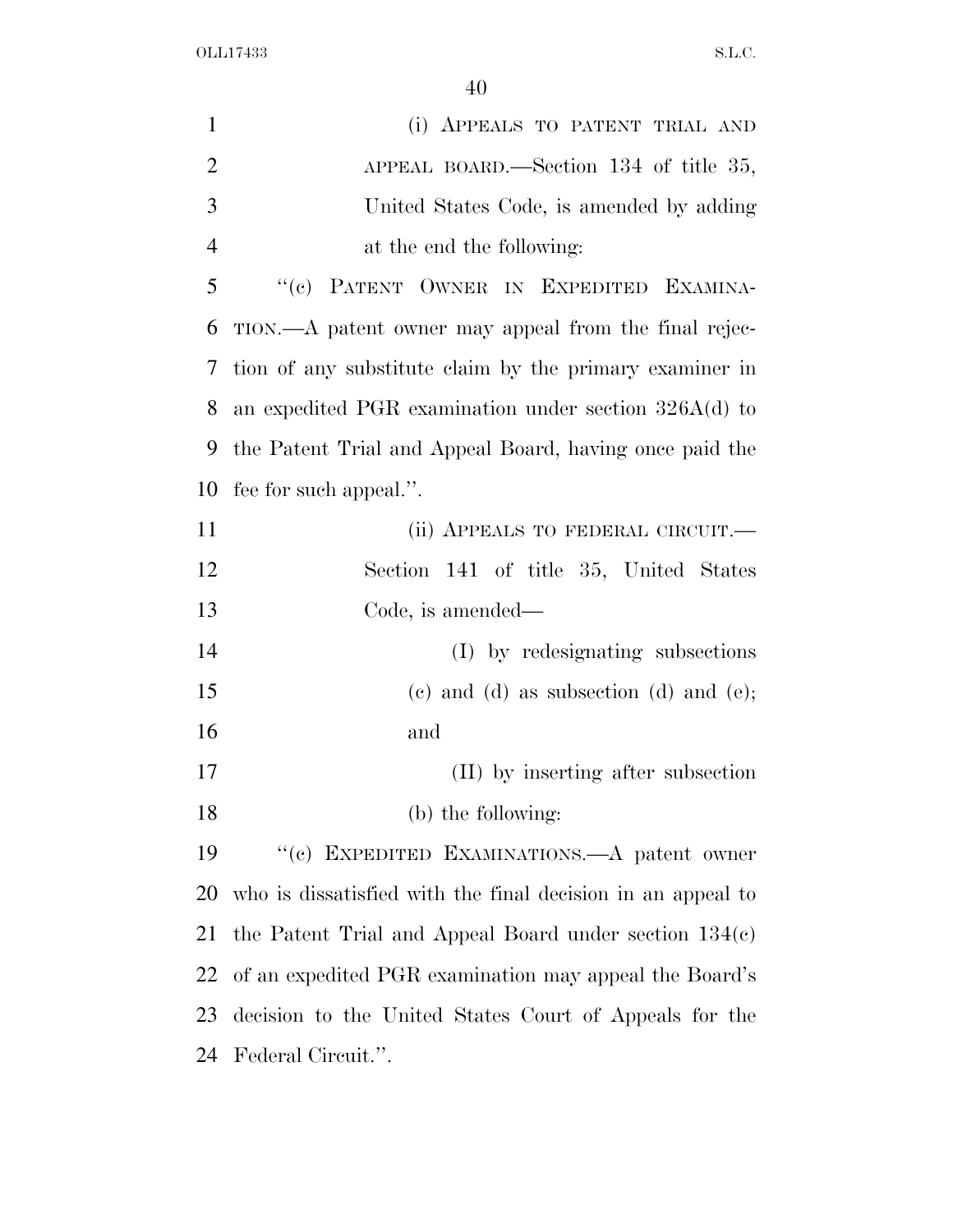| $\mathbf{1}$   | (B) CONDUCT OF POST-GRANT REVIEW.—                 |
|----------------|----------------------------------------------------|
| $\overline{2}$ | Section 326 of title 35, United States Code, is    |
| 3              | amended-                                           |
| $\overline{4}$ | (i) in subsection (a)(9), by striking              |
| 5              | "subsection (d)" each place that term ap-          |
| 6              | pears and inserting "section 326A";                |
| 7              | (ii) by striking subsection (d); and               |
| 8              | (iii) by redesignating subsection (e) as           |
| 9              | subsection (d).                                    |
| 10             | (C) DECISION OF THE BOARD.—Section                 |
| 11             | $328(a)$ of title 35, United States Code, is       |
| 12             | amended—                                           |
| 13             | (i) by striking "If" and inserting " $Ex-$         |
| 14             | cept as provided in section $326A(c)(5)$ , if";    |
| 15             | and                                                |
| 16             | (ii) by striking "section $326(d)$ " and           |
| 17             | inserting "section 326A".                          |
| 18             | (D) TABLE OF SECTIONS.—The table of                |
| 19             | sections for chapter 32 of title 35, United        |
| 20             | States Code, is amended by inserting after the     |
| 21             | item relating to section 326 the following:        |
|                | "326A. Post-grant review amendment practice.".     |
| 22             | SEC. 104. COMPOSITION OF POST-GRANT REVIEW AND     |
| 23             | <b>INTER PARTES REVIEW PANELS.</b>                 |
| 24             | Section $6(c)$ of title 35, United States Code, is |
| 25             | amended to read as follows:                        |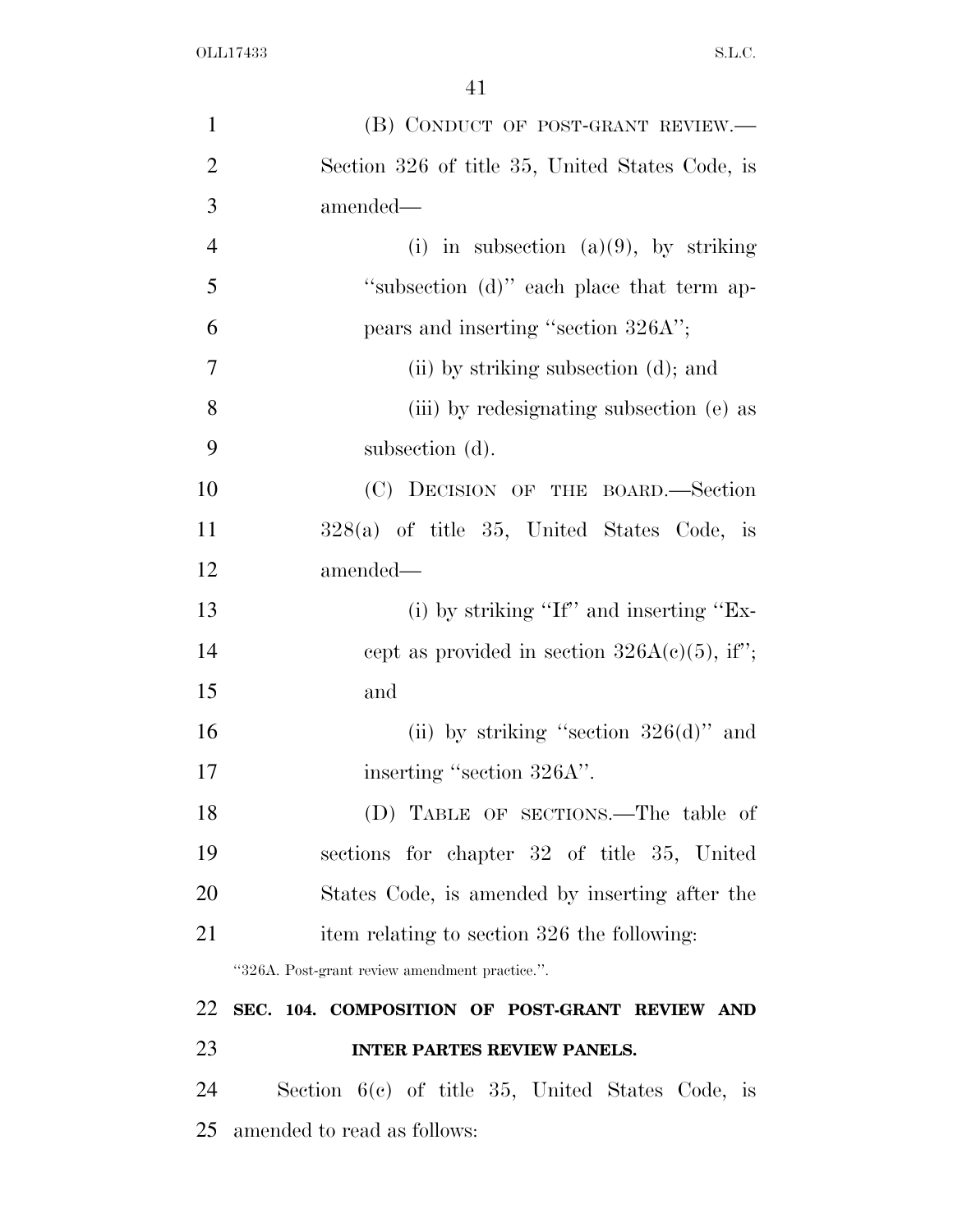"(c) 3-MEMBER PANELS.—

2 "(1) IN GENERAL.—Each appeal, derivation proceeding, post-grant review, and inter partes re- view shall be heard by at least 3 members of the Patent Trial and Appeal Board, who shall be des-ignated by the Director.

 "(2) INELIGIBILITY TO HEAR REVIEW.—A member of the Patent Trial and Appeal Board who participates in the decision to institute a post-grant review or an inter partes review of a patent shall be ineligible to hear the review.

12 "(3) REHEARINGS.—Only the Patent Trial and Appeal Board may grant rehearings.''.

### **SEC. 105. REEXAMINATION OF PATENTS.**

 (a) REQUEST FOR REEXAMINATION.—Section 302 of title 35, United States Code, is amended to read as fol-lows:

### **''§ 302. Request for reexamination**

 ''Any person at any time may file a request for reex- amination by the Office of any claim of a patent on the basis of any prior art cited under the provisions of section 301. The request must be in writing and must be accom- panied by payment of a reexamination fee established by the Director pursuant to the provisions of section 41. The request must identify all real parties in interest and certify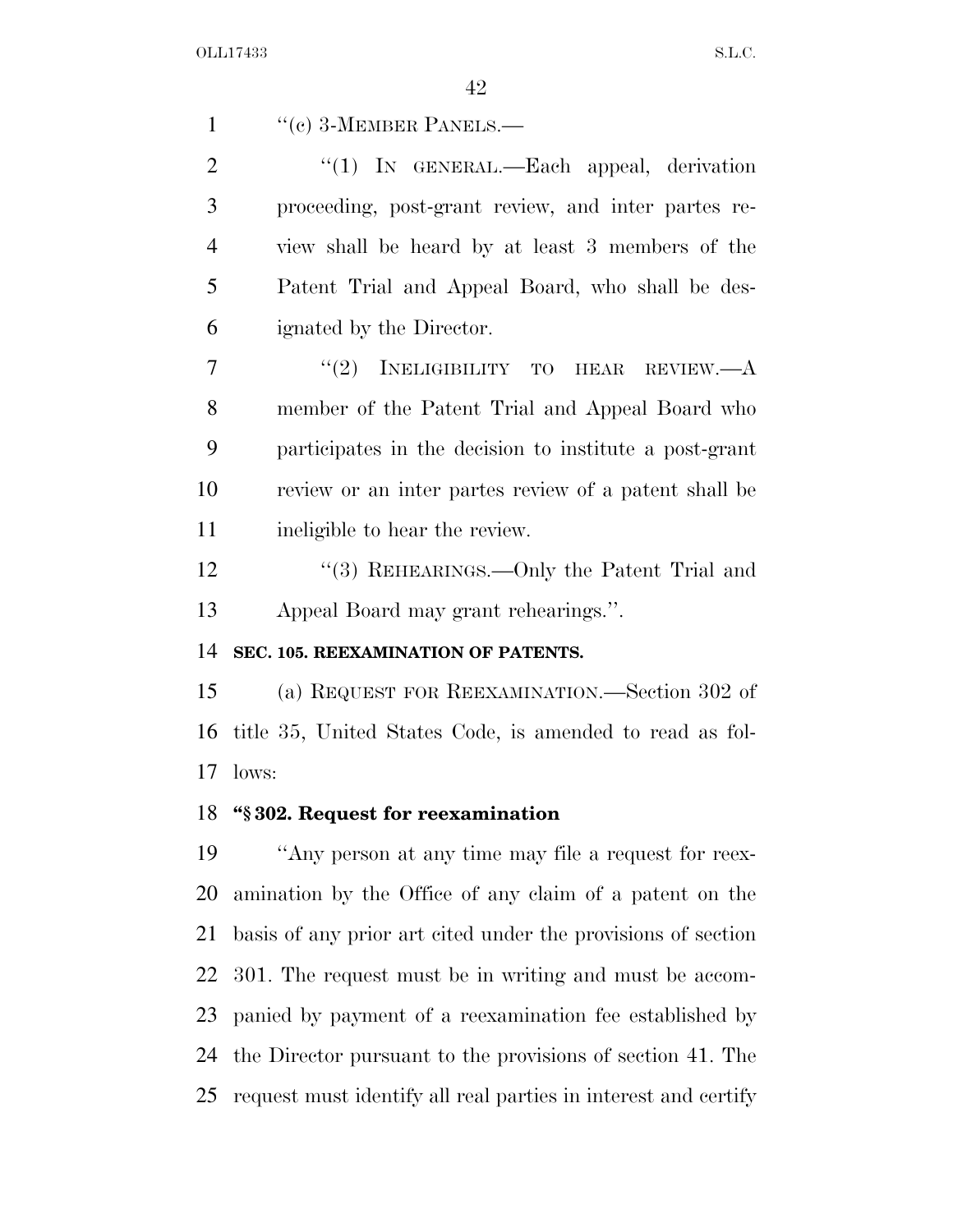that reexamination is not barred under section 303(d). The request must set forth the pertinency and manner of applying cited prior art to every claim for which reexam- ination is requested. Unless the requesting person is the owner of the patent, the Director promptly will send a copy of the request to the owner of record of the patent.''. (b) REEXAMINATION BARRED BY CIVIL ACTION.— Section 303 of title 35, United States Code, is amended by adding at the end the following:

 ''(d) An ex parte reexamination may not be instituted if the request for reexamination is filed more than 1 year after the date on which the requester or a real party in interest or privy of the requester is served with a com-plaint alleging infringement of the patent.''.

 **SEC. 106. RESTORATION OF PATENTS AS PROPERTY RIGHTS.** 

 Section 283 of title 35, United States Code, is amended—

 (1) by striking ''The several courts'' and insert-ing the following:

21 ""(a) IN GENERAL.—The several courts"; and

(2) by adding at the end the following:

 ''(b) INJUNCTION.—Upon a finding by a court of in- fringement of a patent not proven invalid or unenforce-able, the court shall presume that—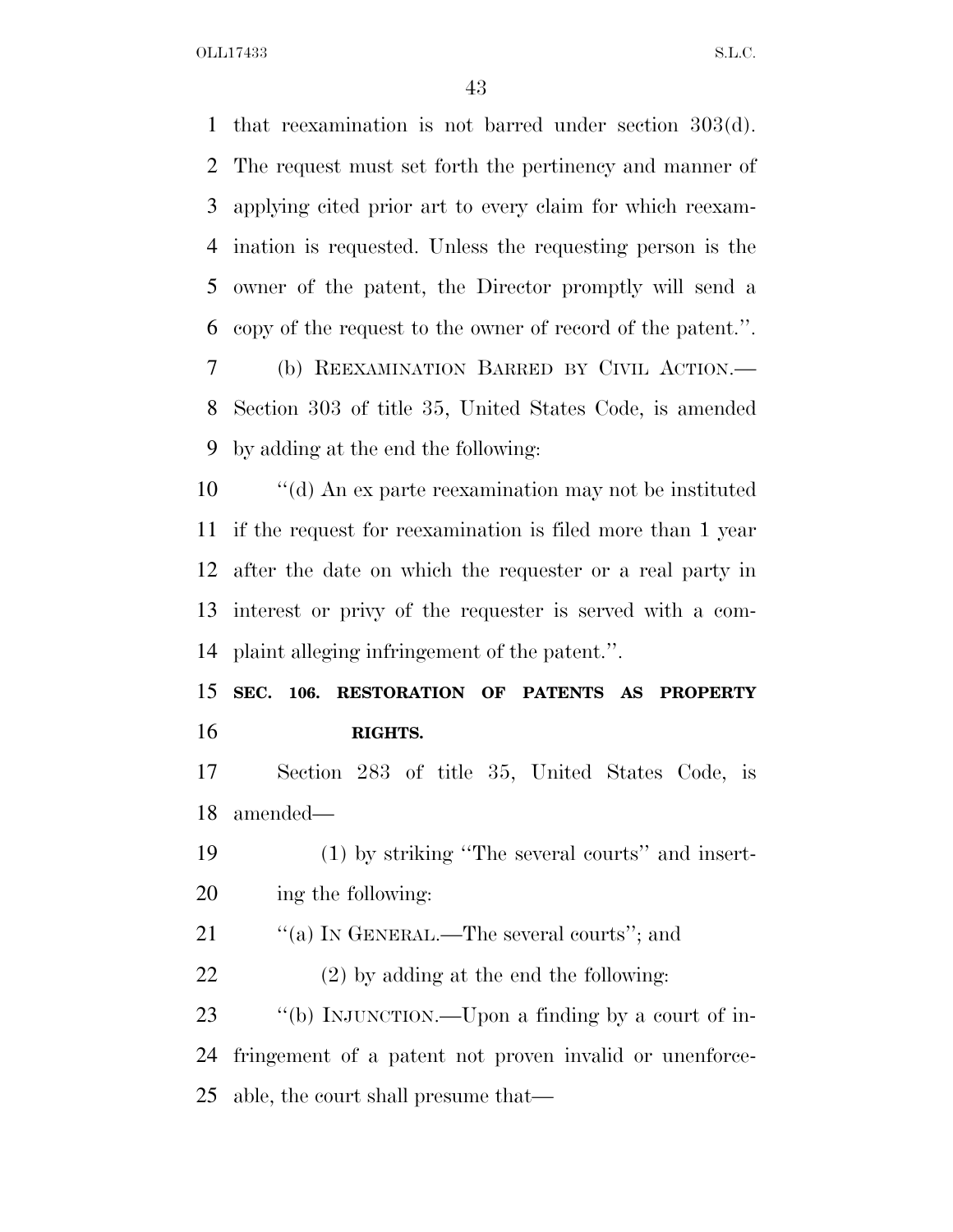| $\mathbf{1}$   | $\lq(1)$ further infringement of the patent would    |
|----------------|------------------------------------------------------|
| $\overline{2}$ | cause irreparable injury; and                        |
| 3              | $\lq(2)$ remedies available at law are inadequate to |
| $\overline{4}$ | compensate for that injury.".                        |
| 5              | SEC. 107. ELIMINATION OF USPTO FEE DIVERSION.        |
| 6              | (a) FUNDING.—Section 42 of title 35, United States   |
| 7              | Code, is amended—                                    |
| 8              | (1) in subsection (b), by striking "Patent and       |
| 9              | Trademark Office Appropriation Account" and in-      |
| 10             | serting "United States Patent and Trademark Of-      |
| 11             | fice Innovation Promotion Fund";                     |
| 12             | $(2)$ in subsection $(e)$ —                          |
| 13             | $(A)$ in paragraph $(1)$ —                           |
| 14             | (i) by striking "To the extent" and all              |
| 15             | that follows through "fees" and inserting            |
| 16             | "Fees"; and                                          |
| 17             | (ii) by striking "shall be collected by              |
| 18             | and shall, subject to paragraph (2), be              |
| 19             | available to the Director" and inserting             |
| 20             | "shall be collected by the Director and              |
| 21             | shall be available to the Director until ex-         |
| 22             | pended";                                             |
| 23             | $(B)$ by striking paragraph $(2)$ ; and              |
| 24             | (C) by redesignating paragraph (3) as                |
| 25             | paragraph $(2)$ ;                                    |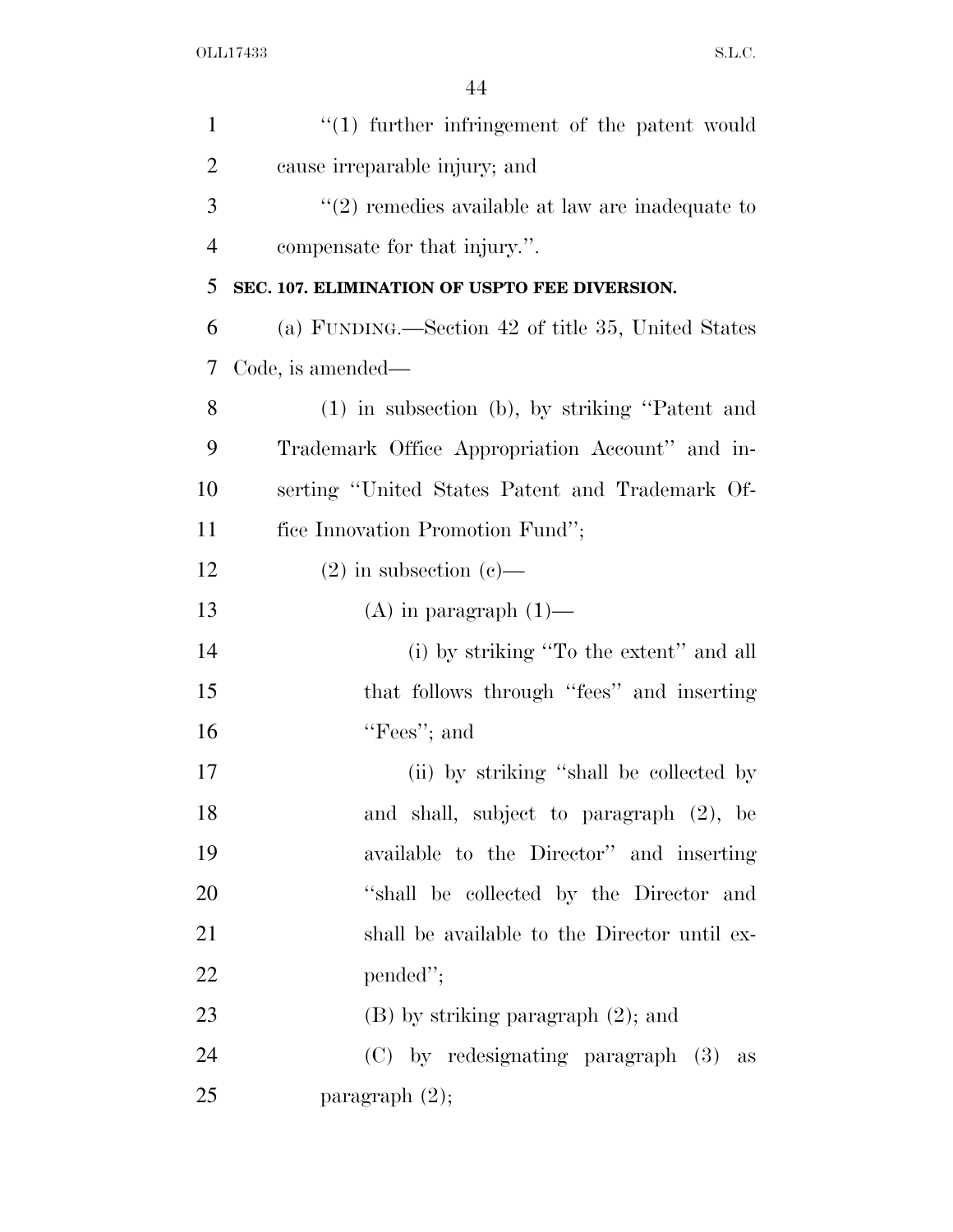| $\mathbf{1}$   | $(3)$ by redesignating subsections $(d)$ and $(e)$ as |
|----------------|-------------------------------------------------------|
| $\overline{2}$ | subsections (e) and (f), respectively;                |
| 3              | $(4)$ by inserting after subsection (c) the fol-      |
| $\overline{4}$ | lowing:                                               |
| 5              | "(d) REVOLVING FUND.—                                 |
| 6              | "(1) DEFINITIONS.—In this subsection—                 |
| 7              | "(A) the term 'Fund' means the United                 |
| 8              | States Patent and Trademark Office Innovation         |
| 9              | Promotion Fund established under paragraph            |
| 10             | $(2)$ ; and                                           |
| 11             | "(B) the term 'Trademark Act of $1946$ "              |
| 12             | means the Act entitled 'An Act to provide for         |
| 13             | the registration and protection of trademarks         |
| 14             | used in commerce, to carry out the provisions         |
| 15             | of certain international conventions, and for         |
| 16             | other purposes', approved July 5, 1946 (15            |
| 17             | U.S.C. 1051 et seq.) (commonly referred to as         |
| 18             | the 'Trademark Act of 1946' or the 'Lanham'           |
| 19             | Act'.                                                 |
| 20             | " $(2)$ ESTABLISHMENT.—There is established in        |
| 21             | the Treasury a revolving fund to be known as the      |
| 22             | 'United States Patent and Trademark Office Inno-      |
| 23             | vation Promotion Fund'.                               |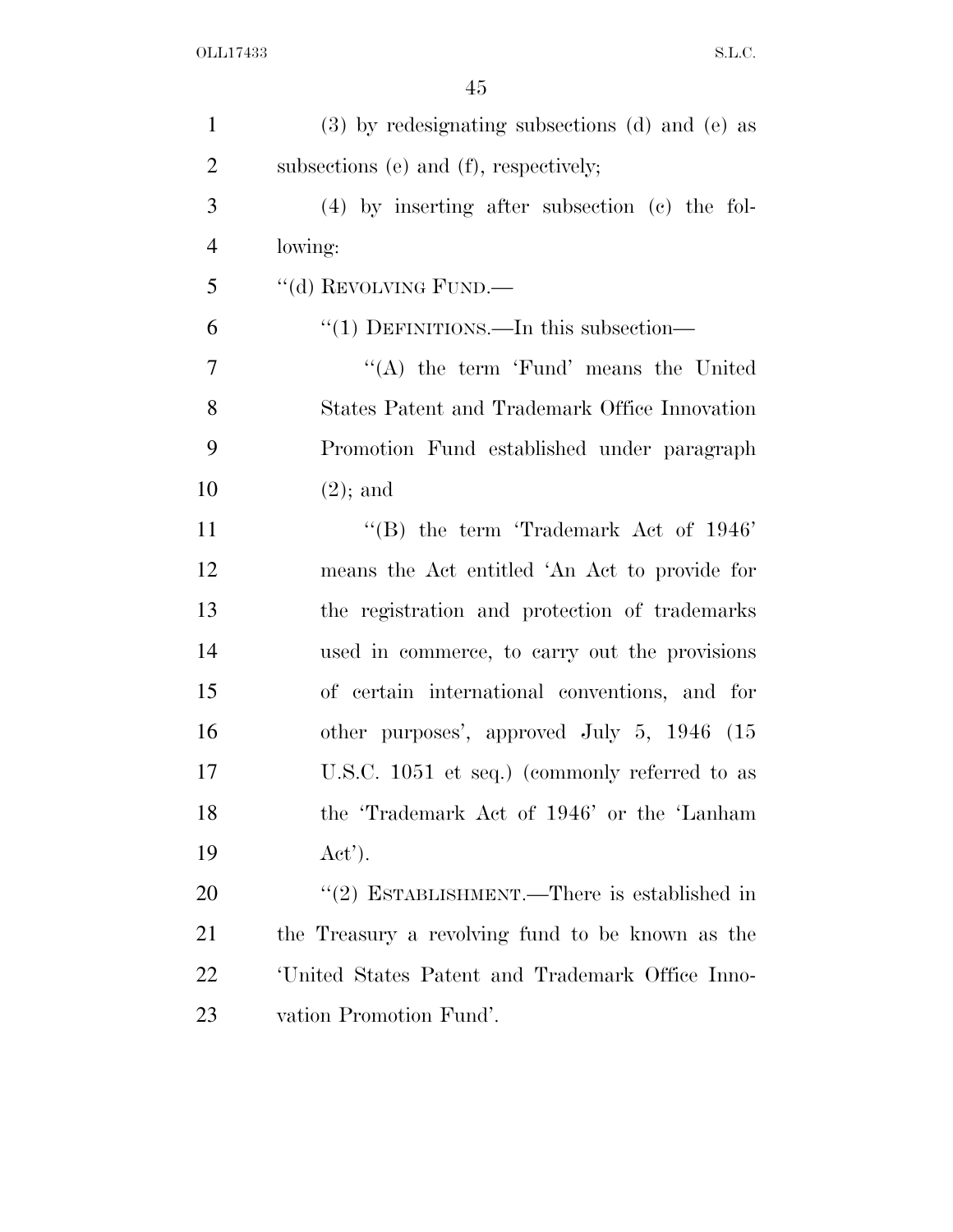| $\mathbf{1}$   | "(3) DERIVATION OF RESOURCES.—There shall          |
|----------------|----------------------------------------------------|
| $\overline{2}$ | be deposited into the Fund any fees collected      |
| 3              | under—                                             |
| $\overline{4}$ | $\lq($ A) this title; or                           |
| 5              | "(B) the Trademark Act of 1946.                    |
| 6              | "(4) EXPENSES.—Amounts deposited into the          |
| 7              | Fund under paragraph (3) shall be available, with- |
| 8              | out fiscal year limitation, to cover—              |
| 9              | $\lq\lq$ all expenses to the extent consistent     |
| 10             | with the limitation on the use of fees set forth   |
| 11             | in subsection (c), including all administrative    |
| 12             | and operating expenses, determined in the dis-     |
| 13             | cretion of the Director to be ordinary and rea-    |
| 14             | sonable, incurred by the Director for the contin-  |
| 15             | ued operation of all services, programs, activi-   |
| 16             | ties, and duties of the Office relating to patents |
| 17             | and trademarks, as such services, programs, ac-    |
| 18             | tivities, and duties are described under—          |
| 19             | $f'(i)$ this title; and                            |
| 20             | "(ii) the Trademark Act of $1946$ ; and            |
| 21             | "(B) all expenses incurred pursuant to any         |
| 22             | obligation, representation, or other commitment    |
| 23             | of the Office.";                                   |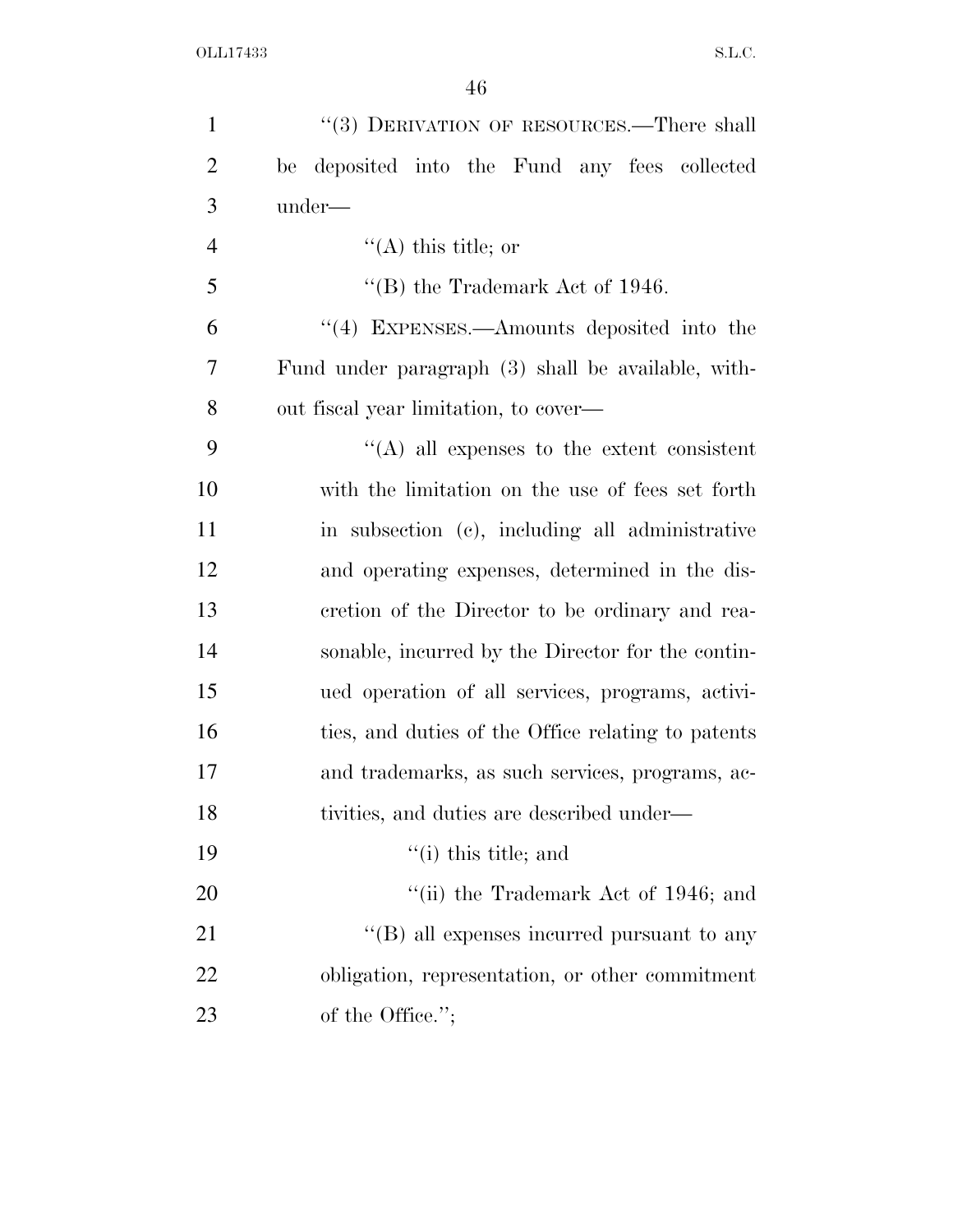| $\mathbf{1}$   | $(5)$ in subsection (e), as redesignated, by strik-      |
|----------------|----------------------------------------------------------|
| $\overline{2}$ | ing "The Director" and inserting "REFUNDS.—The           |
| 3              | Director"; and                                           |
| $\overline{4}$ | $(6)$ in subsection $(f)$ , as redesignated, by strik-   |
| 5              | ing "The Secretary" and inserting "REPORT.—The           |
| 6              | Secretary".                                              |
| 7              | (b) EFFECTIVE DATE; TRANSFER FROM AND TERMI-             |
| 8              | NATION OF OBSOLETE FUNDS.                                |
| 9              | (1) EFFECTIVE DATE.—The amendments made                  |
| 10             | by subsection (a) shall take effect on the first day     |
| 11             | of the first fiscal year that begins on or after the     |
| 12             | date of enactment of this Act.                           |
| 13             | (2) REMAINING BALANCES.—There shall be de-               |
| 14             | posited in the Fund, on the effective date described     |
| 15             | in paragraph (1), any available unobligated balances     |
| 16             | remaining in the Patent and Trademark Office Ap-         |
| 17             | propriation Account, and in the Patent and Trade-        |
| 18             | mark Fee Reserve Fund established under section          |
| 19             | $42(e)(2)$ of title 35, United States Code, as in effect |
| 20             | on the date before the effective date.                   |
| 21             | (3) TERMINATION OF RESERVE FUND.—Upon                    |
| 22             | the payment of all obligated amounts in the Patent       |
| 23             | and Trademark Fee Reserve Fund under paragraph           |
| 24             | (2), the Patent and Trademark Fee Reserve Fund           |
| 25             | shall be terminated.                                     |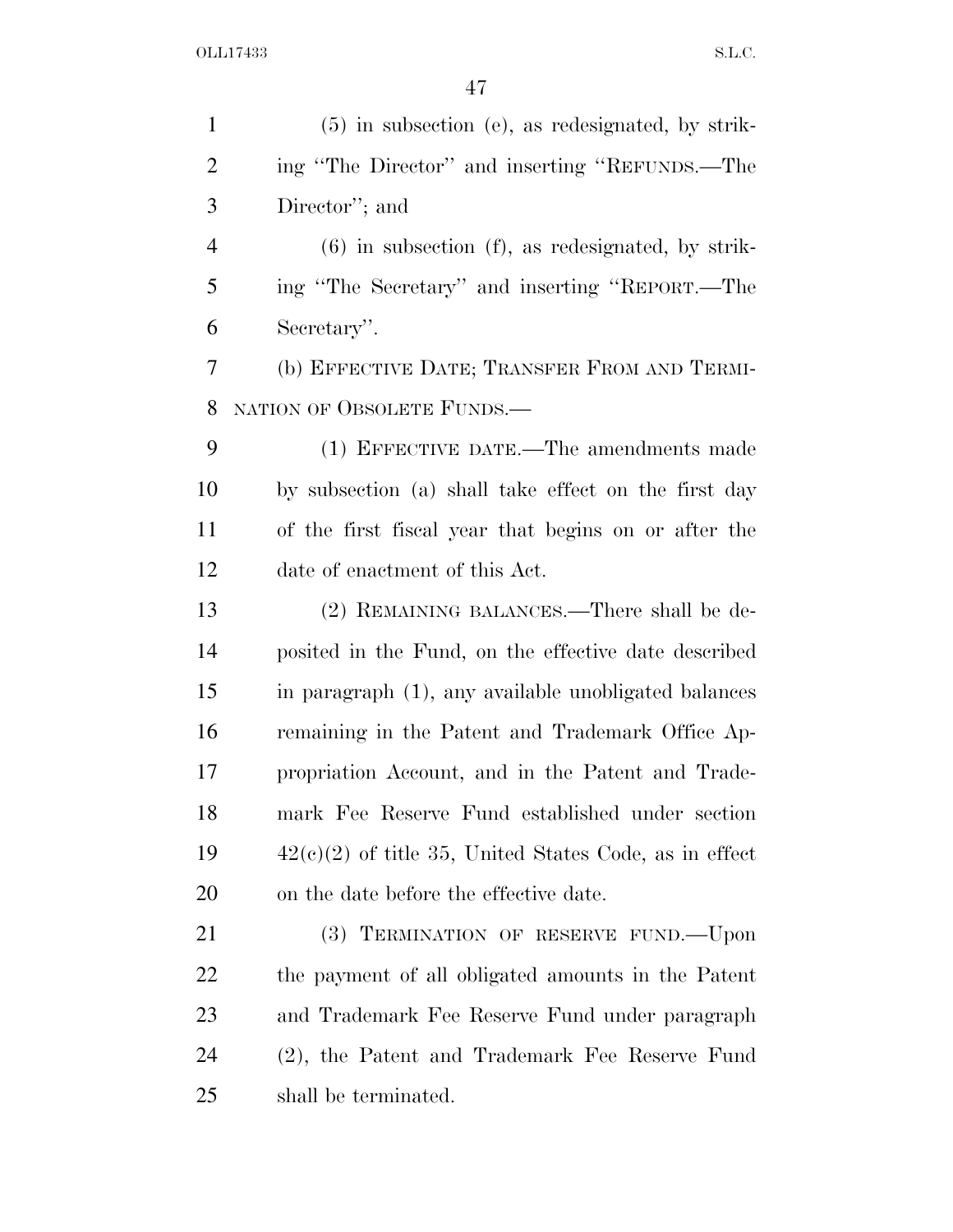### **SEC. 108. INFRINGEMENT OF PATENT.**

 Section 271 of title 35, United States Code, is amended—

 (1) by striking subsection (b) and inserting the following:

 ''(b) Whoever actively induces infringement of a pat- ent shall be liable as an infringer upon a showing that the accused infringer intended to cause the acts that con- stitute infringement, without regard to whether the ac-cused infringer knew of the patent.'';

 (2) in subsection (f), by adding at the end the following:

 ''(3)(A) Whoever, without authority, supplies or causes to be supplied in or from the United States a de- sign for a product embodying a patented invention in such manner as to actively induce the making of that product outside the United States in a manner that would infringe the patent if made in the United States, shall be liable as an infringer.

 ''(B) Whoever, without authority, supplies or causes to be supplied in or from the United States a specification for performing a patented process or method in such man- ner as to actively induce the performance of that process or method outside the United States in a manner that would infringe the patent if performed in the United States, shall be liable as an infringer.''; and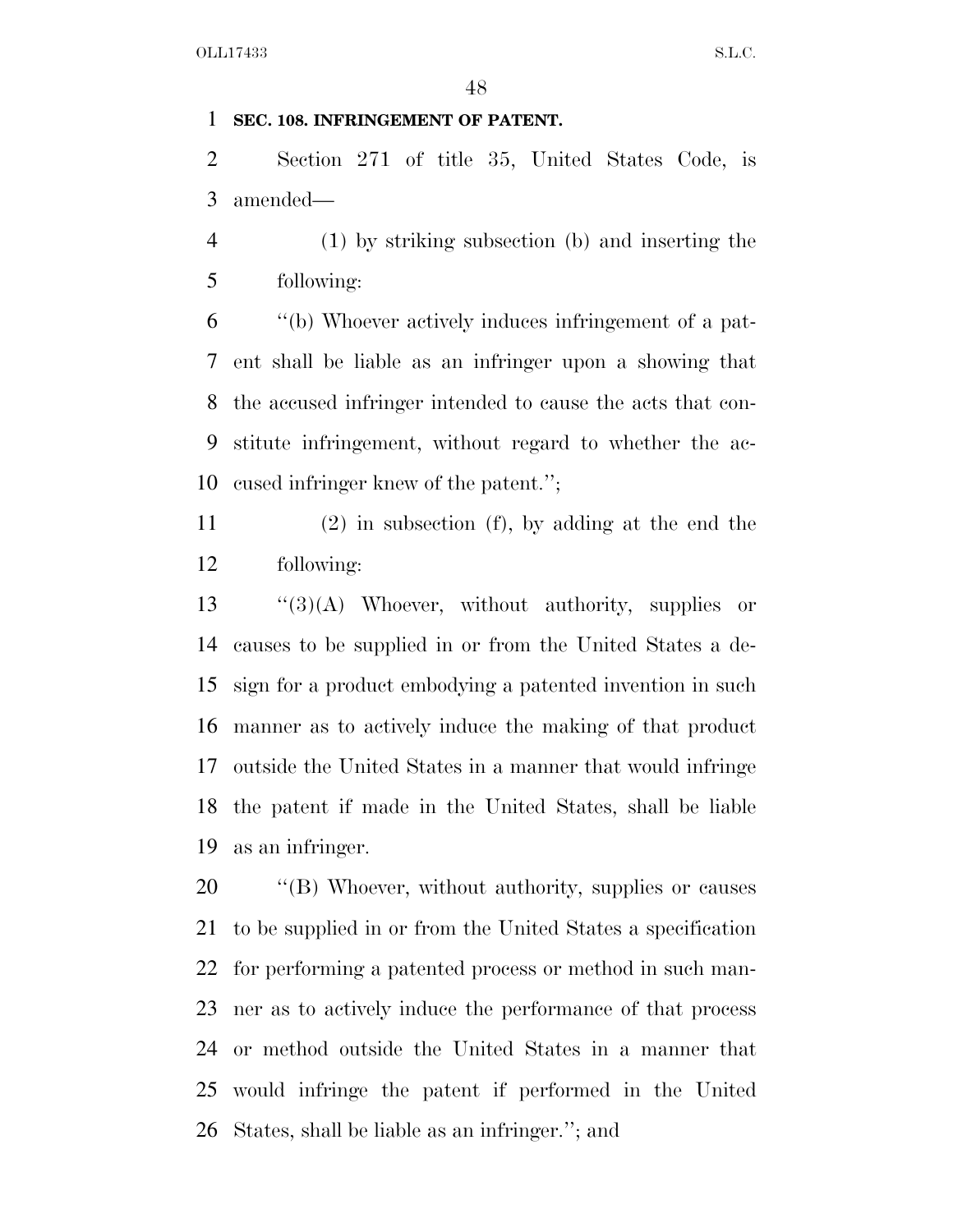(3) by adding at the end the following: ''(j) For a finding of liability for actively inducing in- fringement of a process patent under subsection (b), or for contributory infringement of a process patent under subsection (c), it shall not be a requirement that the steps of the patented process be practiced by a single entity.''. **SEC. 109. INSTITUTIONS OF HIGHER EDUCATION.** 

 Section 123(d) of title 35, United States Code, is amended to read as follows:

10 "(d) INSTITUTIONS OF HIGHER EDUCATION.—For purposes of this section, a micro entity shall include an applicant who certifies that—

 ''(1) the applicant's employer, from which the applicant obtains the majority of the applicant's in- come, is an institution of higher education as de- fined in section 101(a) of the Higher Education Act of 1965 (20 U.S.C. 1001(a));

18 ''(2) the applicant has assigned, granted, con- veyed, or is under an obligation by contract or law, to assign, grant, or convey, a license or other owner- ship interest in the particular applications to such an institution of higher education;

23  $\frac{1}{2}$  (3) the applicant is an institution of higher education as defined in section 101(a) of the Higher 25 Education Act of 1965 (20 U.S.C. 1001(a)); or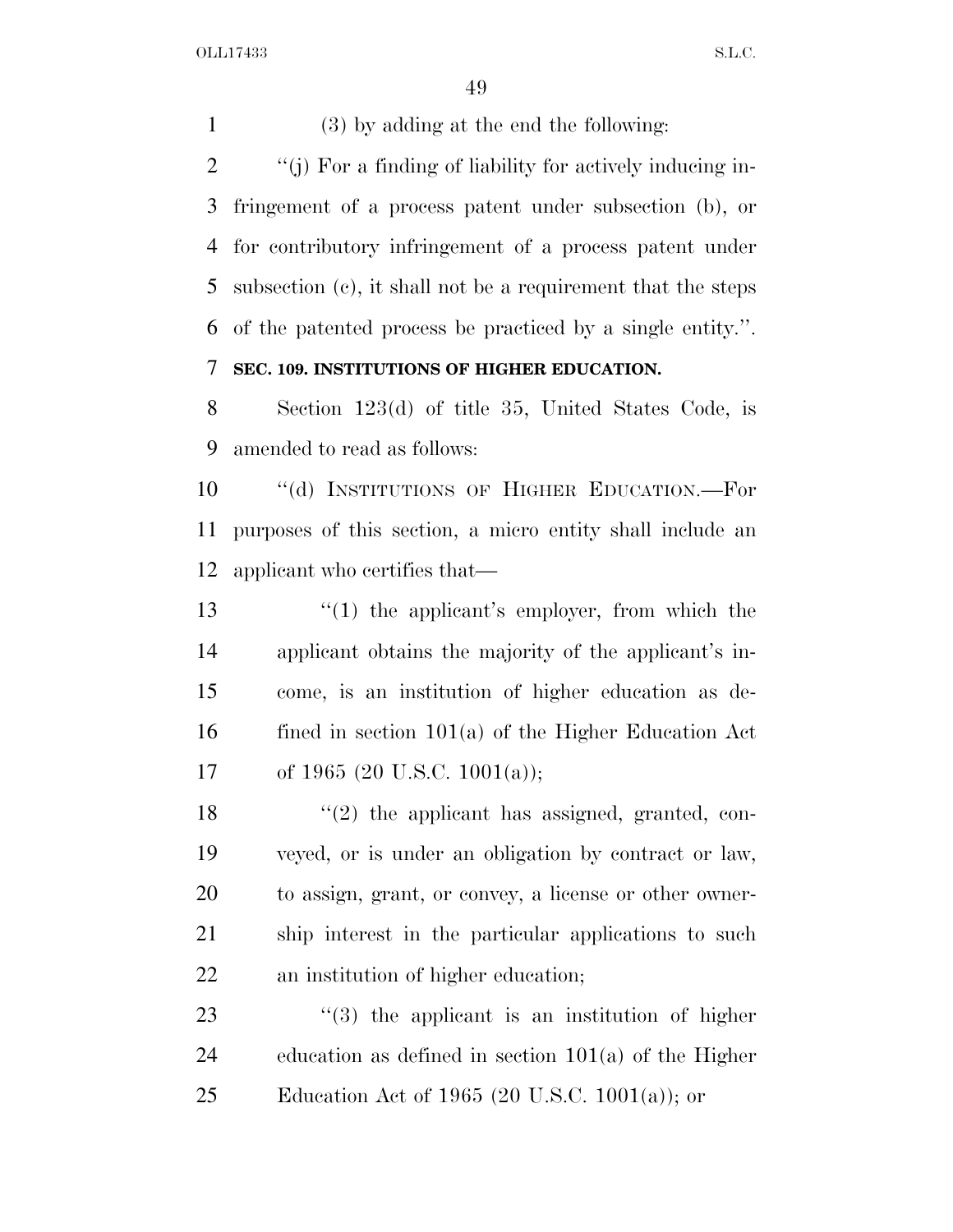| $\mathbf{1}$   | $\cdot$ (4) the applicant is an organization described     |
|----------------|------------------------------------------------------------|
| $\overline{2}$ | in section $501(c)(3)$ of the Internal Revenue Code of     |
| 3              | and exempt from taxation under section<br>1986             |
| $\overline{4}$ | $501(a)$ of such Code that holds title to patents and      |
| 5              | patent applications on behalf of such an institution       |
| 6              | of higher education for the purpose of facilitating        |
| 7              | commercialization of the technologies of the patents       |
| 8              | and patent applications.".                                 |
| 9              | SEC. 110. ASSISTING SMALL BUSINESSES IN THE U.S. PAT-      |
| 10             | ENT SYSTEM.                                                |
| 11             | (a) DEFINITION.—In this section, the term "small           |
| 12             | business concern" has the meaning given the term in sec-   |
| 13             | tion 3 of the Small Business Act (15 U.S.C. 632).          |
| 14             | (b) SMALL BUSINESS ADMINISTRATION REPORT.                  |
| 15             | Not later than 1 year after the date of enactment of this  |
| 16             | Act, the Small Business Administration, using existing re- |
| 17             | sources, shall submit to the Committee on Small Business   |
| 18             | and Entrepreneurship of the Senate and the Committee       |
| 19             | on Small Business of the House of Representatives a re-    |
| 20             | port analyzing the impact of—                              |
| 21             | (1) patent ownership by small business con-                |
| 22             | cerns; and                                                 |
| 23             | (2) civil actions against small business concerns          |
| 24             | arising under title 35, United States Code, relating       |
| 25             | to patent infringement.                                    |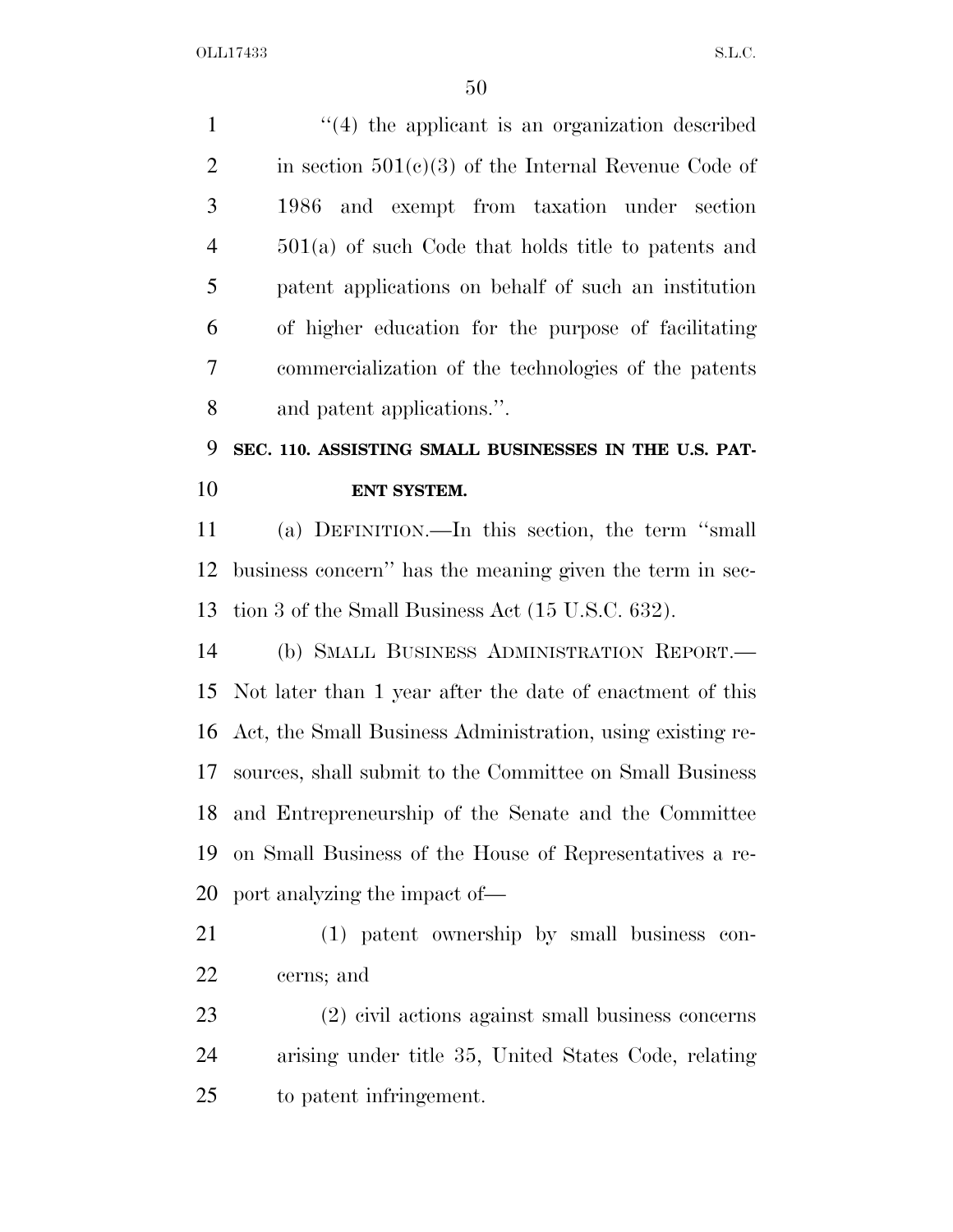(c) EXPANSION OF PATENT PILOT PROGRAM IN CER-TAIN DISTRICT COURTS.—

 (1) IN GENERAL.—Not later than 180 days after the date of enactment of this Act, the Director of the Administrative Office of the United States Courts shall designate not fewer than 6 of the dis- trict courts of the United States that are partici- pating in the patent cases pilot program established under section 1 of Public Law 111–349 (28 U.S.C. 137 note) for the purpose of expanding that pro- gram to address special issues raised in patent in- fringement suits against individuals or small busi-ness concerns.

 (2) PROCEDURES FOR SMALL BUSINESSES.— Not later than 2 years after the date of enactment of this Act, each district court designated under paragraph (1) shall develop procedures for expe- diting cases in which an individual or small business concern is accused of patent infringement.

20 (3) PARTICIPATING JUDGES.—

 (A) IN GENERAL.—In each district court designated under paragraph (1), each district court judge participating in the patent cases pilot program established under section 1 of Public Law 111–349 may appoint 1 additional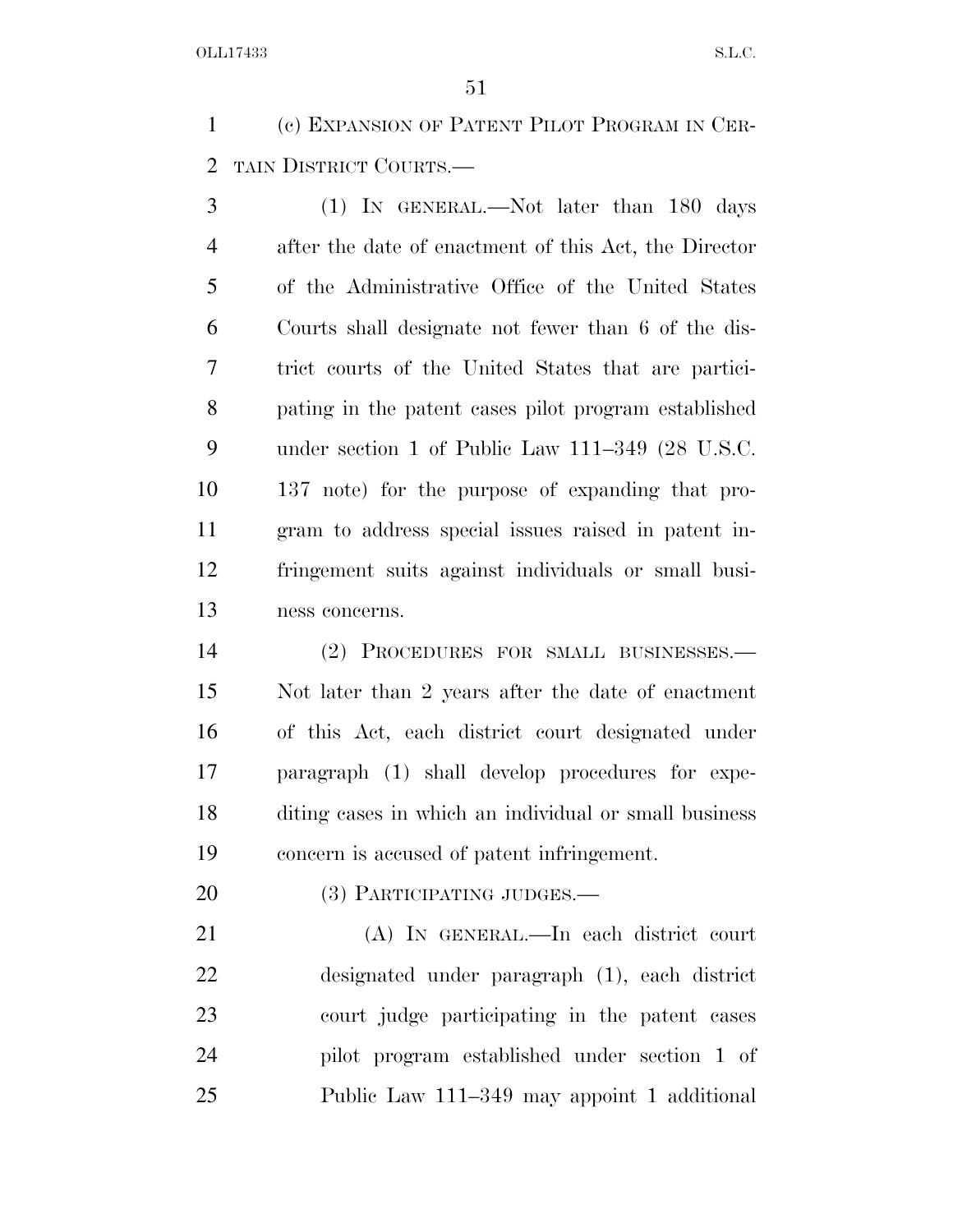law clerk or secretary in excess of any other limitation on the number of such employees. (B) EDUCATION AND TRAINING.—The Federal Judicial Center, using existing re- sources, shall prepare educational and training materials to assist district court judges de- scribed in subparagraph (A) in developing ex- pertise in patent and plant variety protection cases. (4) FUNDS.—There are authorized to be appro- priated such sums as may be necessary to carry out 12 paragraph  $(3)(A)$ . (d) FREE ONLINE AVAILABILITY OF PUBLIC SEARCH FACILITY MATERIALS.—Section 41(i) of title 35, United States Code, is amended by adding at the end the fol-lowing:

17 "(5) FREE ONLINE AVAILABILITY OF PUBLIC SEARCH FACILITY MATERIALS.—The Director shall make available online and at no charge all patent and trademark information that is available at the Public Search Facility of the Office located in Alex- andria, Virginia, including, except to the extent that licenses with third-party contractors would make such provision financially unviable—

25  $\frac{1}{2}$  (A) search tools and databases;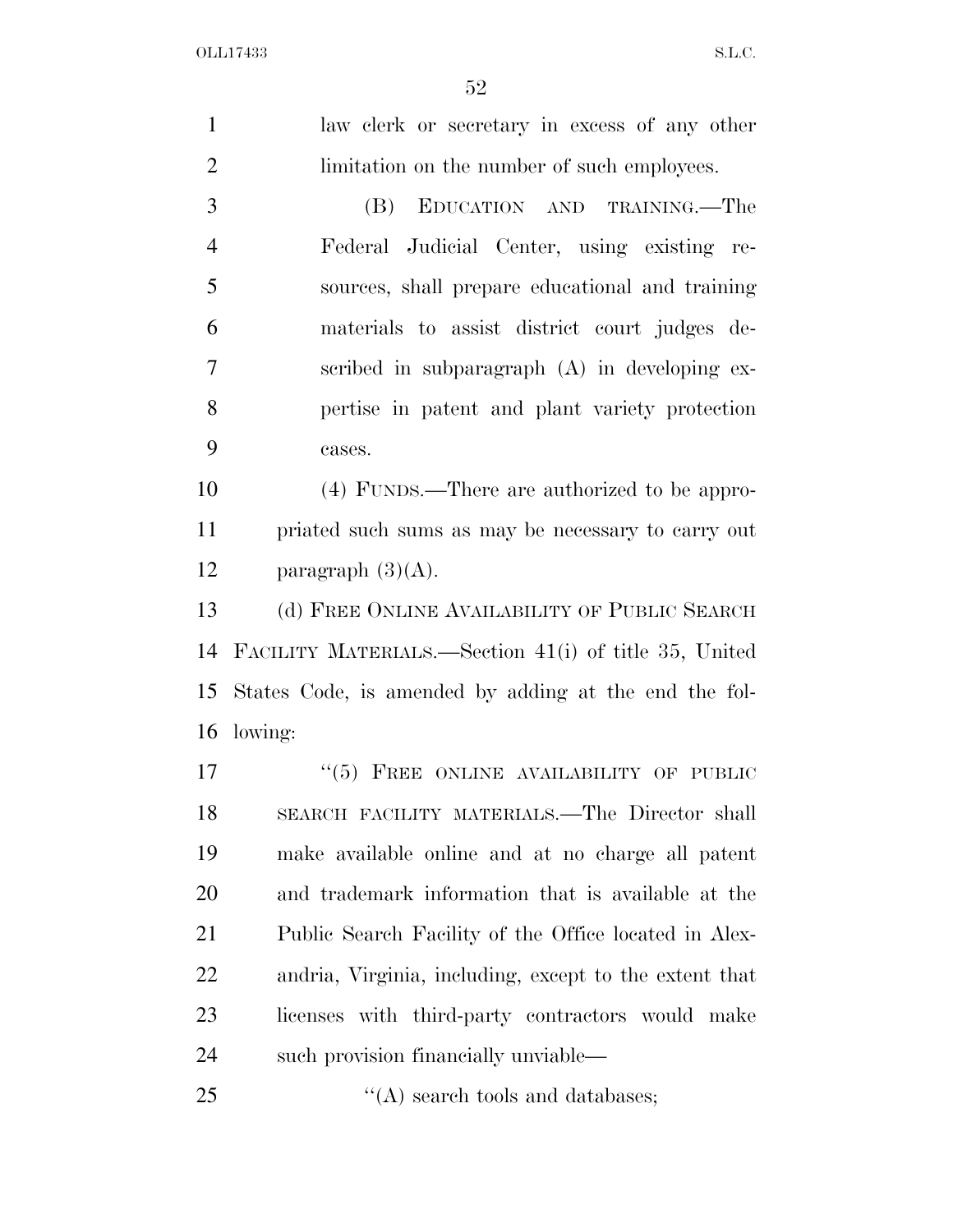| $\mathbf{1}$   | "(B) informational materials; and                       |
|----------------|---------------------------------------------------------|
| $\overline{2}$ | "(C) training classes and materials.".                  |
| 3              | <b>TITLE II-TARGETING ROGUE</b>                         |
| $\overline{4}$ | AND OPAQUE LETTERS                                      |
| 5              | SEC. 201. DEFINITIONS.                                  |
| 6              | In this title:                                          |
| 7              | (1) BAD FAITH.—The term "bad faith" means,              |
| 8              | with respect to section $202(a)$ , that the sender—     |
| 9              | (A) made knowingly false or knowingly                   |
| 10             | misleading statements, representations, or omis-        |
| 11             | sions;                                                  |
| 12             | (B) made statements, representations, or                |
| 13             | omissions with reckless indifference as to the          |
| 14             | false or misleading nature of such statements,          |
| 15             | representations, or omissions; or                       |
| 16             | (C) made statements, representations, or                |
| 17             | omissions with awareness of the high prob-              |
| 18             | ability of the statements, representations, or          |
| 19             | omissions to deceive and the sender inten-              |
| 20             | tionally avoided the truth.                             |
| 21             | (2) COMMISSION.—The term "Commission"                   |
| 22             | means the Federal Trade Commission.                     |
| 23             | (3) FINAL DETERMINATION.—The term "final                |
| 24             | determination" means, with respect to the invalidity    |
| 25             | or unenforceability of a patent, that the invalidity or |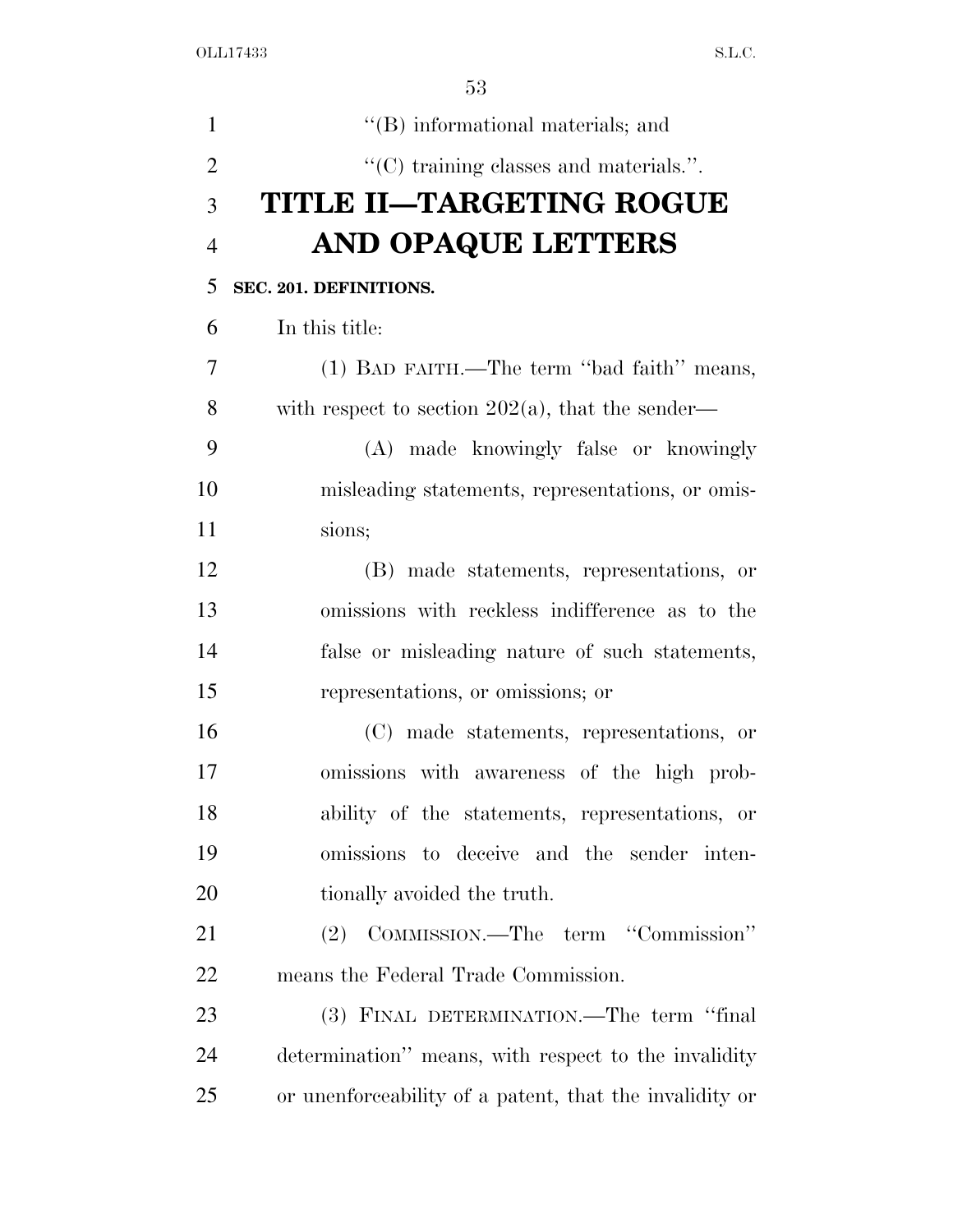unenforceability has been determined by a court of the United States or the United States Patent and Trademark Office in a final decision that is unappealable or for which any opportunity for ap-peal is no longer available.

# **SEC. 202. UNFAIR OR DECEPTIVE ACTS OR PRACTICES IN CONNECTION WITH THE ASSERTION OF A UNITED STATES PATENT.**

 (a) IN GENERAL.—It shall be an unfair or deceptive 10 act or practice within the meaning of section  $5(a)(1)$  of the Federal Trade Commission Act (15 U.S.C. 45(a)(1)) for a person, in connection with the assertion of a United States patent, to engage in a pattern or practice of send- ing written communications that state or represent that the recipients are or may be infringing, or have or may have infringed, the patent and bear liability or owe com-pensation to another, if—

 (1) the sender of the communications, in bad faith, states or represents in the communications that—

 (A) the sender is a person with the right to license or enforce the patent at the time the communications are sent, and the sender is not a person with such a right;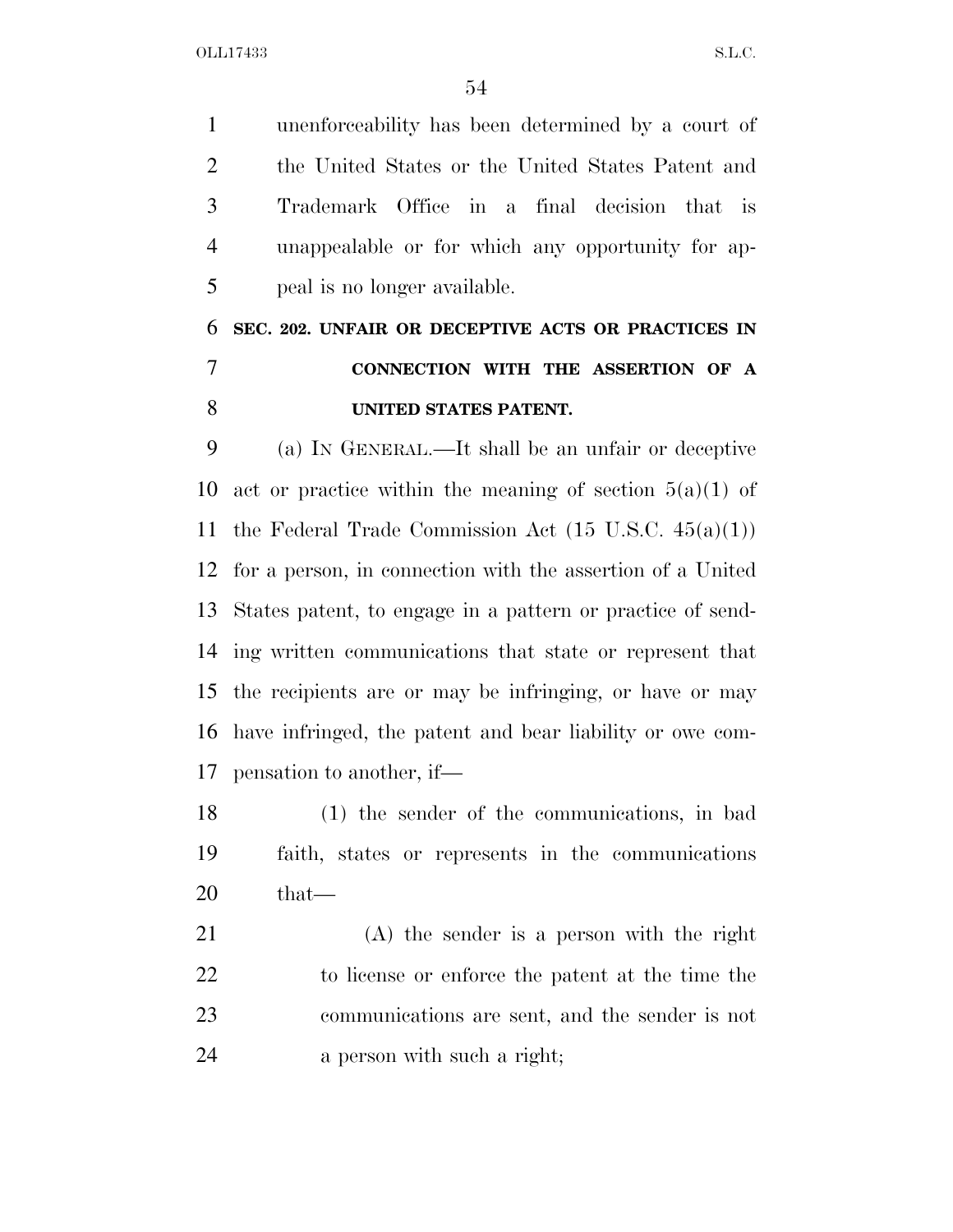| $\mathbf{1}$   | (B) a civil action asserting a claim of in-       |
|----------------|---------------------------------------------------|
| $\overline{2}$ | fringement of the patent has been filed against   |
| 3              | the recipient;                                    |
| $\overline{4}$ | $(C)$ a civil action asserting a claim of in-     |
| 5              | fringement of the patent has been filed against   |
| 6              | other persons;                                    |
| $\tau$         | (D) legal action for infringement of the          |
| 8              | patent will be taken against the recipient;       |
| 9              | (E) the sender is the exclusive licensee of       |
| 10             | the patent asserted in the communications;        |
| 11             | (F) persons other than the recipient pur-         |
| 12             | chased a license for the patent asserted in the   |
| 13             | communications;                                   |
| 14             | (G) persons other than the recipient pur-         |
| 15             | chased a license, and the sender does not dis-    |
| 16             | close that such license is unrelated to the al-   |
| 17             | leged infringement or the patent asserted in the  |
| 18             | communications;                                   |
| 19             | (H) an investigation of the recipient's al-       |
| 20             | leged infringement occurred; or                   |
| 21             | (I) the sender or an affiliate of the sender      |
| 22             | previously filed a civil action asserting a claim |
| 23             | of infringement of the patent based on the ac-    |
| 24             | tivity that is the subject of the written commu-  |
| 25             | nication when the sender knew such activity       |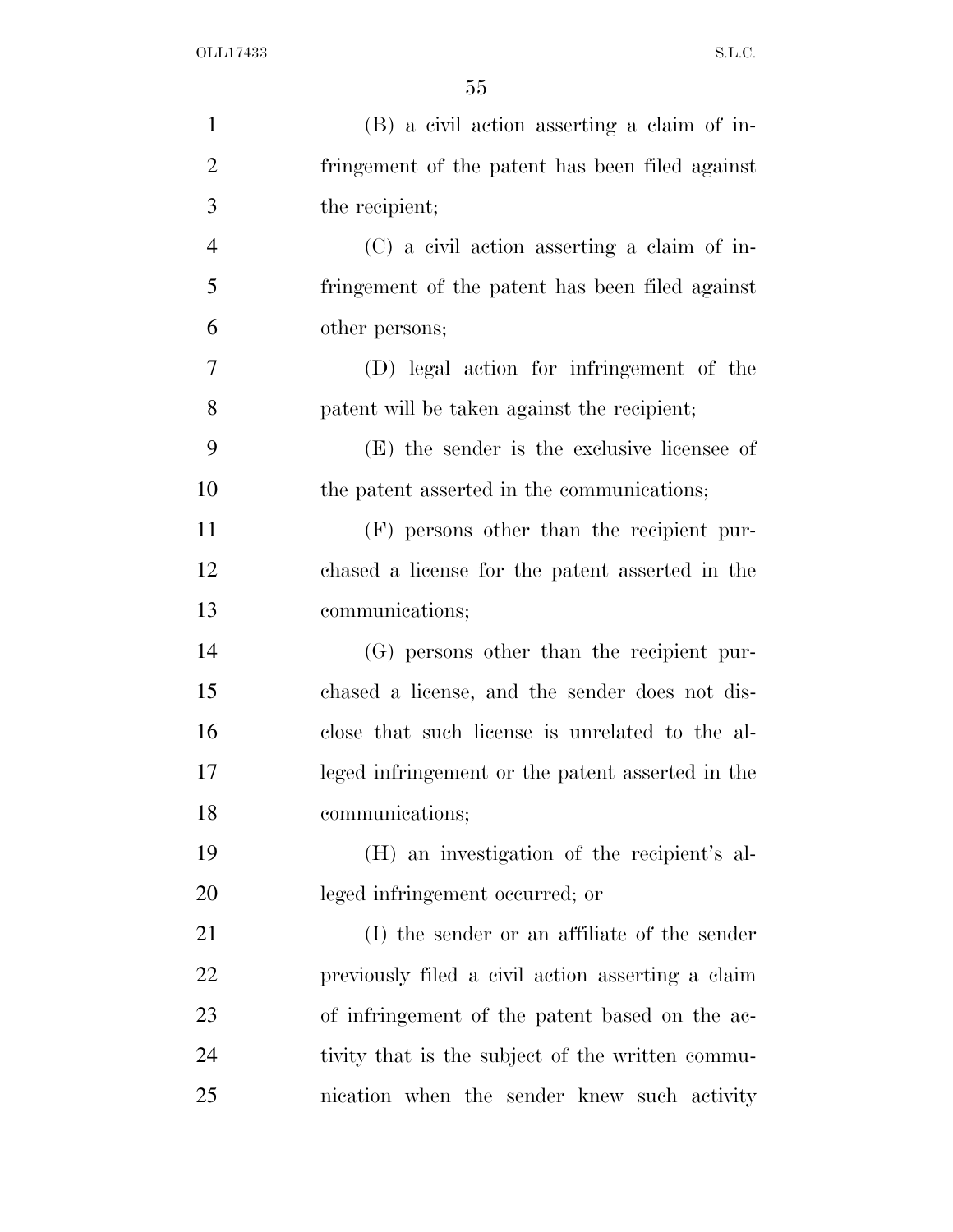| $\mathbf{1}$   | was held, in a final determination, not to in-     |
|----------------|----------------------------------------------------|
| $\overline{2}$ | fringe the patent;                                 |
| 3              | $(2)$ the sender of the communications, in bad     |
| $\overline{4}$ | faith, seeks compensation for—                     |
| 5              | $(A)$ a patent claim that has been held to         |
| 6              | be unenforceable due to inequitable conduct, in-   |
| 7              | valid, or otherwise unenforceable against the re-  |
| 8              | cipient, in a final determination;                 |
| 9              | (B) activities undertaken by the recipient         |
| 10             | after expiration of the patent asserted in the     |
| 11             | communications; or                                 |
| 12             | (C) activity of the recipient that the sender      |
| 13             | knew was authorized, with respect to the patent    |
| 14             | claim or claims that are the subject of the com-   |
| 15             | munications, by a person with the right to li-     |
| 16             | cense the patent; or                               |
| 17             | (3) the sender of the communications, in bad       |
| 18             | faith, fails to include—                           |
| 19             | (A) the identity of the person asserting a         |
| 20             | right to license the patent to, or enforce the     |
| 21             | patent against, the recipient, including the iden- |
| 22             | tity of any parent entity and the ultimate par-    |
| 23             | ent entity of such person, unless such person is   |
| 24             | a public company and the name of the public        |
| 25             | company is identified;                             |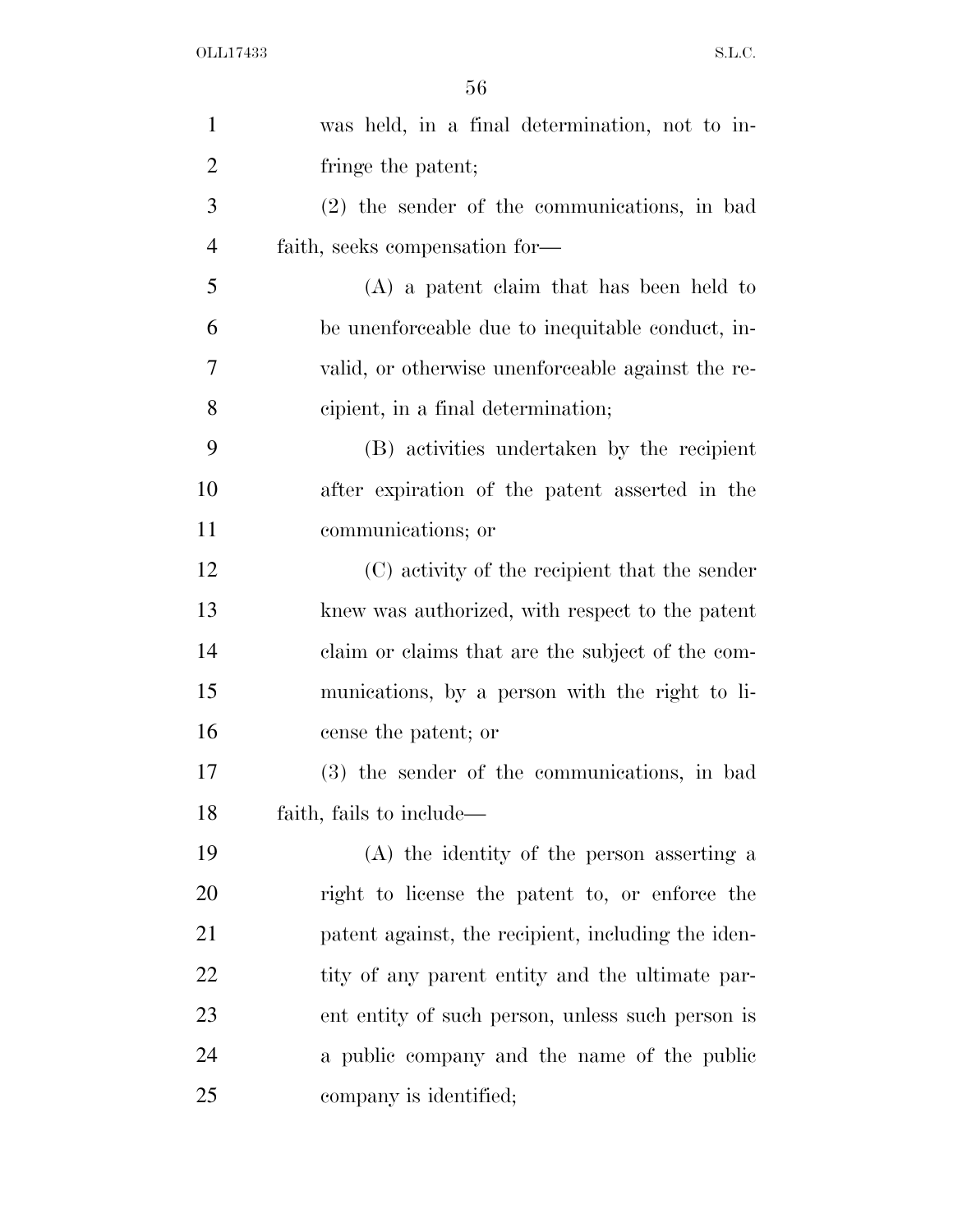| $\mathbf{1}$   | (B) an identification of at least one patent                 |
|----------------|--------------------------------------------------------------|
| $\overline{2}$ | issued by the United States Patent and Trade-                |
| 3              | mark Office alleged to have been infringed;                  |
| $\overline{4}$ | (C) an identification, to the extent reason-                 |
| 5              | able under the circumstances, of at least one                |
| 6              | product, service, or other activity of the recipi-           |
| 7              | ent that is alleged to infringe the identified pat-          |
| 8              | ent;                                                         |
| 9              | (D) a description, to the extent reasonable                  |
| 10             | under the circumstances, of how the product,                 |
| 11             | service, or other activity of the recipient in-              |
| 12             | fringes an identified patent and patent claim; or            |
| 13             | (E) a name and contact information for a                     |
| 14             | person the recipient may contact about the as-               |
| 15             | sertions or claims relating to the patent con-               |
| 16             | tained in the communications.                                |
| 17             | (b) AFFIRMATIVE DEFENSE.—With respect to sub-                |
| 18             | section (a), there shall be an affirmative defense that      |
| 19             | statements, representations, or omissions were not made      |
| 20             | in bad faith (as defined in subparagraphs $(B)$ and $(C)$ of |
| 21             | section $201(1)$ if the sender can demonstrate that such     |
| 22             | statements, representations, or omissions were mistakes      |
| 23             | made in good faith. Evidence that the sender in the usual    |
| 24             | course of business sends written communications that do      |
| 25             | not violate the provisions of this title shall be sufficient |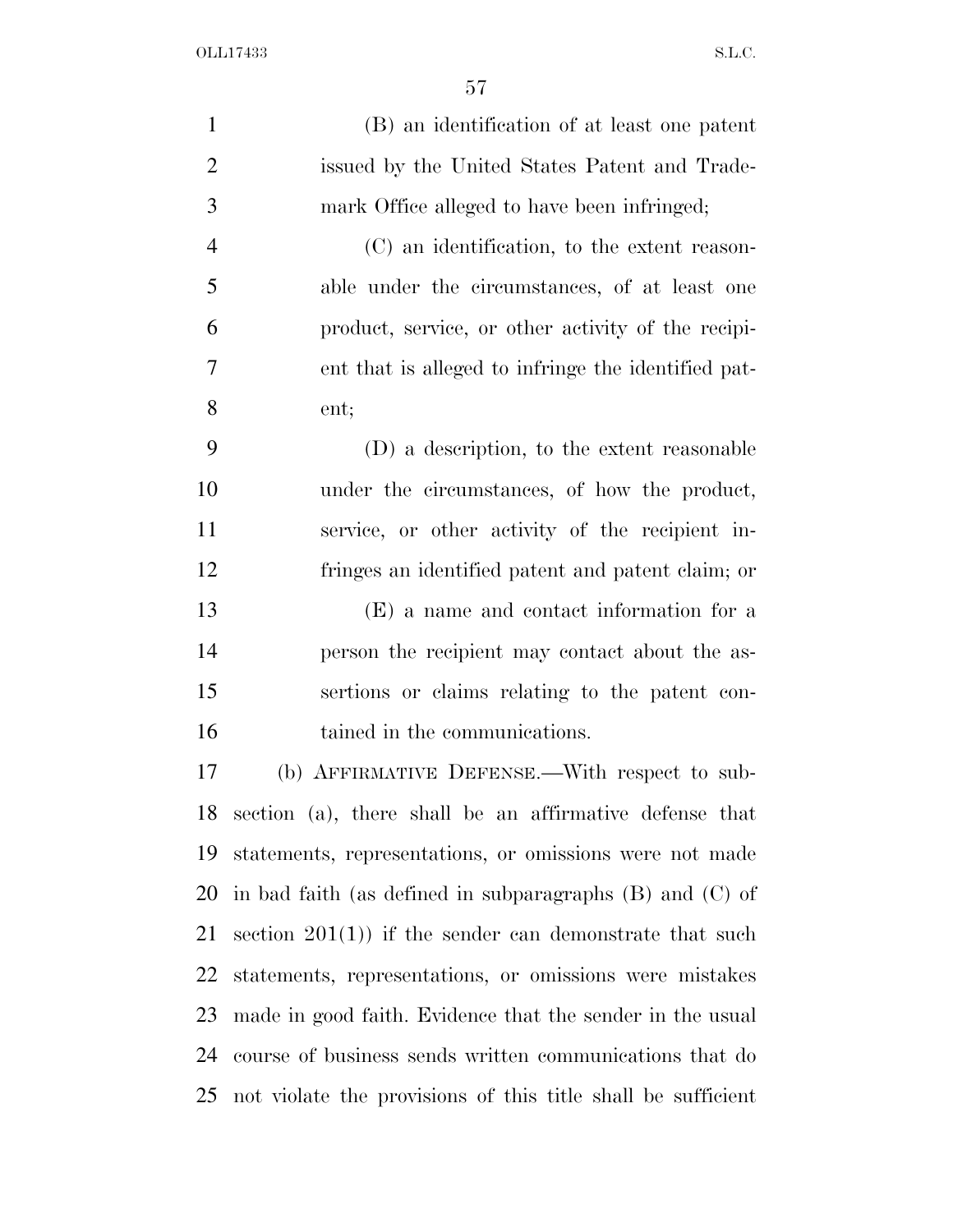to demonstrate good faith. Good faith may also be dem-onstrated by other evidence.

 (c) RULE OF CONSTRUCTION.—For purposes of sec- tions 203 and 204, the commission of an act or practice that is declared under this section to be an unfair or de- ceptive act or practice within the meaning of section 5(a)(1) of the Federal Trade Commission Act (15 U.S.C.  $45(a)(1)$  shall be considered to be a violation of this sec-tion.

### **SEC. 203. ENFORCEMENT BY FEDERAL TRADE COMMIS-SION.**

 (a) VIOLATION OF RULE.—A violation of section 202 shall be treated as a violation of a rule defining an unfair or deceptive act or practice prescribed under section 18(a)(1)(B) of the Federal Trade Commission Act (15 16 U.S.C.  $57a(a)(1)(B)$ ).

 (b) POWERS OF COMMISSION.—The Commission shall enforce this title in the same manner, by the same means, and with the same jurisdiction, powers, and duties as though all applicable terms and provisions of the Fed- eral Trade Commission Act (15 U.S.C. 41 et seq.) were incorporated into and made a part of this title. Any person who violates section 202 shall be subject to the penalties and entitled to the privileges and immunities provided in the Federal Trade Commission Act.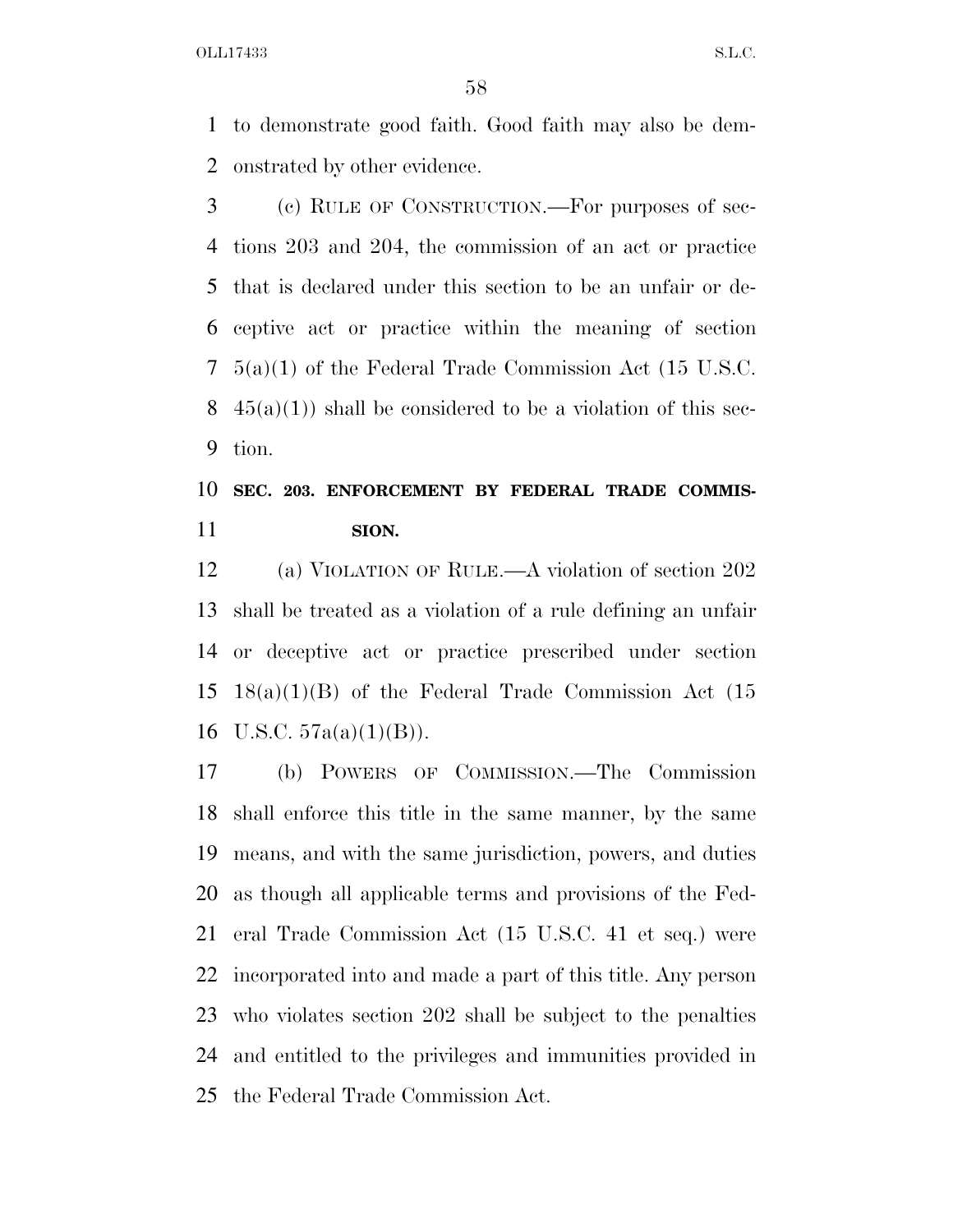(c) EFFECT ON OTHER LAWS.—Nothing in this title shall be construed in any way to limit or affect the author- ity of the Commission under any other provision of law. **SEC. 204. PREEMPTION OF STATE LAWS ON PATENT DE- MAND LETTERS AND ENFORCEMENT BY STATE ATTORNEYS GENERAL.** 

(a) PREEMPTION.—

 (1) IN GENERAL.—This title preempts any law, rule, regulation, requirement, standard, or other pro- vision having the force and effect of law of any State, or political subdivision of a State, expressly relating to the transmission or contents of commu-nications relating to the assertion of patent rights.

 (2) EFFECT ON OTHER STATE LAWS.—Except as provided in paragraph (1), this title shall not be construed to preempt or limit any provision of any State law, including any State consumer protection law, any State law relating to acts of fraud or decep- tion, and any State trespass, contract, or tort law. (b) ENFORCEMENT BY STATE ATTORNEYS GEN-ERAL.—

22 (1) IN GENERAL.—In any case in which the at- torney general of a State has reason to believe that an interest of the residents of that State has been adversely affected by any person who violates section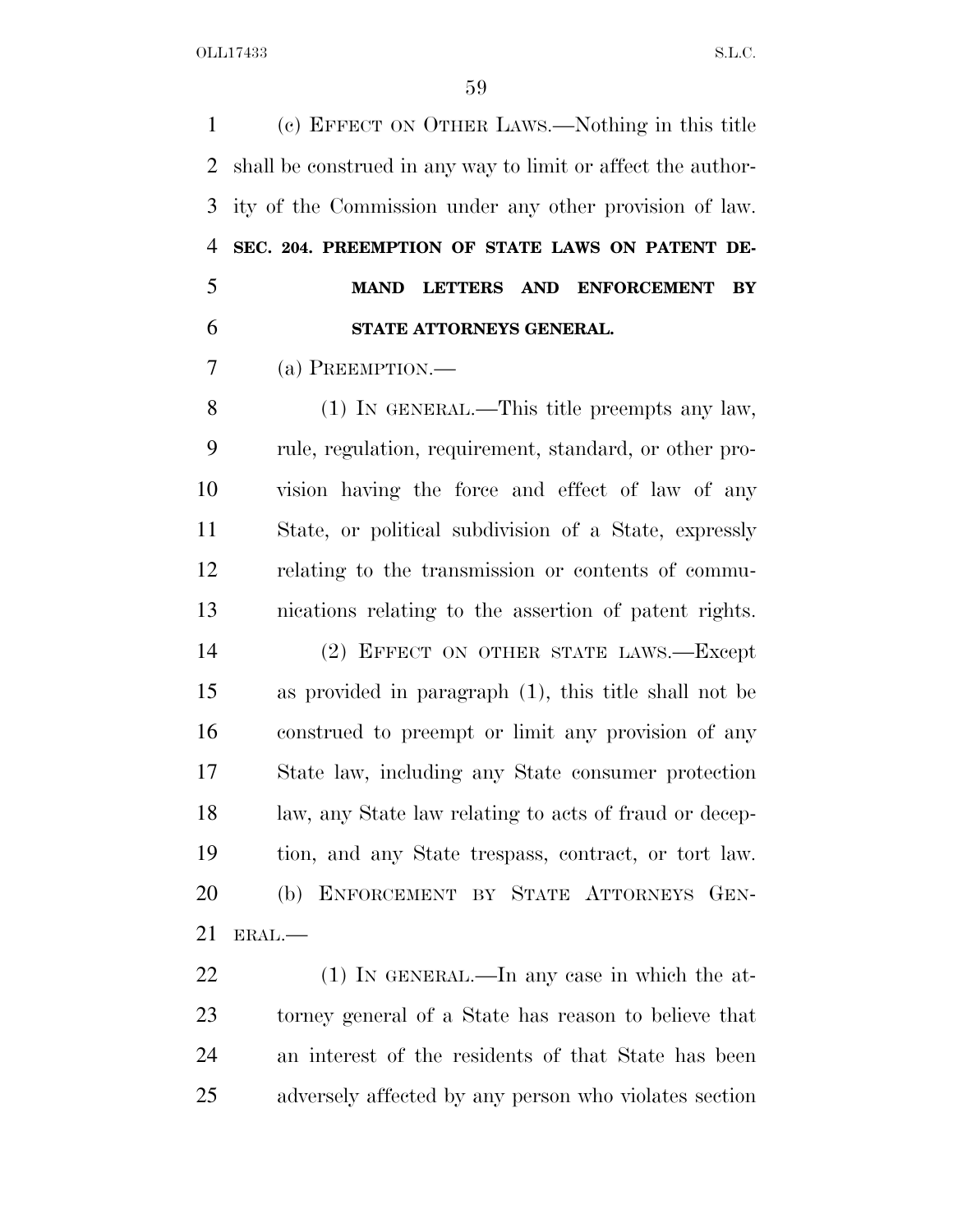| $\mathbf{1}$   | 202, the attorney general of the State, may bring a     |
|----------------|---------------------------------------------------------|
| $\overline{2}$ | civil action on behalf of such residents of the State   |
| 3              | in a district court of the United States of appro-      |
| $\overline{4}$ | priate jurisdiction—                                    |
| 5              | $(A)$ to enjoin further such violation by the           |
| 6              | defendant; or                                           |
| 7              | (B) to obtain civil penalties on behalf of              |
| 8              | recipients who suffered actual damages as a re-         |
| 9              | sult of such violation.                                 |
| 10             | (2)<br>MAXIMUM CIVIL PENALTY.—Notwith-                  |
| 11             | standing the number of actions which may be             |
| 12             | brought against a person under this subsection, a       |
| 13             | person may not be liable for a total of more than       |
| 14             | $$5,000,000$ for a series of related violations of sec- |
| 15             | tion 202.                                               |
| 16             | $(3)$ INTERVENTION BY THE FTC.—                         |
| 17             | (A) NOTICE AND INTERVENTION.—The at-                    |
| 18             | torney general of a State shall provide prior           |
| 19             | written notice of any action under paragraph            |
| 20             | (1) to the Commission and provide the Commis-           |
| 21             | sion with a copy of the complaint in the action,        |
| 22             | except in any case in which such prior notice is        |
| 23             | not feasible, in which case the attorney general        |
| 24             | shall serve such notice immediately upon insti-         |
|                |                                                         |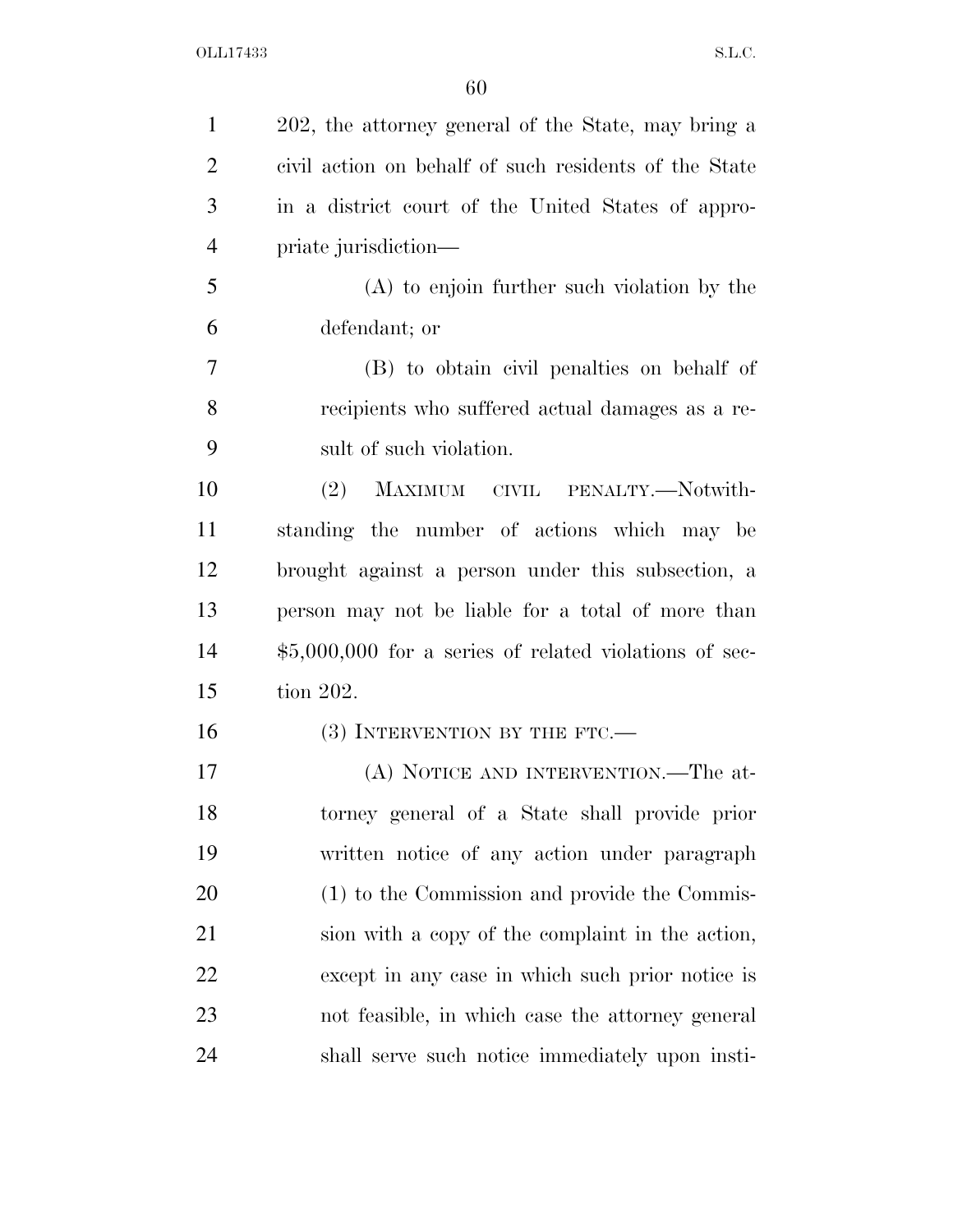| $\mathbf{1}$   | tuting such action. The Commission shall have         |
|----------------|-------------------------------------------------------|
| $\overline{2}$ | the right—                                            |
| 3              | (i) to intervene in the action;                       |
| $\overline{4}$ | (ii) upon so intervening, to be heard                 |
| 5              | on all matters arising therein; and                   |
| 6              | (iii) to file petitions for appeal.                   |
| 7              | (B) LIMITATION ON STATE ACTION WHILE                  |
| 8              | FEDERAL ACTION IS PENDING.—If the Commis-             |
| 9              | sion has instituted a civil action for violation of   |
| 10             | section 202, no State attorney general may            |
| 11             | bring an action under this subsection during          |
| 12             | the pendency of that action against any defend-       |
| 13             | ant named in the complaint of the Commission          |
| 14             | for any violation of such section alleged in the      |
| 15             | complaint.                                            |
| 16             | (4) CONSTRUCTION.—For purposes of bringing            |
| 17             | any civil action under paragraph (1), nothing in this |
| 18             | title shall be construed to prevent the attorney gen- |
| 19             | eral of a State from exercising the powers conferred  |
| 20             | on the attorney general by the laws of that State     |
| 21             | $to-$                                                 |
| 22             | (A) conduct investigations;                           |
| 23             | (B) administer oaths or affirmations; or              |